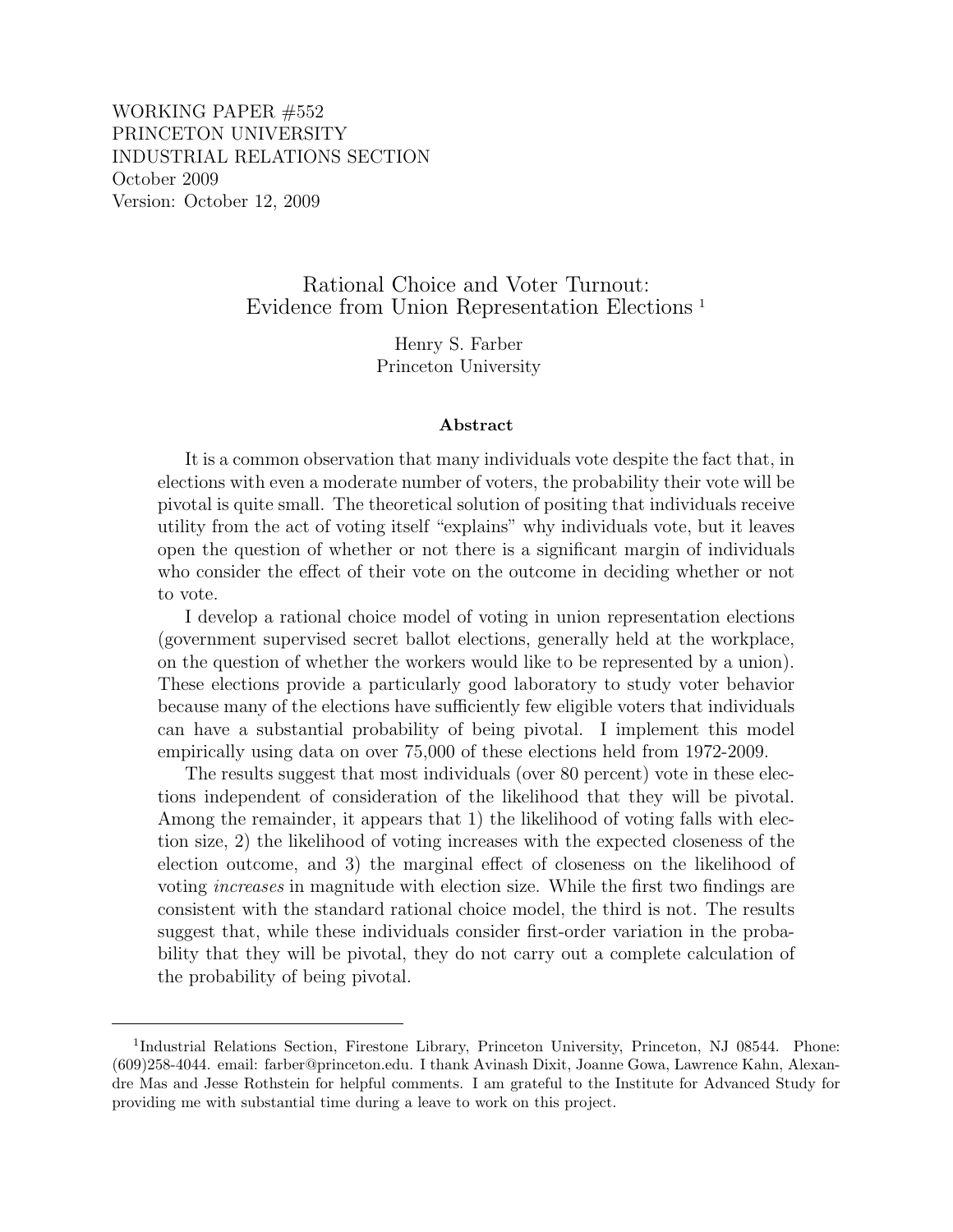## 1 Introduction and Background

The economist's equivalent of a Molotov Cocktail in a "mixed" social gathering is to claim that no rational individual should vote in large elections since the chances that this vote will be pivotal in such elections is *de minimis*. Of course, the fact that so many of us vote presents an interesting puzzle to economists and political scientists, whose solution generally is to assume that individuals derive utility directly from the act of voting. In this study, I investigate the extent to which voters in union representation elections consider the probability that their vote would be pivotal in deciding whether or not to vote.

#### 1.1 A Brief Review of the Literature

The rational choice theory of voting has a long history, dating at least to Downs (1957) who recognized that, where voting is costly, individuals will consider both how much they care about the outcome and the likelihood that their vote will influence the outcome (be pivotal). In large elections, the likelihood that an individual's vote will be pivotal is so small as to make it unlikely that the expected benefit of voting will outweigh the costs. This, of course, leads to the difficulty that if elections are large, no one will have the incentive to vote, but, if no one votes, any one vote can determine the outcome so that the incentive to vote will be high.

Without developing it fully, Downs suggested a solution based on the idea that there important private and social benefits to the act of voting that might accrue to individuals and give them the incentive to vote. Riker and Ordeshook (1968) extend Downs's idea in a useful model of the decision to vote that starts with the rational assumption that individuals will vote if their expected utility from voting is higher than their expected utility from not voting. They specify the difference in expected utilities as  $R = (B \cdot P) - C + D$ , where

- $\bullet$  B is the utility gain from getting the preferred outcome,
- $\bullet$  P is the probability that the individual's vote will yield the preferred outcome (the probability that the individual is pivotal),
- $C$  is the (non-negative) cost of voting, and
- $D$  is the positive benefit of the act of voting.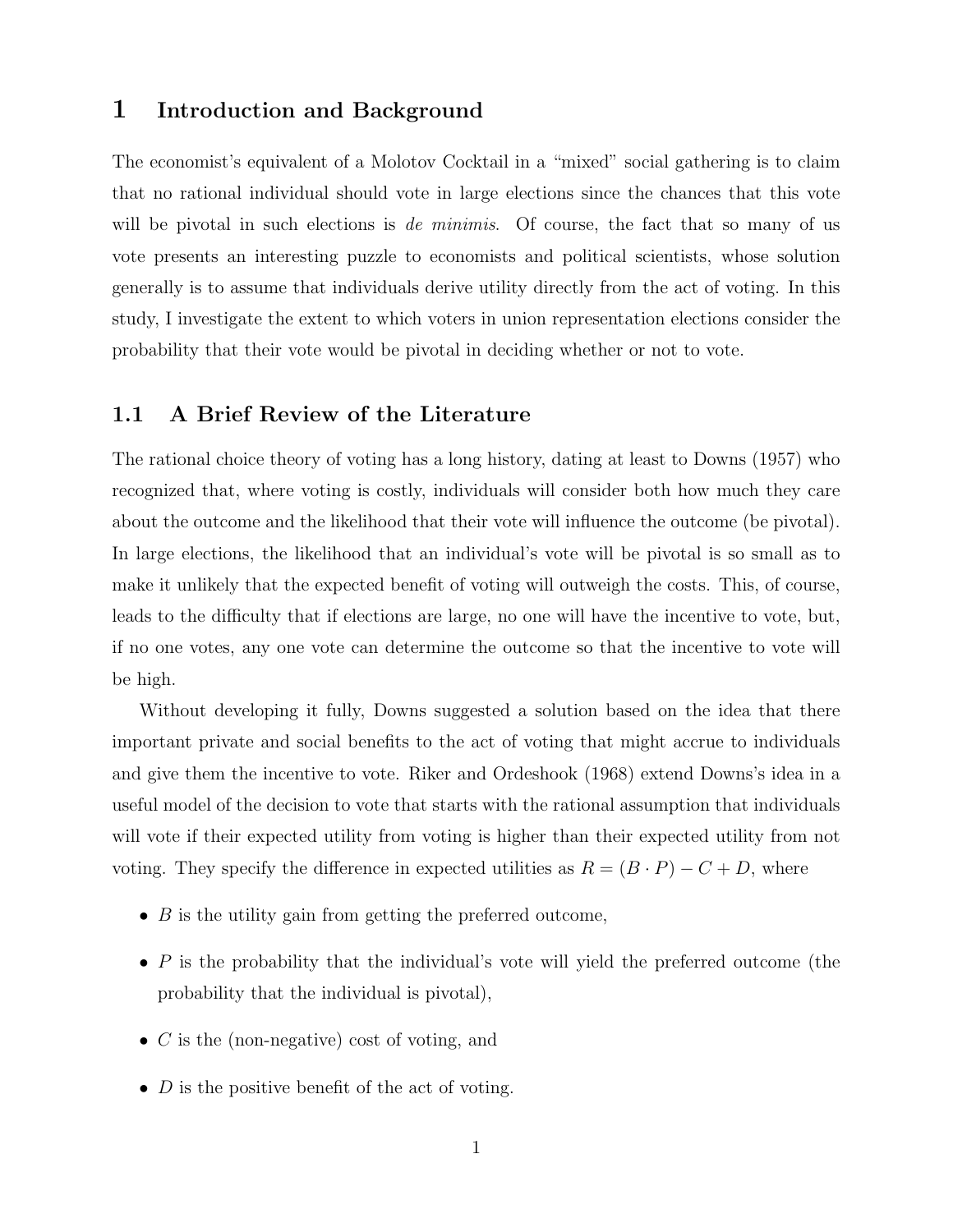An individual will vote if  $R > 0$ . The innovation is the introduction of D, which Riker and Ordeshook attribute to a number of factors having to do with appropriate social and political behavior as well as with personal psychological factors. The key here is that these benefits accrue regardless of whether the individual's vote is pivotal so that  $D$ , unlike  $B$ , is not "diluted" by the usual low value for  $P$  in large elections.

Frerejohn and Fiorina (1974) present an alternative framework for understanding the voting decision based not on expected utility maximization but on the minimax regret decision criterion. Rather than probability weight outcomes, as in expected utility maximization, the minimax regret criterion has the individual calculate the difference between the utility from voting and the utility from not voting (regret for not voting) for each combination of election outcome and whether or not the individual would have been pivotal. The individual then chooses the option that yields the smallest value for regret. This decision process results in much higher turnout rates in larger elections than does the expected utility maximization model without a direct benefit to voting.<sup>1</sup>

Further refinement of the models and the introduction of game theoretic considerations, where decisions to vote depend on the decisions of others, has occurred. Early models are due to Ledyard (1981) and Palfrey and Rosenthal (1983, 1985), and they demonstrate that there can be substantial turnout even with large electorates. Levine and Palfrey (2007) present a laboratory study of voter turnout that tests some of the implications of the Palfrey and Rosenthal model.

My analysis is clearly in the spirit of the expected utility maximization approach with the possibility of direct utility from the act of voting. The predictions of this model that I examine with the data on union representation elections are similar to those used in the earlier literature. I investigate the extent to which turnout varies inversely with size of election and directly with the expected closeness of the outcome, both of which are systematically related to the likelihood that a vote will be pivotal. I also examine a potential alternative explanation for an inverse relationship between election turnout and size that, in an election where the act of voting is directly observable by others, there may be social pressure in smaller elections that enforces a norm of voting.<sup>2</sup>

<sup>&</sup>lt;sup>1</sup> This work generated substantial critical response. See Strom (1975), Stephens (1975), Mayer and Good (1975), Beck (1975). Frerejohn and Fiorina (1975) respond.

<sup>&</sup>lt;sup>2</sup> Note that this is distinct from any direct benefit from the act of voting that derives of an underlying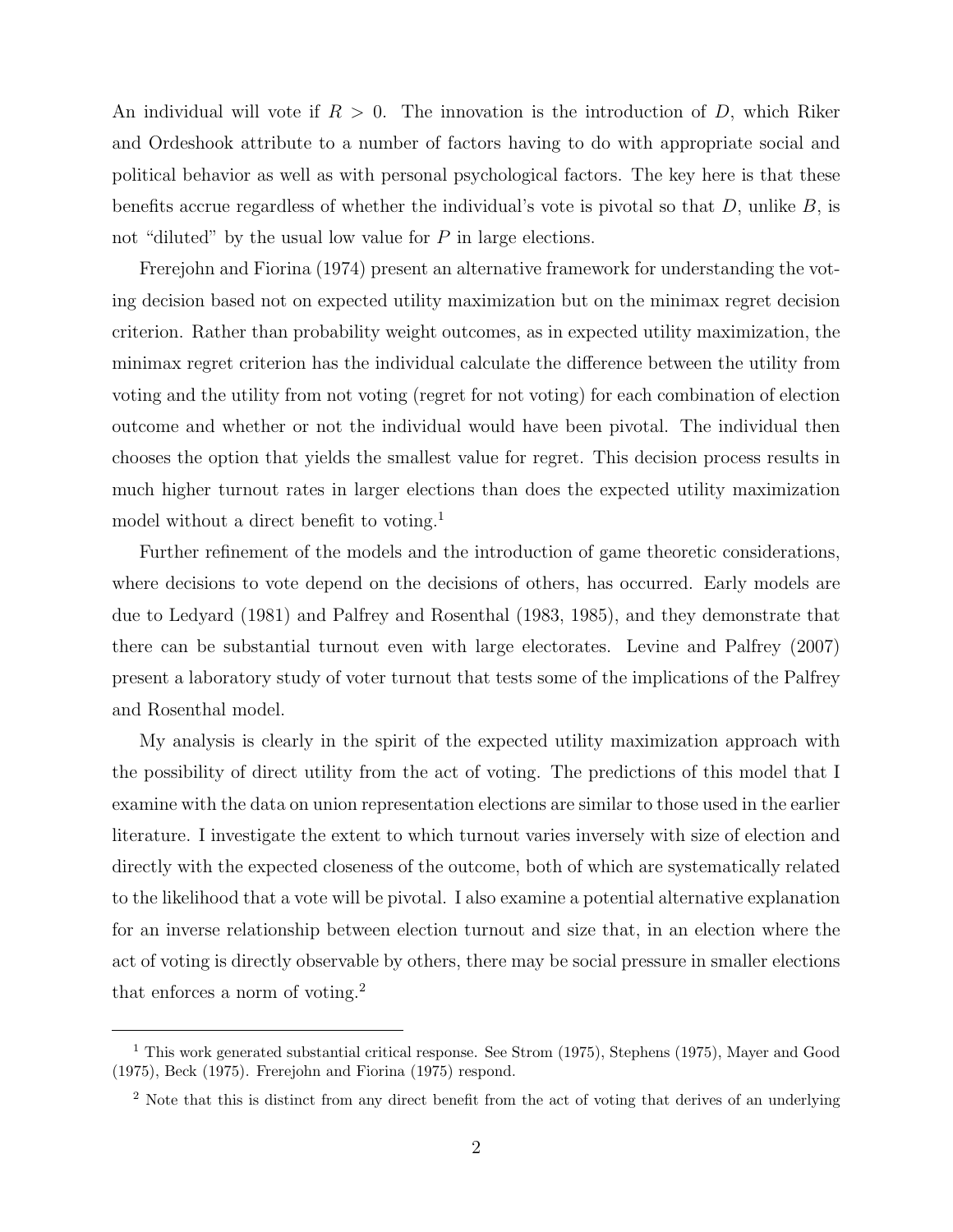### 1.2 Background on Union Representation Elections

The National Labor Relations Act (NLRA), passed in 1935, codified in law the right of workers in the private sector to be represented by a union of their choice.<sup>3</sup> This law specified a secret ballot election mechanism that allowed workers to express their preferences for union rpresentation. In broad strokes, a union (or potential union) can petition the National Labor Relations Board (NLRB) to hold an election by a "showing of interest" by workers in the potential bargaining unit. An employer can also request an election if a question arises about workers' preferences for union representation. After issues involving the definition of the appropriate group of workers involved are resolved, the NLRB holds an election.<sup>4</sup> If the union receives more than 50 percent of the votes cast in the election, then the NLRB certifies that the union is the exclusive representative of the workers for the purposes of collective bargaining.<sup>5</sup> This certification is valid for one year. If the union and employer reach agreement on a congtract within that period, then the union continues as the bargaining agent of the workers. If the union and employer do not reach agreement within that perdio, then the union is no longer recognized as the bargaining agent of the workers.<sup>6</sup>

Union representation elections, the vast majority of which are held in the workplace, are an excellent laboratory to examine whether there is, in fact, an important margin on which

norm or belief that does not rely on observability.

<sup>&</sup>lt;sup>3</sup> Additional legislation that served to modify the NLRA includes 1) the Labor-Management Relations (Taft-Hartley) Act, passed in 1947 over President Truman's veto and 2) the Labor-Management Reporting and Disclosure (Landrum-Griffin) Act, passed in 1959.

<sup>4</sup> There are many rules governing employer and union behavior during organizing campaigns, and either side may file "unfair labor practice" charges against the other side with the NLRB. The NLRB adjudicates these charges either before or after the election.

<sup>&</sup>lt;sup>5</sup> The fact that the union needs more than 50 percent implies that unions lose ties. Given the large number of small elections where ties can happen with non-trivial probability, this has implications for the analysis I present below.

 $6$  While not directly related to this study, it has been argued that the election process is too cumbersome and that employer's can manipulate the process through coercive means that 1) make it difficult for unions to win these elections (e.g., Weiler, 1983; Freeman, 1985) and, 2) where they win elections, to fail to reach agreement on a first contract (Prosten, 1978). One result of this is a proposed revision to the NLRA, the Employee Free Choice Act (EFCA) that provides for 1) recognition of a union as the bargaining agent of the workers on the basis of a "card check" and 2) first-contract arbitration, whereby an arbitrator sets the terms of the first contract in the event that the union and the employer do not reach agreement. The EFCA is now pending before Congress and many expect some version of this law to be enacted (though perhaps without some of the relevant provisions). See Johnson (2002) for an analysis of the Canadian experience with card check recognition that implies a substantial advantage to unions.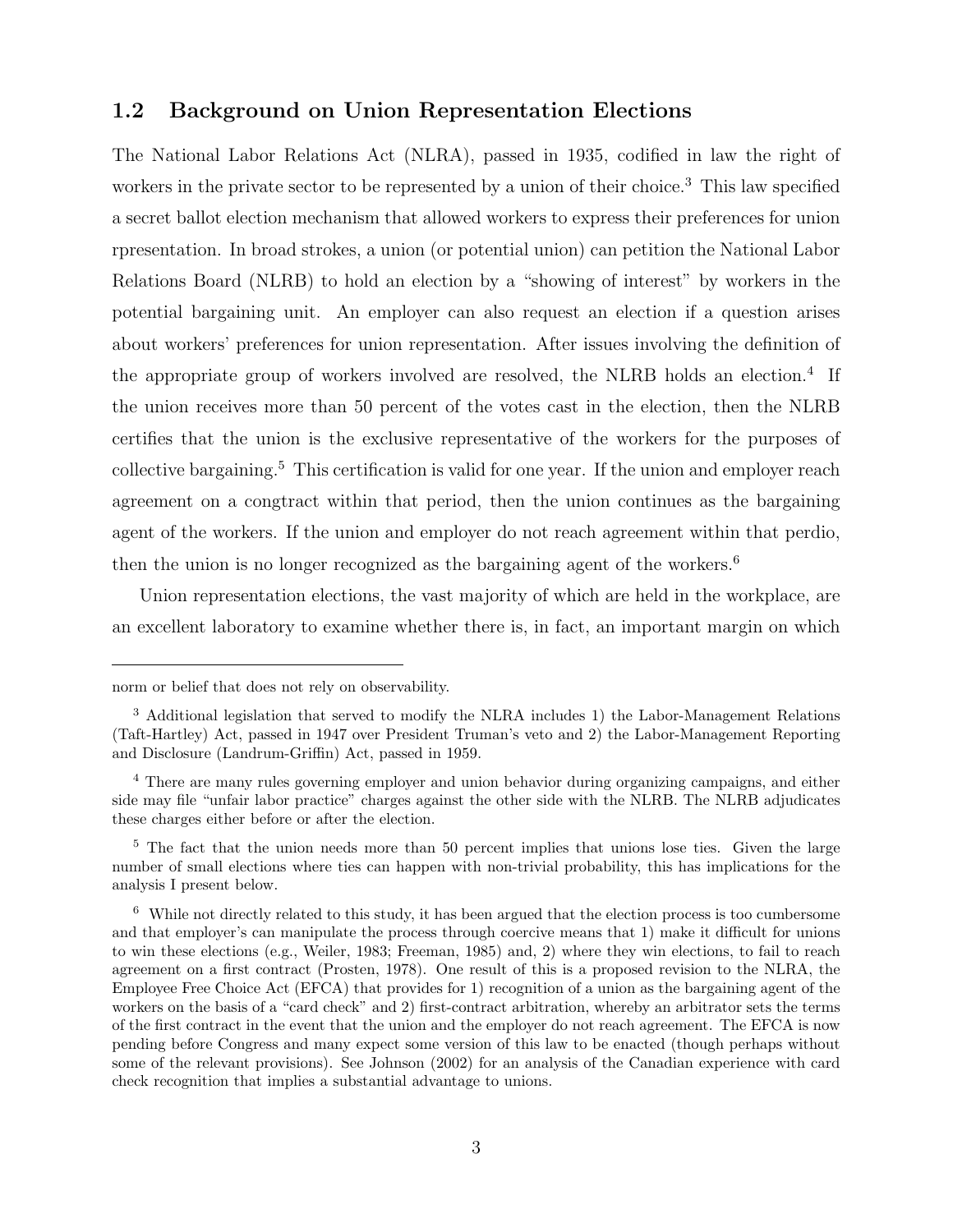individuals use the rational voter calculus to decide whether to vote. In at least two ways, these elections are an ideal setting to study voter turnout.

- 1. There are data on a very large number of elections, each of which is a referendum on a single issue: should workers be represented by a labor union for the purpose of collective bargaining. My analysis sample contains data on over 75,000 elections between 1972 and 2009.
- 2. A substantial fraction of these elections have a small number of eligible voters; 38 percent have 10 or fewer, 62 percent have 20 or fewer, and 74 percent have 30 or fewer eligible voters.

Thus, there are many elections where a potential voter has a reasonable probability of being pivotal and where the rational voter decision calculus might be important.

A complicating factor is that, unlike political elections, the fact that an organizing drive resulting in an election is held is the result of a decision made by either a labor union (most commonly) or by an independent group of employees.<sup>7</sup> A union's decision about whether to ask for an election is based, in part, on the likelihood of winning the election. Since the likelihood of a union victory is affected by voter turnout, the selection process yielding an election needs to be explicitly considered.

In the next section, I introduce and discuss the data on election outcomes. I also present a set of facts regarding the level of election activity, union success in elections, and voter turnout that should be explained by a model of voter behavior. In section 3, I present the theoretical framework, including both a model of the union decision to undertake a representation election as well as a model of an individual worker's voting decision. Taken together, these models yield testable implications that allow me to 1) account for the broad set of facts presented as well as 2) shed light on the extent to which voting in these elections is sensitive to factors related to the likelihood that a vote will be pivotal and the extent to which individuals vote due to some direct benefit from the act of voting. In section 4, I present a statistical description of turnout rates, and, in section 5, I implement the model

<sup>7</sup> An election can be requested formally by a labor union (95 percent of elections) after a showing of substantial interest through the signing of authorization cards by at least 30 percent of workers in the potential bargaining unit.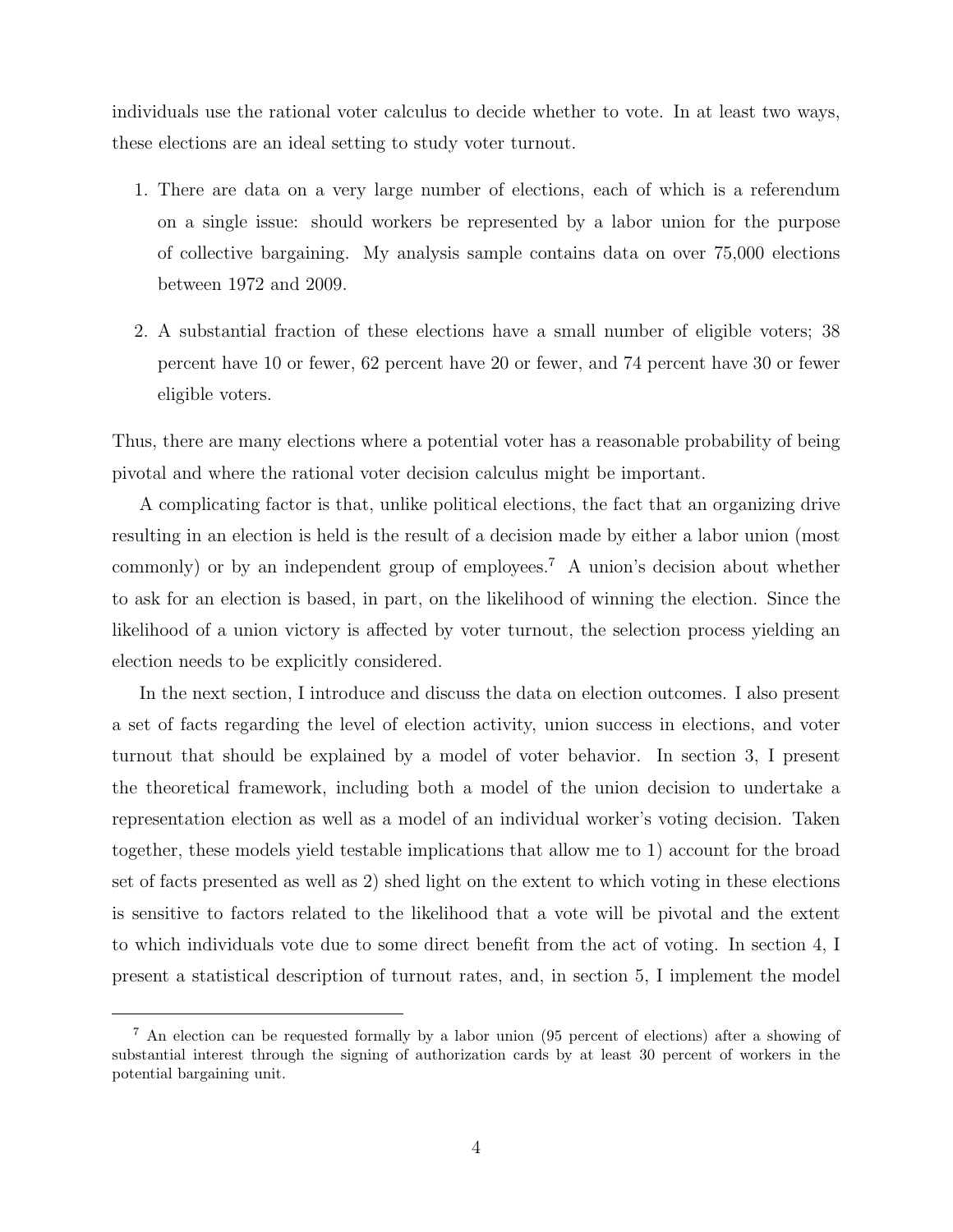empirically. In section 6, I discuss issues related to the interpretation and evaluation of the model, and section 7 concludes.

## 2 Data and High-Level Facts

I have data on 237,022 individual elections involving a single union "closed" by the NLRB between July 1962 and August 2009.<sup>8</sup> Of these, 213,548 elections are "certification" elections to determine if a union should represent a group of currently non-unionized workers. The remaining 23,474 elections are "decertification" elections to determine if an existing union should continue to represent a group of currently unionized workers.<sup>9</sup>

### 2.1 The Level of Election Activity

In order to set the stage for the theoretical and empirical analyses, I present some aggregate facts regarding the level of election activity over time, union success in elections, and voter turnout.

As shown in Figure 1, the number of certification elections fell sharply in the early 1980s, dropping from about 7,000 per year earlier to less than 2,000 per year later.<sup>10</sup> Interestingly, at the same time the average size of elections held increased gradually from about 55 workers per election to about 70 workers per election. As I will demonstrate in the next section, this time-series pattern is consistent with unions making optimizing decisions about whether to request an election in an organizing environment that deteriorated in the early 1980s and where unions realize increasing returns to oranization with unit size.

<sup>8</sup> These are administrative data for federal fiscal years 1963-2009. Early in the period the federal fiscal year ran from July to June before switching to October to September. I recode the earlier fiscal year to run from October to September. On this basis, I have complete data on elections closed during the 1963-2009 fiscal years (other than those closed in September 2009) as well as during the last quarter of the 1962 fiscal year. I have compiled these data over a long period using data received from the NLRB. I thank Alexandre Mas for compiling the data from 1962 through 1972.

<sup>&</sup>lt;sup>9</sup> In this case, the union is decertified only if a majority of the voters vote to decertify. Thus, the union wins ties in decertification elections.

<sup>&</sup>lt;sup>10</sup> Farber and Western  $(2001, 2002)$  investigate the causes of this sharp drop.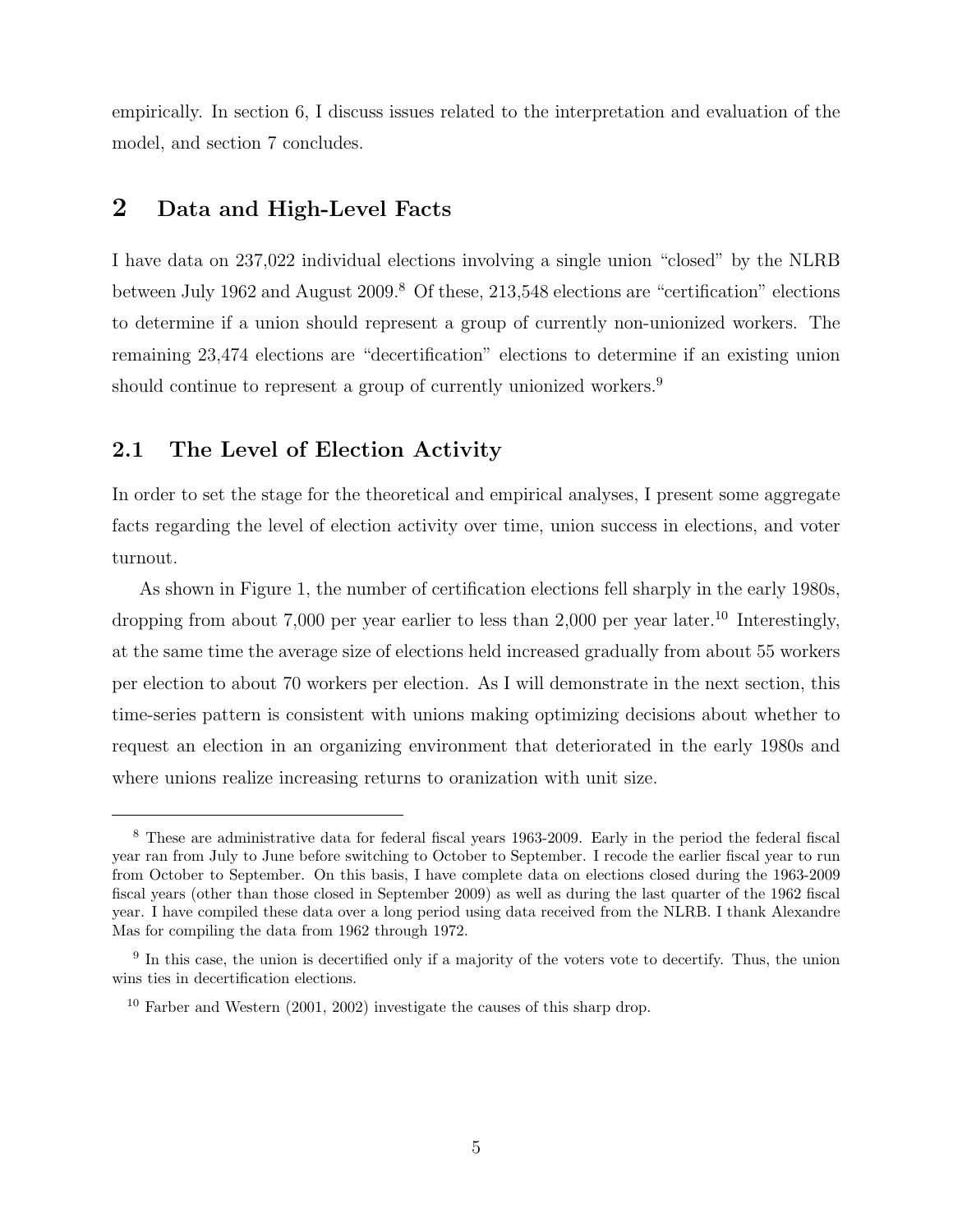

Figure 1: Number of Elections and Average Size of Elections, 5-year moving average

### 2.2 Union Success in Elections

The union win rate in elections held (figure 2) fell from over 55 percent in the mid-1960s to less than 45 percent in the early 1980s, then increased to 60 percent by 2005. The fraction of votes cast that were cast in favor of union representation follows a similar pattern with changes of smaller amplitude. As I discuss below, the pattern since the early 1980s is consistent with an optimizing union in a deteriorating organizing environment making strategic decisions regarding contesting elections of different sizes.<sup>11</sup>

## 2.3 Voter Turnout

There are important data issues in studying voter turnout. In many elections (about onethird) some ballots are challenged by the employer. The NLRB sets these ballots aside and

<sup>11</sup> Farber (2001) estimates a model of union win rates and vote shares by election size that accounts for the pattern if figure 2.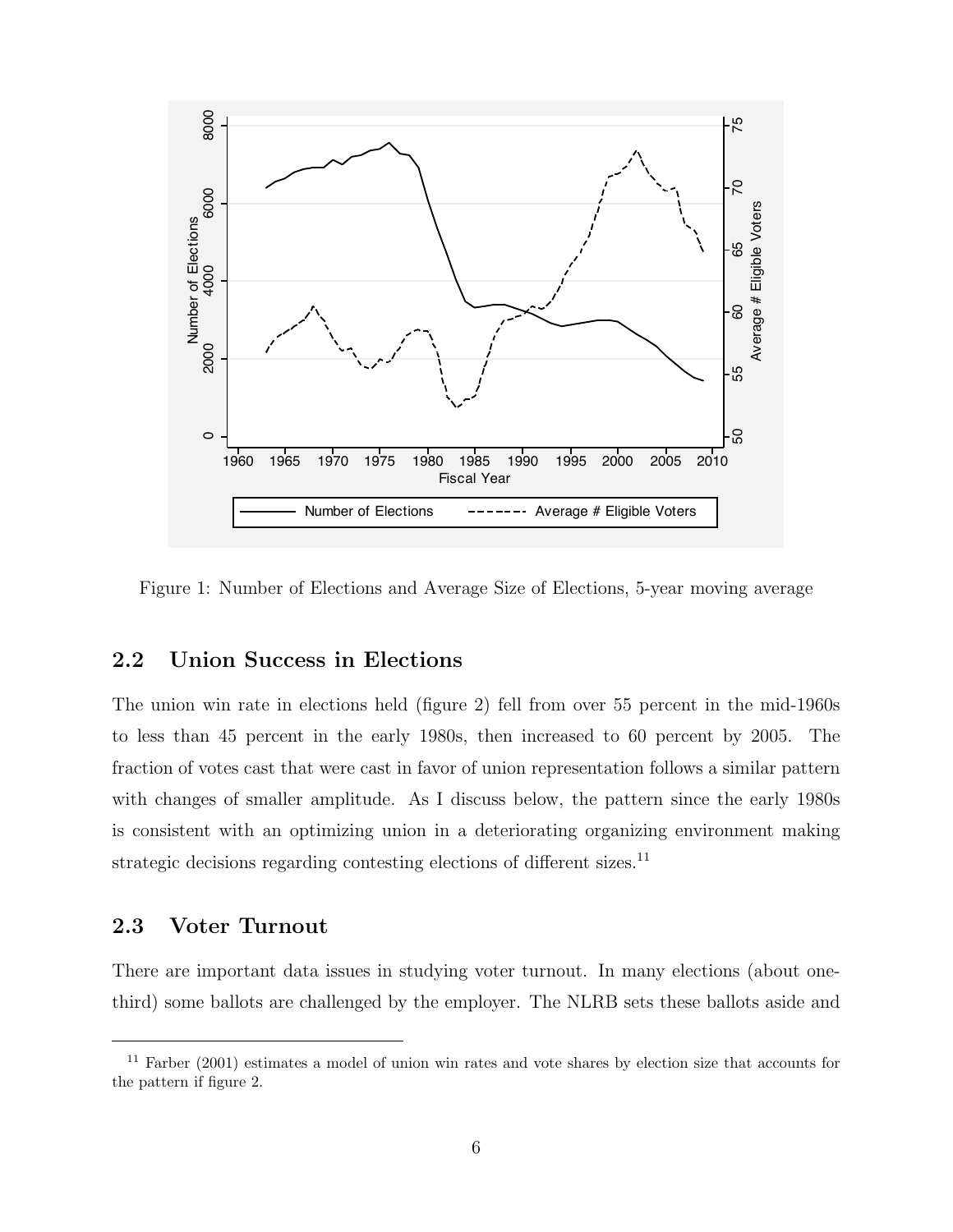

Figure 2: Union Win Rate and Pro-Union Vote Share, 5-year moving average

only investigates their validity if their aggregate number could have changed the election outcome. If they could not change the outcome, they are ignored and their votes are not recorded as pro- or anti-union. If they could change their outcome, at least some are investigated (to the point where the outcome is no longer at issue). The number reported as eligible to vote is the  $ex$  ante number including any workers whose eligibility is later questioned. Thus, a turnout rate calculated as the ratio of the sum of the pro and con votes to the number reported as eligible will not be accurate in the presence of challeges unless all are resolved and the numbers adjusted accordingly.

I proceed by examining turnout only in elections where there are no challenged ballots. While this is likely not a random subset of all elections, it eliminates the important measurement issues. Unfortunately, there are no data on the number of challenges in elections closed before July 1972 or in elections closed between December 1978 and September 1980. Of the 132,869 elections with information on challenged ballots, 79,878 (60.1 percent) had no challenges and can be used for the analysis of turnout.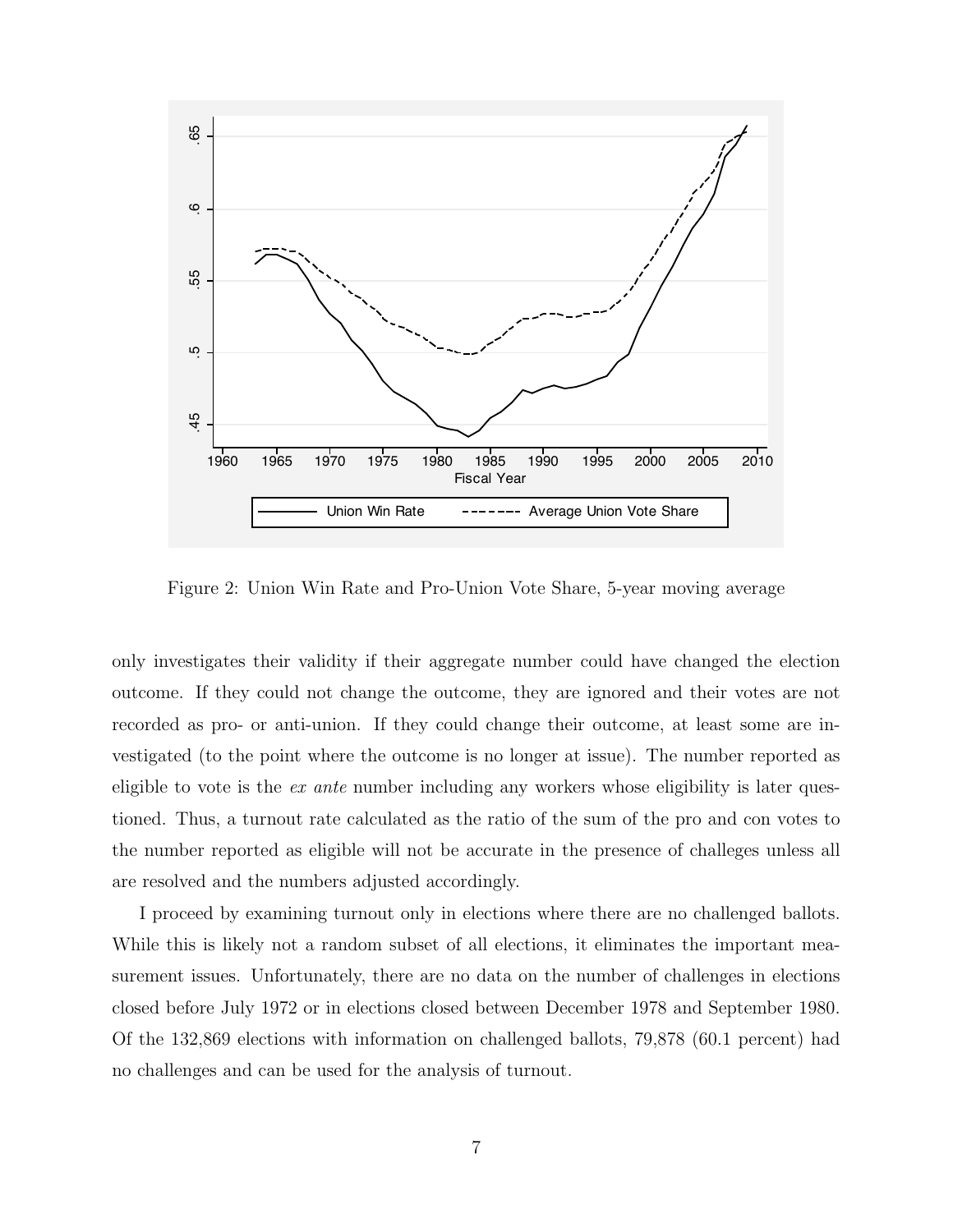Another issue is that a small fraction of elections were carried out by mail ballot or with a combination of on-site and mail balloting (mixed elections) rather than on-site. NLRB procedures regarding representation cases state that mail balloting is used only in unusual circumstances at the discretion of the NLRB Regional Director.<sup>12</sup> While there is no information on the mode of election prior to fiscal year 1984, fewer than 1 percent of elections between 1984 and 1990 were mail or mixed elections. On this basis, I proceed assuming that all elections prior to fiscal 1984 were carried out on-site.

From 1984 onward, 94 percent of elections were on-site, 4.8 percent were by mail ballot, 0.2 percent were mixed, and the mode is missing for 1 percent.<sup>13</sup> However, the fraction of elections with mail ballots increased to about 13 percent by 2002 before declining to about 10 percent by 2009. Figure 3 contains a plot of the distribution of election by mode.<sup>14</sup> I have no explanation for the increase in use of mail ballots in the last two decades.

I proceed with the analysis using the 77,308 on-site elections wtih no challenges 1972- 2009. I return to the mail ballots later when examining the role of social pressure in voter turnout.

The broad facts regarding mean turnout based on these data are presented in figure 4. The average turnout rate across on-site elections held steady at about 92 percent until the mid-1990s and has since fallen to about 84 percent. Figure 4 also contains the time series of the aggregate turnout rate (the ratio of the total number of votes across all elections to the total number of eligible voters across all elections). The aggregate turnout rate shows a similar time-series pattern though it falls much more sharply, from 92 percent to 76 percent. The sharper decline of the aggregate turnout rate could reflect a shift in composition of

 $12$  The NLRB document, An Outline of Law and Procedure in Representations Cases, ch. 22, states that "Mail balloting is used, if at all, in unusual circumstances, particularly where eligible voters are scattered either because of their duties or their work schedules or in situations where there is a strike, picketing, or lockout in progress. In these situations the Regional Director considers mail balloting taking into consideration the desires of the parties, the ability of voters to understand mail ballots, and the efficient use of Board personnel." NLRB procedures also allow for limited mixed elections, with ballots for those eligible voters who cannot vote in person. This does not include absentees or those who are on vacation. See http://www.nlrb.gov/publications/manuals/r\_-\_case\_outline.aspx. Accessed on September 25, 2009.

<sup>&</sup>lt;sup>13</sup> Not surprisingly, given the fact that mail balloting is used at the discretion of the regional director is that there is substantial variation across the 37 NLRB regions in usage rate of mail balloting. Between 1984 and 2009 the usage rate of mail balloting ranged from less than one percent in Newark and Houston to more than 10 percent in Milwaukee, Peoria, and Seattle.

<sup>&</sup>lt;sup>14</sup> There are a very few mixed-mode elections, and these are ignored in figure 3.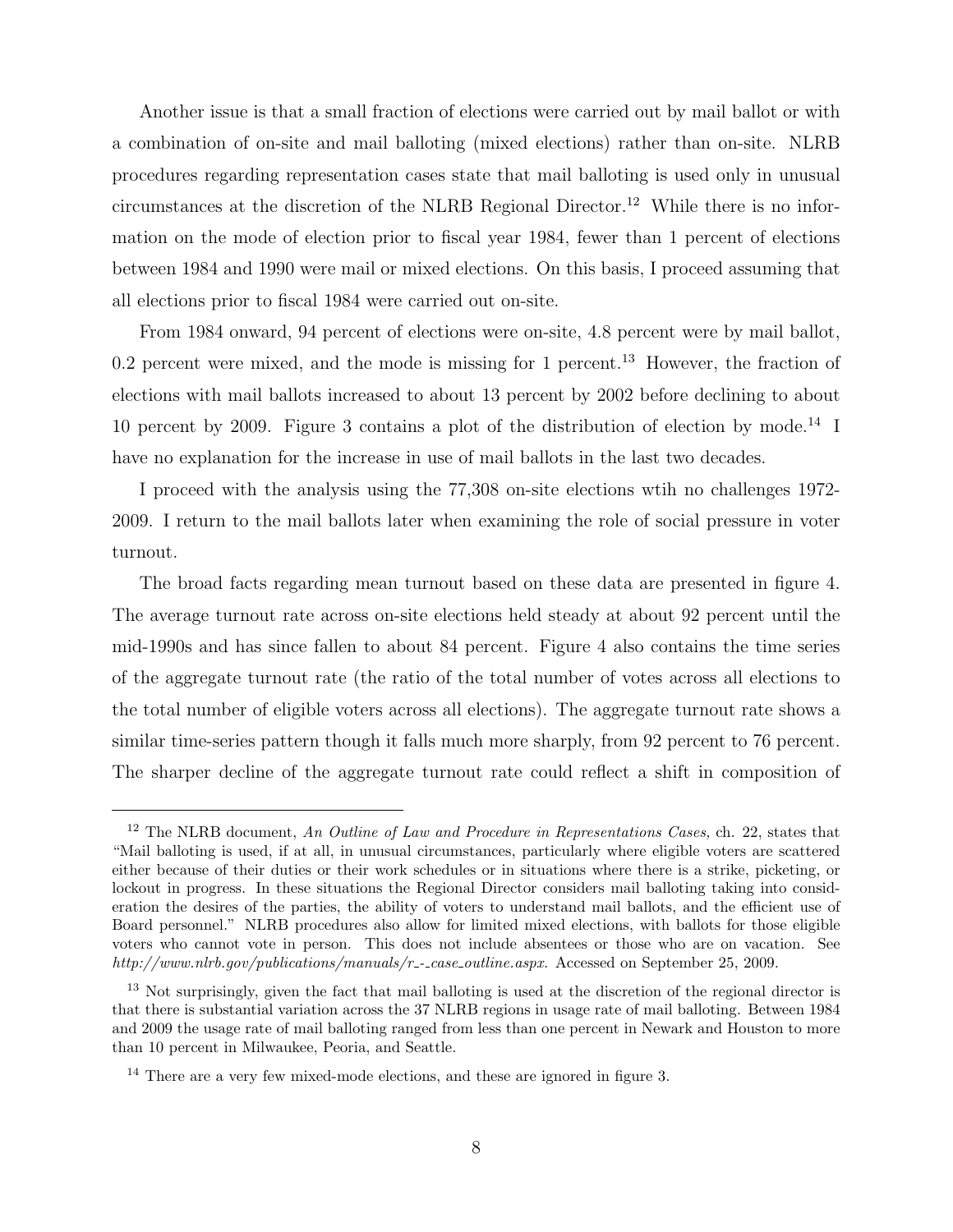

Figure 3: Mode of Election, by Fiscal Year



Figure 4: Turnout rate in On-Site Union Represenation Elections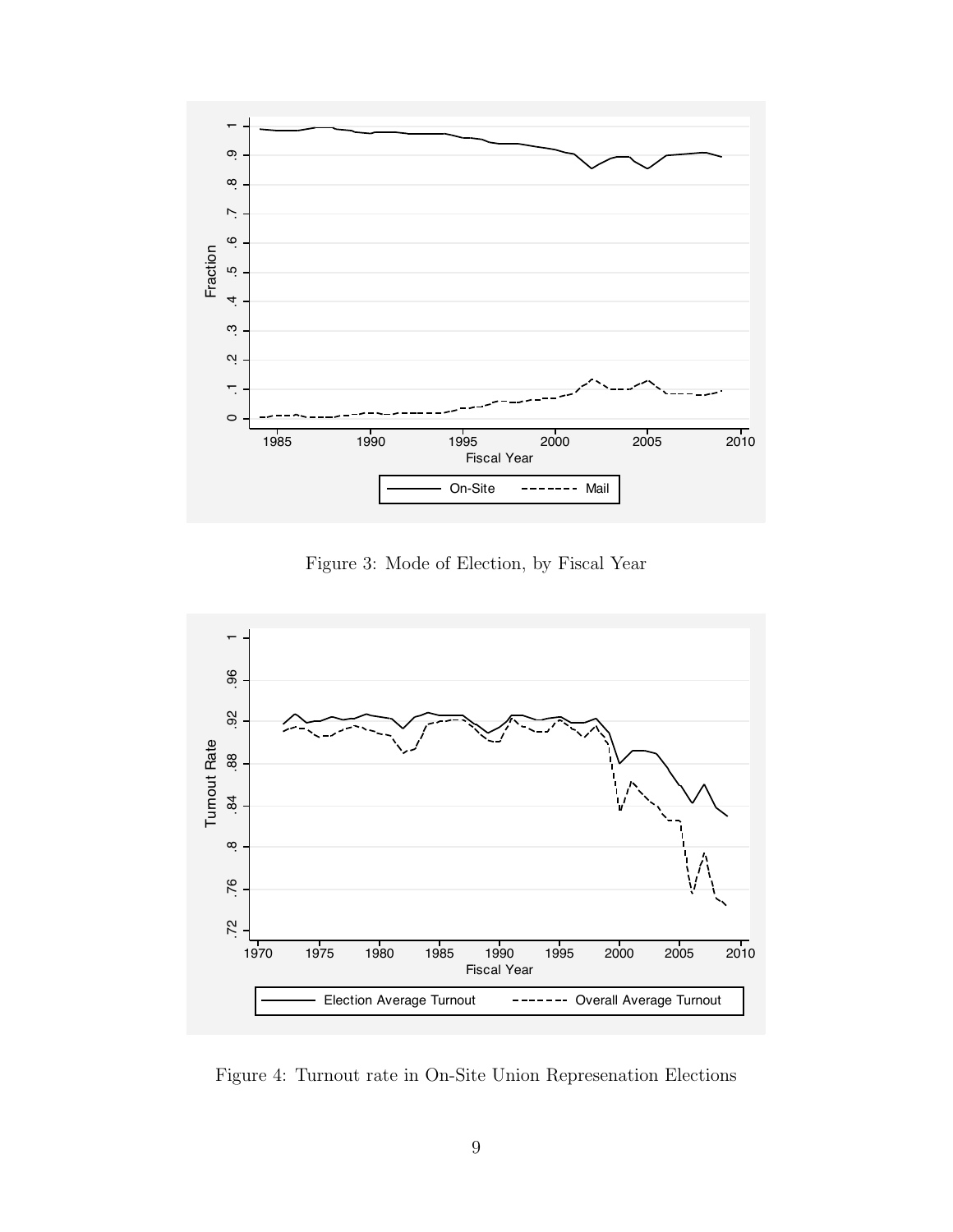elections (for example from smaller to larger elections with lower turnout).

One test of the relevance of a rational voter model of turnout is the extent to which the decline evident in figure 4 can be accounted for by the likelihood that a voter will be pivotal. I present this test below.

Turnout rates in union representation elections are very high compared to those we see in the usual political elections. This could reflect several factors. First, these elections are relatively small, averaging 50 to 75 eligible voters (figure 1), so that a worker's vote has a reasonable probability of being pivotal. Second, these elections are about workers' livelihoods, so the stakes can be very high. Third, these elections are generally held at the workplace during working hours, so the cost of voting is relatively low.

# 3 Theoretical Framework

There are three relevant groups of actors in determining the outcomes of representation elections.

- Labor unions who decide which groups of workers to attempt to organize through the election process,
- Employees in workplaces who can vote if an election is held, and
- Employers of non-union workers who can affect both the likelihood of an election being held and the outcome of elections that are held through their treatment of workers and actions during an organizing drive.

In what follows, I do not consider employer behavior directly but understand that unions and workers make decisions considering employer actions.

#### 3.1 The Union's Decision to Hold a Representation Election

I begin with modeling the union's decision to hold a representation election. The set of elections that are held is the result of a selection process by labor unions about where to focus their organizing activity. An economically rational labor union will contest elections only where there is a positive expected value associated with the election. This suggests that among all possible potential bargaining units, called "targets" here, elections are more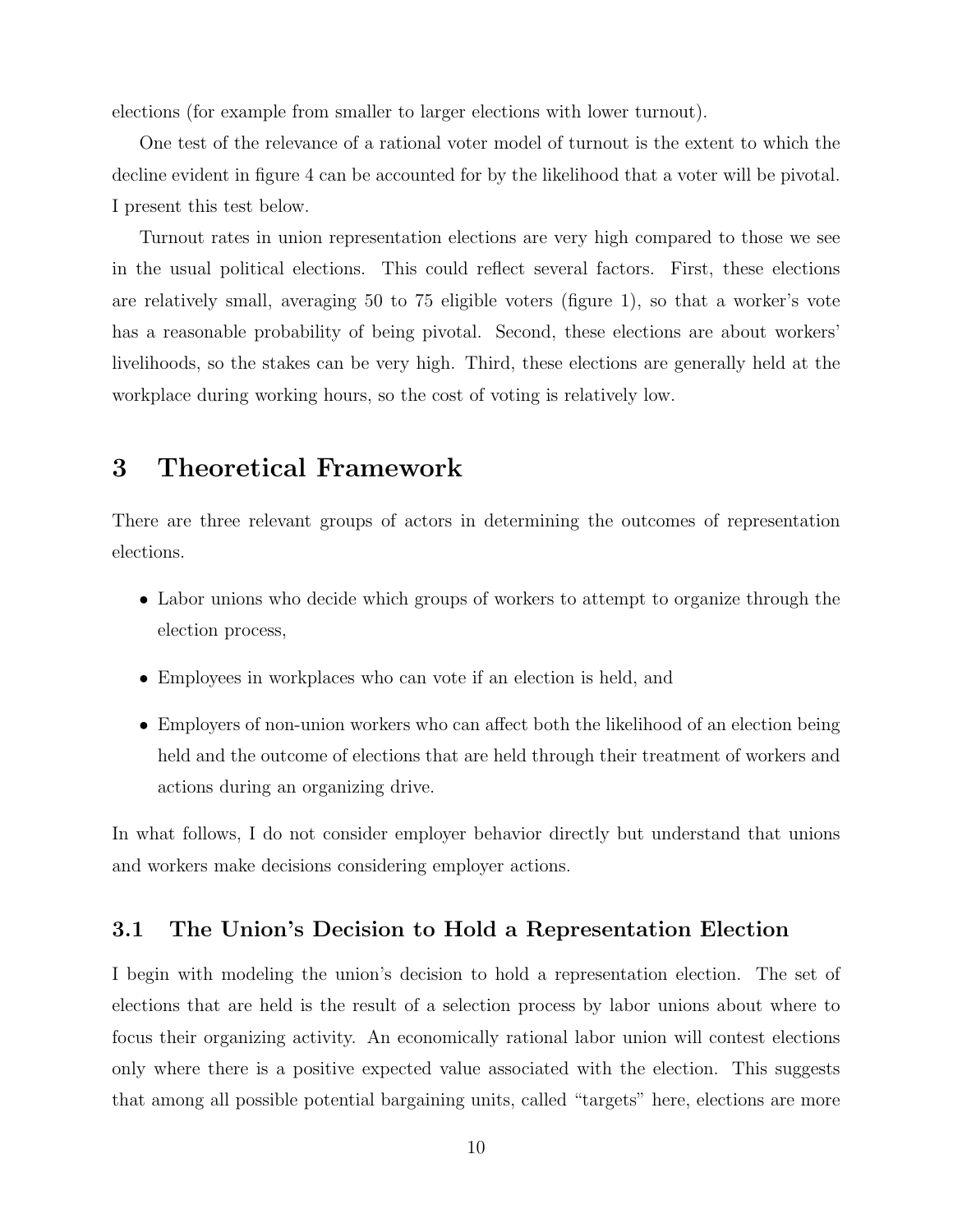likely when the likelihood of a union victory is higher. This has some important implications for the analysis of both the quantity of election activity and election outcomes over time. First, the potential bargaining units in which elections are held at any point in time are not representative of the pool of targets since elections are more likely to be held in places where workers are thought to be favorable to unions. Second, unions may perceive larger benefit to organization in certain types of workplaces, and, in these cases, they will be willing to contest an election even where workers may be less favorably disposed to unions.

Consider a union's decision regarding whether or not to contest an election in a specific target. The union bases its decision on several factors:<sup>15</sup>

- the per-worker benefit to the union of a union victory  $(V)$ ,
- the per-worker cost to the union (net of union dues) of negotiating a contract and administering a unionized workplace  $(C_a)$ ,
- the per-worker cost to the union of the organization effort  $(C_o)$ , and
- the probability of a union victory in an election  $(\theta)$ .

The definition of the benefits and costs as per-worker organized (the number of eligible workers, N) is simply a normalization that eases exposition.

Define the per-worker expected value to the union of contesting an election at target  $i$  as

$$
V_i = \theta_i (V_i - C_{ai}) - C_{oi}.\tag{1}
$$

A rational union will undertake to organize the target if  $V_i$  is positive. This implies that the condition for an election to be held is

$$
\theta_i > \frac{C_{oi}}{(V_i - C_{ai})}.\tag{2}
$$

The right hand side of equation 2 defines a critical value for the probability of a union victory. This is

$$
\theta_i^* = \frac{C_{oi}}{(V_i - C_{ai})},\tag{3}
$$

and unions will contest elections where  $\theta_i > \theta_i^*$ .

<sup>&</sup>lt;sup>15</sup> I abstract here from the fact that a union victory in many cases does not result in the successful negotiation of a contract. This difficulty in negotiating a first contract has increased over time. While there are no systematic data on representative samples of union-won elections, Weiler (1984) analyzed a small number of surveys and found that the fraction of union wins yielding first contracts fell from 86 percent in 1955 to 63 percent in 1980. See also, Prosten (1978) and Cooke (1985).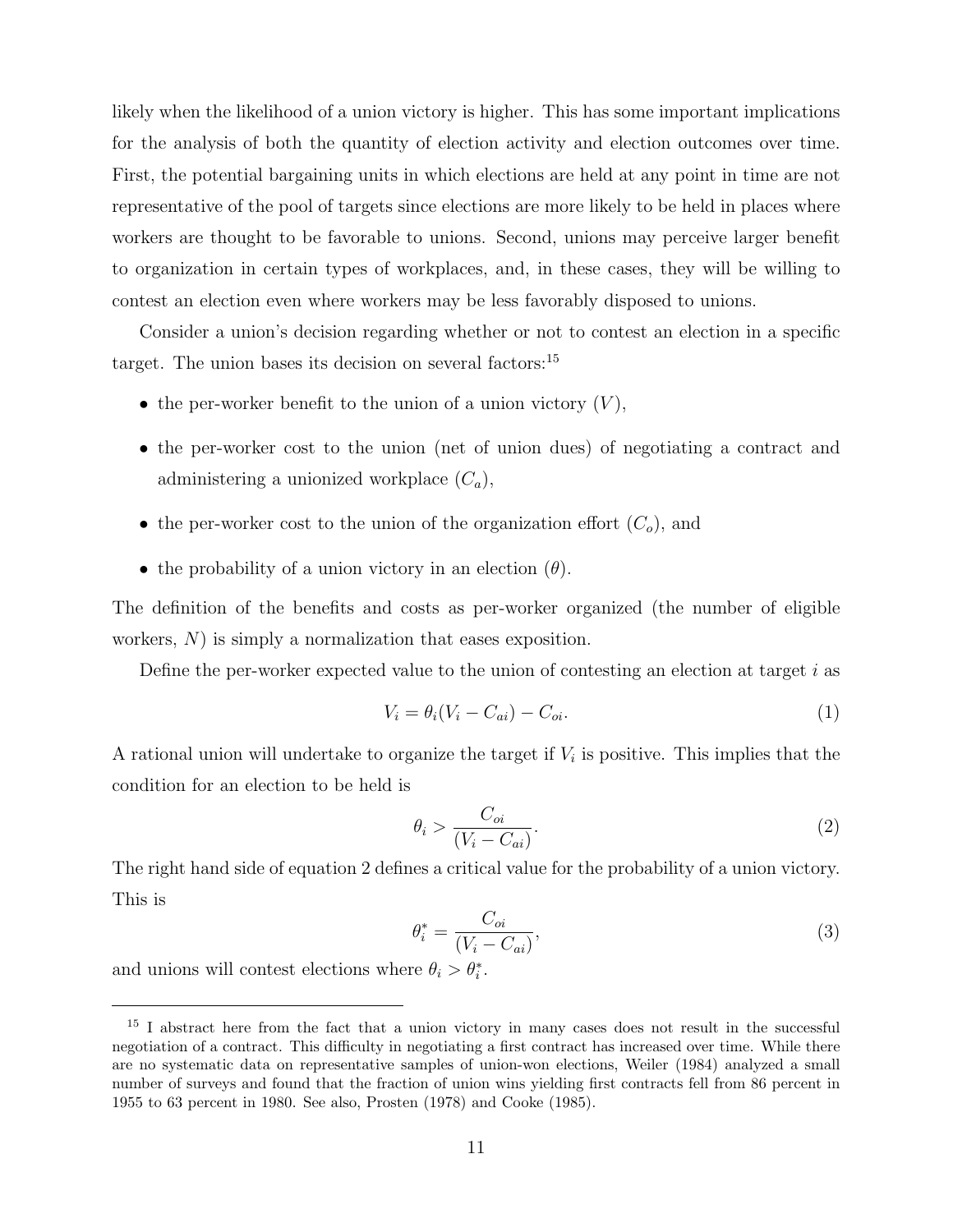

Figure 5: Union Win Rate and Pro-Union Vote Share, by Election Size (5-year moving average)

An important characteristic of the target is its size  $(N_i)$ . Size has a direct effect on the probability of a union victory. The number of workers could also have an important effect on the appeal of the target to the union even holding the probability of a union victory fixed. A union victory in a large election could have important positive spillovers for the union in terms of bargaining leverage and "marketing" value in other organizing campaigns  $\left(\frac{\partial V_i}{\partial N}\right)$  $\frac{\partial V_i}{\partial N_i} > 0$ . Additionally, there may be decreasing costs per worker of holding the organizing drive  $(\frac{\partial C_{oi}}{\partial N_i} < 0)$  and/or decreasing costs per member of servicing a bargaining unit once there is a union victory  $(\frac{\partial C_{ai}}{\partial N_i} < 0)$ . Together, these imply that the critical value for the probability of a union victory is decreasing in election size  $(\frac{\partial \theta_i^*}{\partial N_i} < 0)$  so that unions will contest larger elections where they have a smaller chance of winning. This selection by unions implies that observed union win rates will be negatively related to the number of eligible voters.

This prediction is supported by evidence on union win rates in elections of various sizes. Figure 5 contains plots of the union win rate and pro-union vote share rate in elections by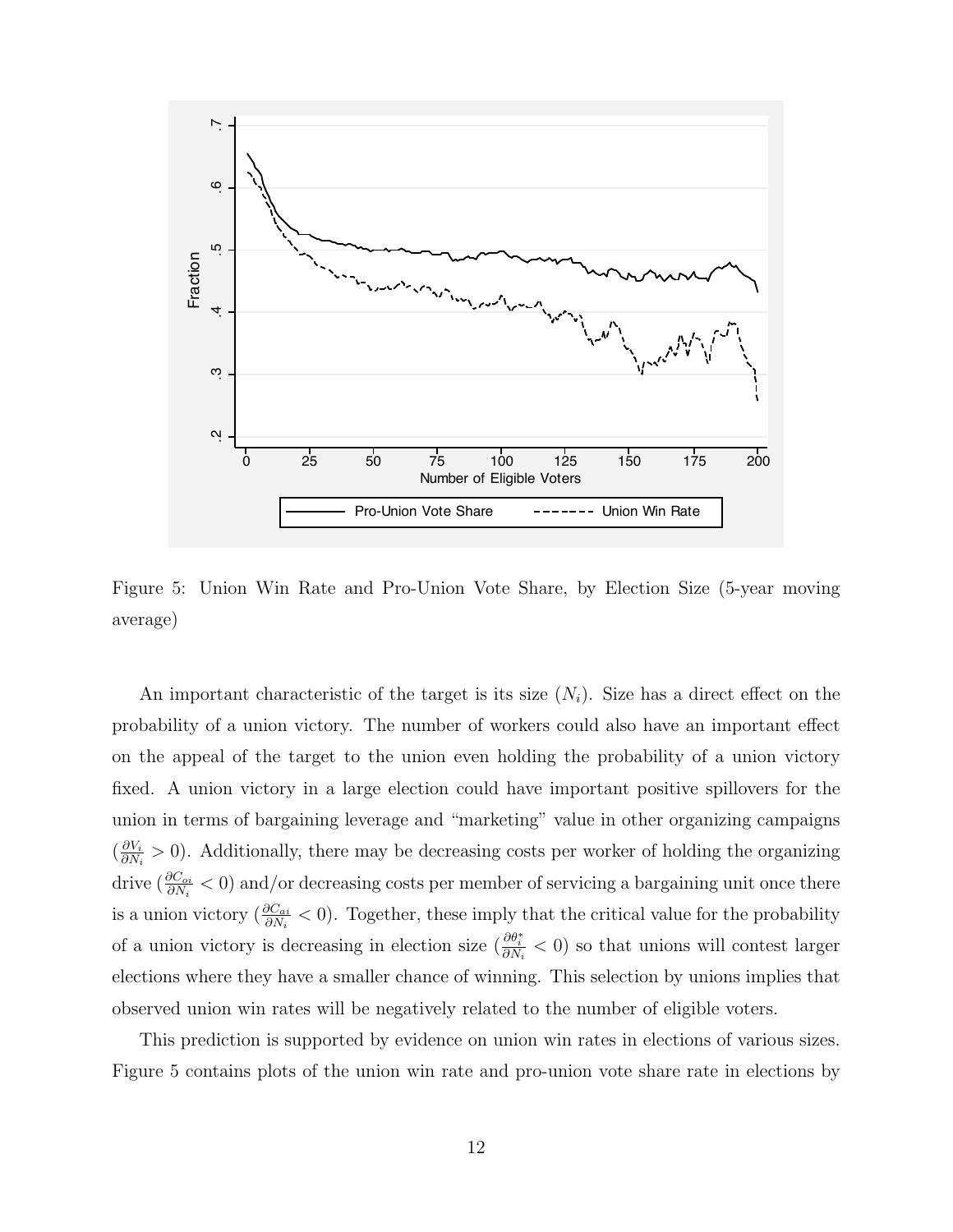number of eligible voters. Consistent with the union selection model, union win rates and pro-union vote shares fall with election size.

Substantial evidence exists that the political and legal environment for unions worsened substantially in the early 1980's (Weiler (1990), Gould (1993), and Levy (1985)). This could affect both the distribution of  $\theta$  and the cost of organization to the union  $(C_o)$ . A shift to the left in the distribution of  $\theta$  (implying fewer good targets for organization) does not, by itself, imply a change in the critical value for the probability of a union victory  $(\theta^*)$ . The firstorder result will be that fewer elections will be held. But, since the selection rule remains unchanged, union success in elections that are held will not be greatly affected.<sup>16</sup> However, if the adverse changes in the organizing environment increase the cost of organization  $(C_o)$ , the result will be an increase in  $\theta^*$  implying that the set of elections actually contested will become more favorable to unions. Taken together, the effects of adverse changes in the organizing environment on the distribution of  $\theta$  and on  $C<sub>o</sub>$  will result in fewer elections held but greater union success in those elections that are held. This is consistent with the evidence presented in figures 1 and 2.

The key lesson to take away from this model is that any analysis of voting behavior and election outcomes must take into account the union selection process regarding where to contest elections.

#### 3.2 Voting Decisions of Workers and Election Outcomes

In a rational voter model, the decision to vote is based on a comparison of expected utility conditional on voting  $(E(U|V))$  with expected utility conditional on not voting  $(E(U|NV))$ . Expected values are used since the outcome of the election is uncertain.

Consider the following framework, which borrows heavily from the analysis of Coate, Conlin, and Moro (2008). In a given workplace, the expected fraction of workers who are pro-union is denoted by  $\mu$ . These workers, if they vote, vote in favor of union representation. Similarly, anti-union workers, if they vote, vote against union representation. Pro-union workers receive a benefit of  $b_p > 0$  if the union wins the election. Anti-union workers receive a "benefit" of  $b_c < 0$  if the union wins the election. For simplicity, I assume  $b_p = -b_c = b$  in

<sup>&</sup>lt;sup>16</sup> In fact, the extent to which union success will be affected depends on the underlying distribution of  $\theta$ before and after the shift.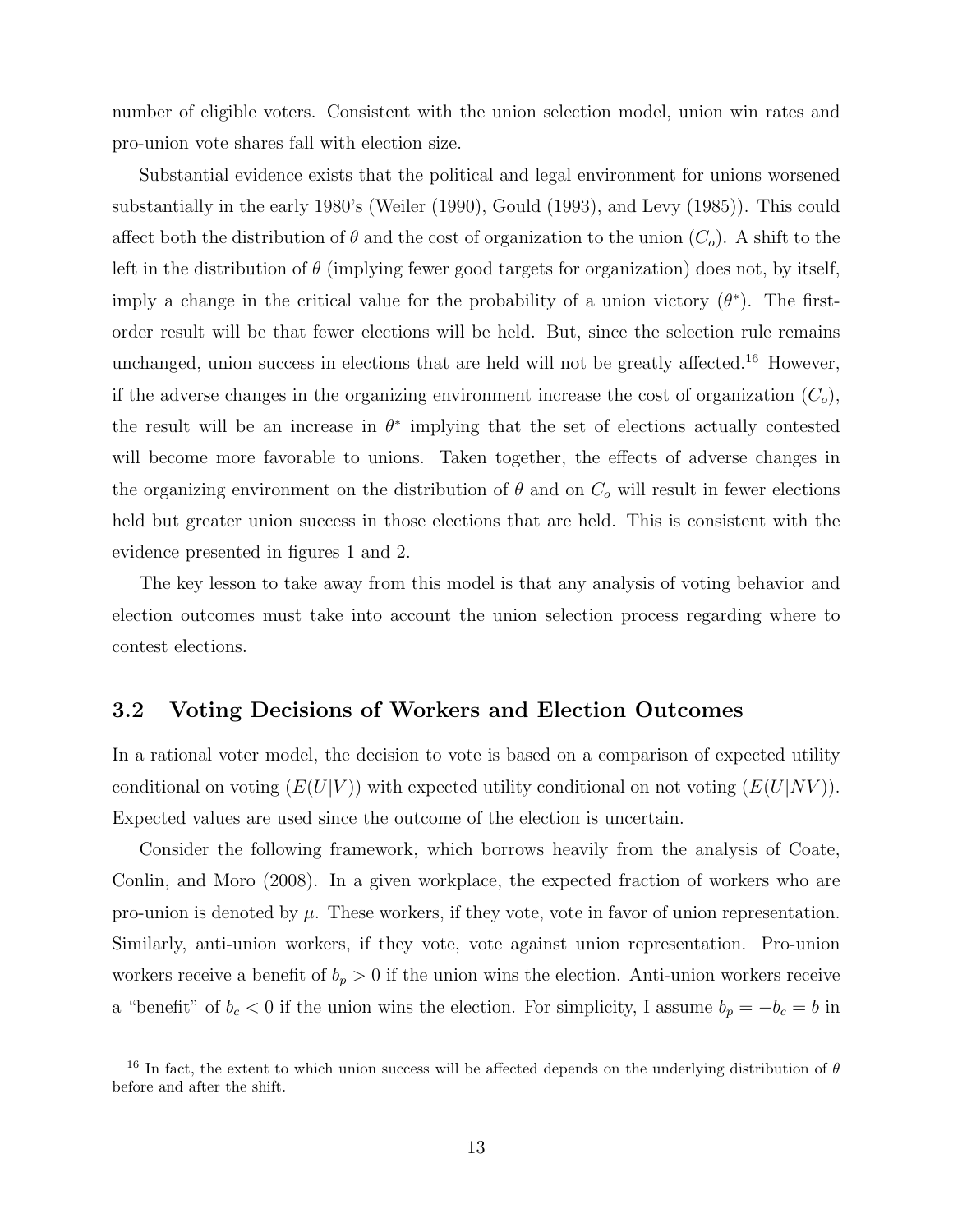what follows.

I define  $C_i$  as the cost of voting to worker i net of the direct benefit worker i receives from the act of voting itself, independent of any expected benefit that comes from the possibility that his vote would alter the election outcome. As such,  $C_i$  may well be negative.<sup>17</sup> I assume  $C_i$  varies across workers and is distributed with CDF  $G(\cdot)$ .

Consider first a pro-union worker  $i$ . The change in his expected utility if he votes is the probability that his vote is pivotal times b less the cost of voting  $(C_i)$ . The NLRA specifies that the union is certified as the bargaining agent of the workers if and only if a majority of those voting vote in favor. Thus, unions lose ties. On this basis, a pro-union worker's vote will be pivotal only if the election would be tied without his vote. Denote the probability that the vote would be tied without his vote by  $\Delta W_+$ . On this basis, a pro-union worker will vote if

$$
C_i \le b\Delta W_+.\tag{4}
$$

Given the assumed distribution for costs and noting that  $\mu$  represents the probability that a randomly selected worker is pro-union, the probability that a worker votes in favor of union representation is

$$
p_p = \mu G(b\Delta W_+). \tag{5}
$$

The voting decision of an anti-union worker is analogous. The change is his expected utility if he votes is the probability that his vote is pivotal times b less the cost of voting  $(C_i)$ . Given the fact that unions lose ties, an anti-union worker's vote will be pivotal only if the union would win with a plurality of a single vote without his vote. Denote the probability of a union win by a single vote if without his vote by  $\Delta W_-\$ . On this basis, an anti-union worker will vote if

$$
C_i \le b\Delta W_-\tag{6}
$$

Given the assumed distribution for costs, the probability that a worker votes against union representation is

$$
p_c = (1 - \mu)G(b\Delta W_-). \tag{7}
$$

The turnout rate in the election is

$$
p_v = p_p + p_c = \mu G(b\Delta W_+) + (1 - \mu)G(b\Delta W_-). \tag{8}
$$

<sup>&</sup>lt;sup>17</sup> In the notation of Riker and Ordeshook (1968),  $C_i$  (the net cost of voting) is  $C + D$  (the sum of the cost of voting  $(C)$  and the direct benefit of voting  $(D)$ .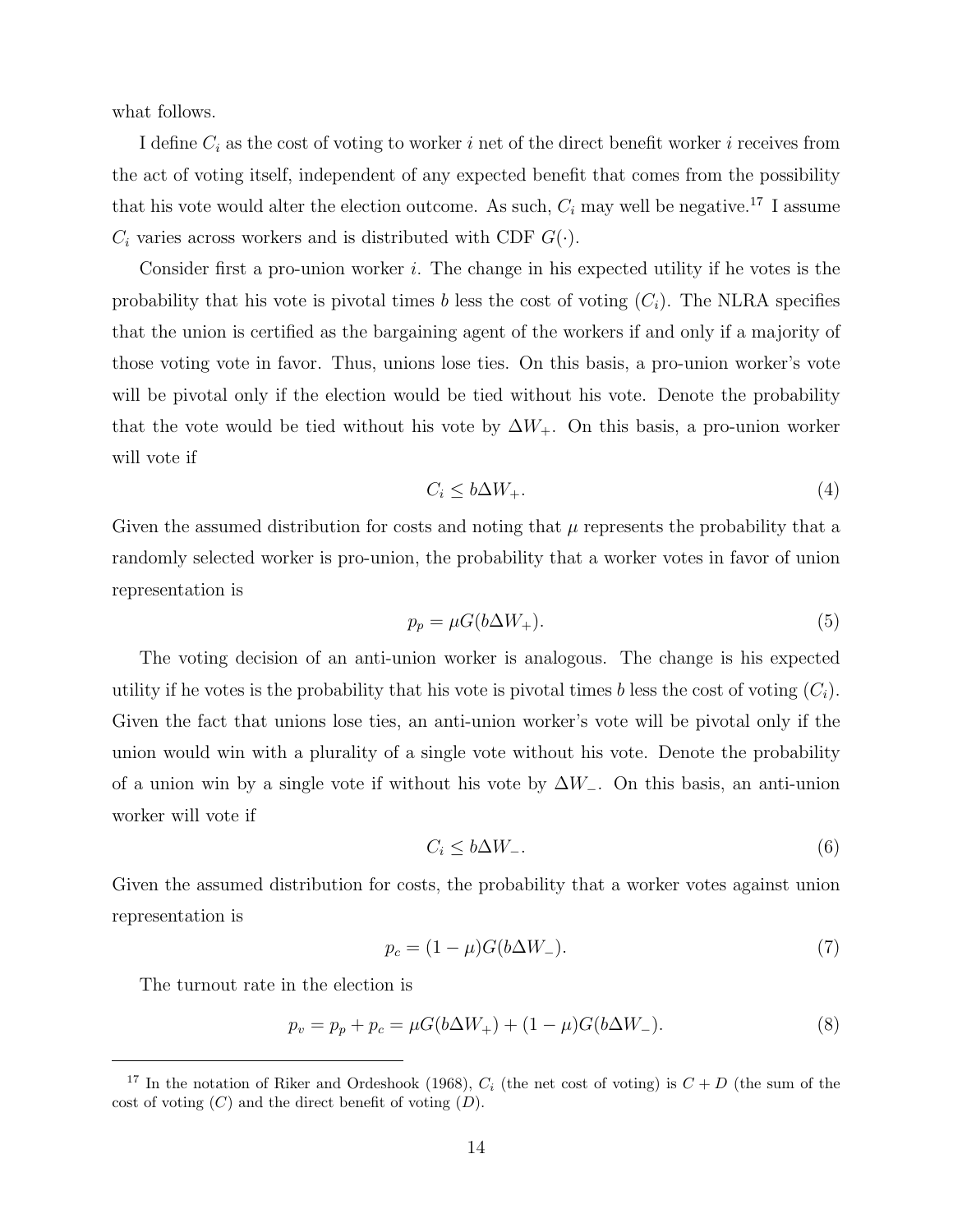The probability that a worker does not vote (the abstention rate) is

$$
p_a = 1 - p_v = 1 - \mu G(b\Delta W_+) - (1 - \mu)G(b\Delta W_-). \tag{9}
$$

Assuming that individuals' decisions to vote are independent in a given election, the number of pro-, anti-, and non-votes  $(n_p, n_c, \text{ and } n_a \text{ respectively})$  has a multinomial distribtion such that

$$
Pr(n_p, n_c, n_a) = \frac{N!}{n_p! n_c! n_a!} p_p^{n_p} p_c^{n_c} p_a^{n_a}
$$
\n(10)

where  $N = n_p + n_c + n_a$  is the total number of eligible voters. Given the multinomial distribution for the vote counts defined in equation 10 and the fact that unions win an election when more than half the votes cast are cast in favor of union represenation, the probability of a union victory, denoted by  $\theta$ , is

$$
\theta = \sum_{n_p=1}^{N} \sum_{n_c=0}^{Min[n_p-1, N-n_p]} Pr(n_p, n_c, n_a).
$$
\n(11)

#### 3.2.1 Pivotal Pro-Union Workers

The probability that a pro-union worker's vote is pivotal (the probablity of a tie not including the vote of worker  $i$ ), based on the multinomial distribution for the vote counts, is

$$
\Delta W_{+} = Pr(n_p = n_c) = \sum_{i=0}^{INT(n/2)} \frac{n!}{i!i!(n-2i)!} p_p^i p_c^i p_a^{n-2i}, \qquad (12)
$$

where  $n = N - 1$ , the number of eligible voters less one and  $INT(\cdot)$  returns the truncated integer value of its argument. This rather complicated expression has several key properties:

- 1. The probability that a pro-union worker's vote is pivotal tends to fall with the number of eligible voters. This underlies the usual result that the probability that a voter is pivotal falls with election size.
- 2. Holding election size fixed,  $\Delta W_+$  varies directly with the gap between  $P_p$  and  $P_c$ . The probability of a tie is maximized when  $P_p = P_c$ .
- 3. The marginal effect of a change in the gap between  $P_p$  and  $P_c$  on  $\Delta W_+$  falls with election size. This is a direct result of the fact that a for a given difference in vote probabilites, a single vote will be more likely to be pivotal in a smaller election.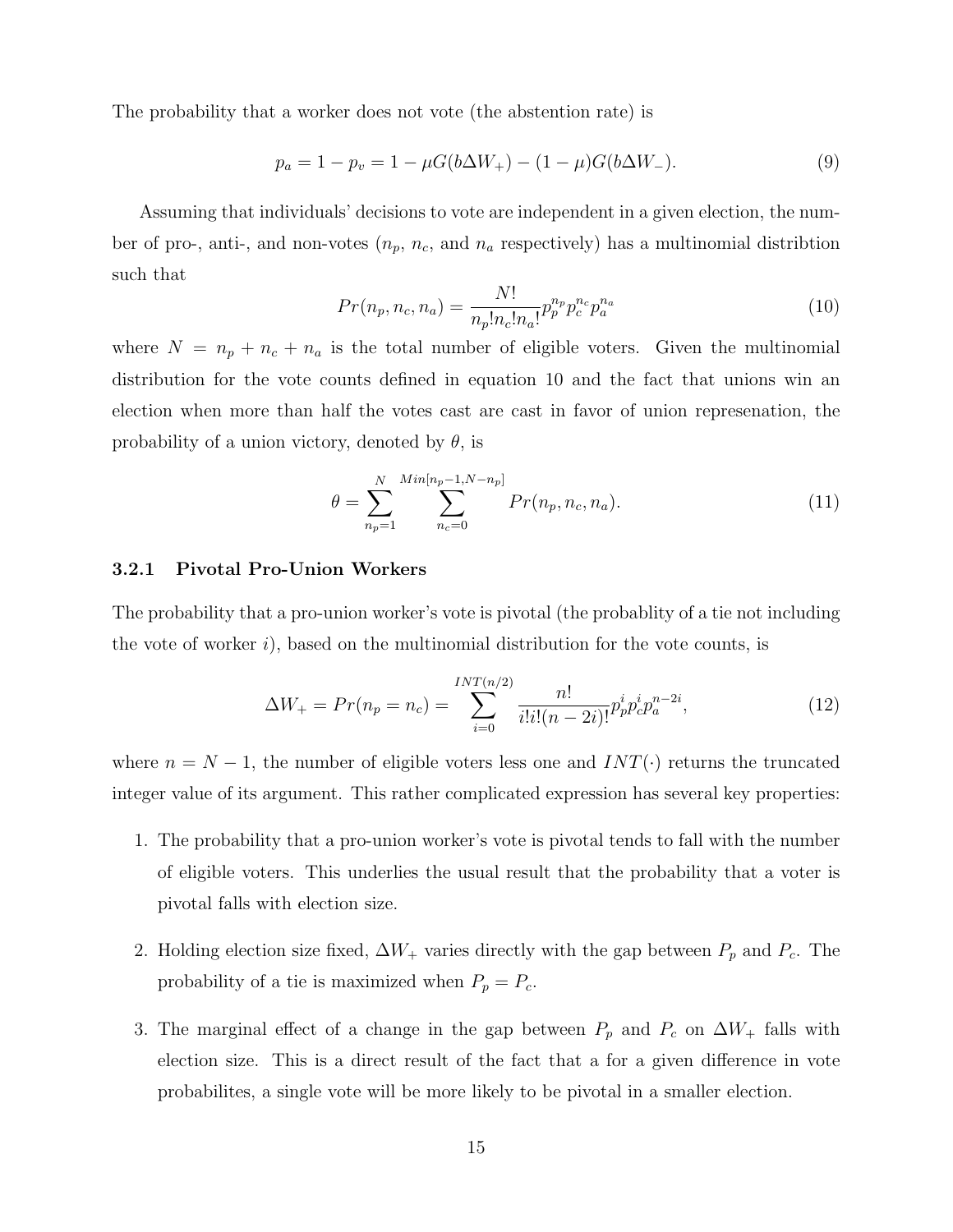4.  $\Delta W_+$  tends to be larger when the total number of eligible voters is odd than when it is even. This is particularly true when the probability of abstention is low and the number of eligible voters is small. The intuition for this result becomes clearer when considering the case where all workers vote  $(p_a = 0)$ . In this case, the probability of a tie among all voters but one is uniquely zero when N is even. The  $n = N - 1$  votes, an odd number, cannot be split equally. However, the probability of a tie among the  $n = N - 1$  voters is positive for odd values of N and decreasing with N.

#### 3.2.2 Pivotal Anti-Union Workers

A similar analysis follows for anti-union workers. The probability that an anti-union worker's vote is pivotal is the probablity that the union wins by one not including the vote of worker i. Based on the multinomial distribution for the vote counts, this is

$$
\Delta W_{-} = Pr(n_p = n_c + 1) = \sum_{i=0}^{INT((n-1)/2)} \frac{n!}{(i+1)!i!(n-2i-1)!} p_p^{i+1} p_c^i p_a^{n-2i-1}.
$$
 (13)

With some modification, this expression has key properties similar to  $\Delta W_+$ .

- 1. As with the probability of a tie, the probability that an anti-union worker's vote is pivotal tends to fall with the number of eligible voters. This further supports the usual result that the probability that a voter is pivotal falls with election size.
- 2. Holding election size fixed,  $\Delta W_-\$ , the probability of a union plurality of one vote is maximized when  $P_p$  is slightly greater than  $P_c$ , with the optimal gap falling with election size. In this case it is (approximately) true that  $\Delta W_-\$  varies directly with the gap between  $P_p$  and  $P_c$ .
- 3. As before, the marginal effect of a change in the gap between  $P_p$  and  $P_c$  on  $\Delta W_-\$  falls with election size.
- 4. ∆W<sup>−</sup> tends to be larger when the total number of eligible voters is even than when it is odd. This effect is stronger when the probability of not voting  $(p_a)$  is small and the number of eligible voters is small. In the case where all workers vote  $(p_a = 0)$ , the probability of a union victory by a single vote is uniquely zero when N is odd. The  $n = N - 1$  votes, an even number, cannot be split to yield a plurality of a single vote.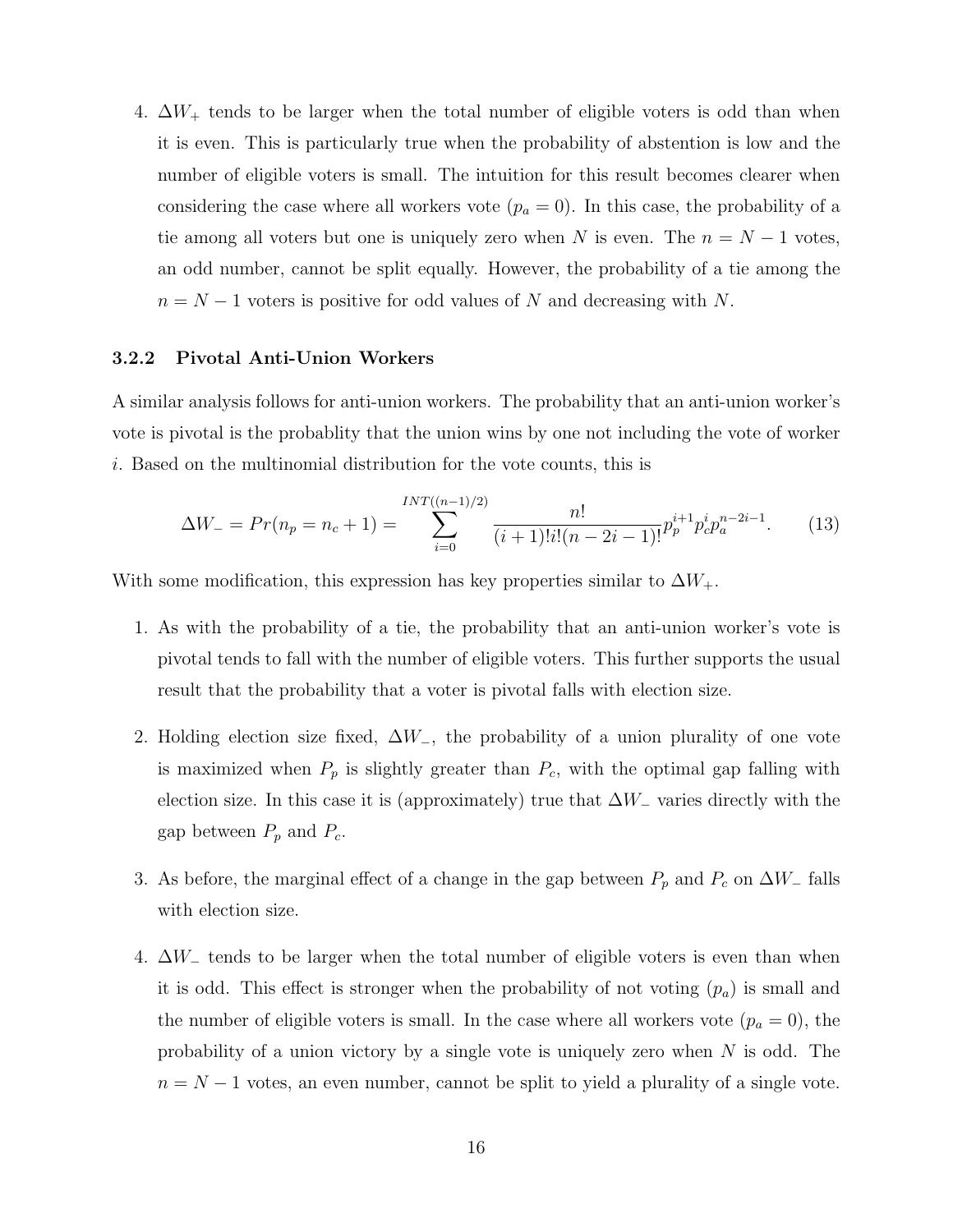However, the probability of a single-vote union victory among the  $n = N - 1$  voters is positive for even values of N and decreasing with N.

#### 3.2.3 Empirical Predictions

The central analytic difficulty is that the probabilities of being pivotal depend on the decisions of all voters. As such, an equilibrium concept is needed to define the outcome. A natural assumption is a symmetric Nash equilibrium such that all voters are making decisions regarding whether to vote consistent with equations 4 or 6, as appropriate, conditional on common information regarding fraction pro-union  $(\mu)$  and the distribution of costs  $(G(\cdot),$ and benefit of getting the preferred outcome  $(b)$ . However, it is not possible to derive closed form solutions for  $p_p$  and  $p_c$  because the expressions for the proabilities of being pivotal are complicated and depend on  $p_p$  and  $p_c$ .

However, as described above there are important empirical predictions of the model. These include

- 1. Turnout will fall as the cost of voting increases.
- 2. Turnout will fall with election size.
- 3. The pro-union vote share will be larger in elections with an odd number of eligble voters than in an election with an even number of eligible voters. Restated, the antiunion vote share will be larger in elections with an even number of eligible voters than in an election with an odd number of eligible voters.
- 4. Holding election size fixed, turnout will increase with the expected closeness of ex ante preferences for and against union representation.
- 5. The marginal effect on turnout of an increase in expected closeness of preferences will fall with election size.

### 3.3 An Alternative Explanation: Social Pressure

One reason why individuals may vote even when their probability of being pivotal is very small is that a norm exists where-by "good citizens" vote.<sup>18</sup> It may or may not be the case

<sup>18</sup> See, for example, Knack, 1992.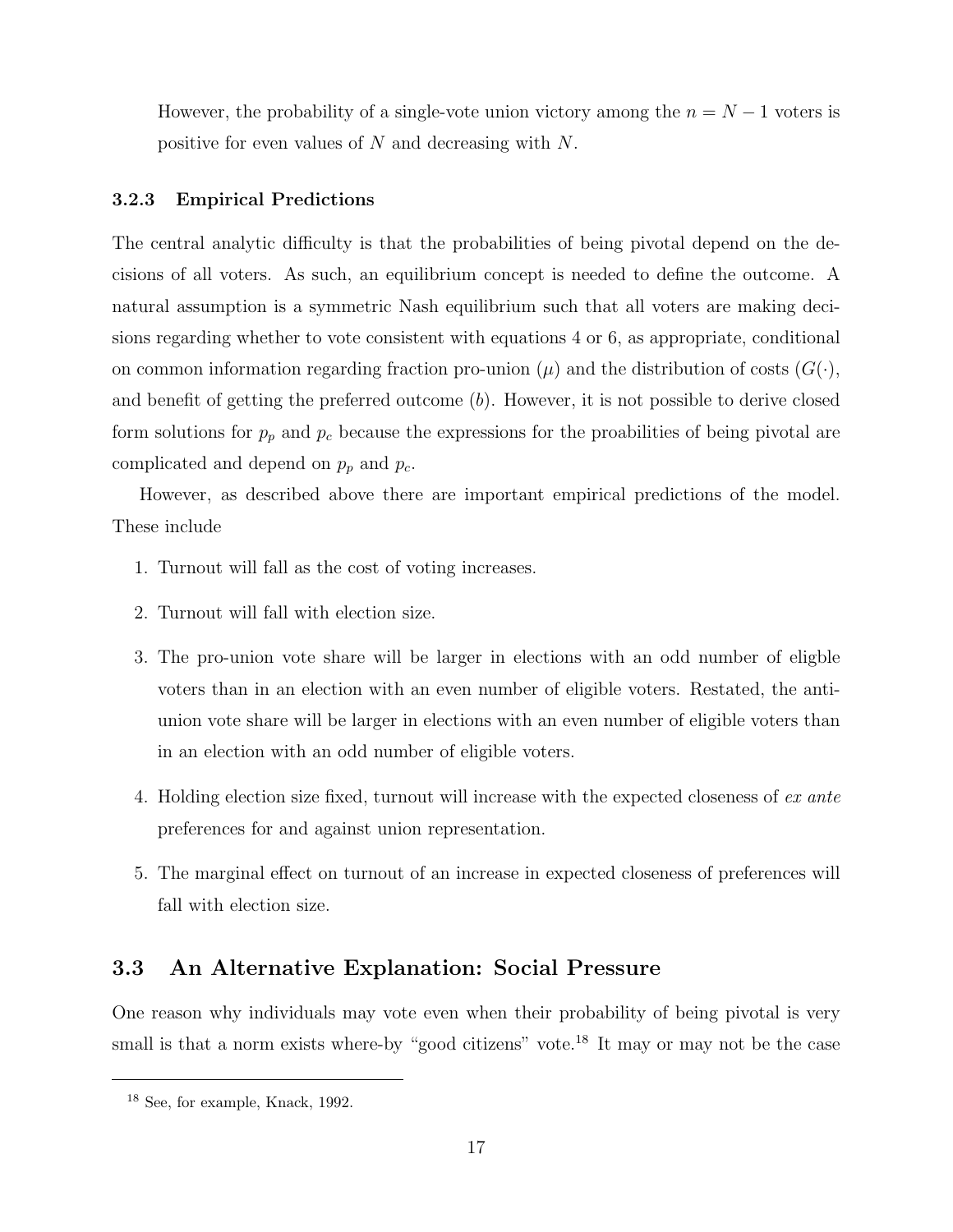that the observability of the act of voting is an important component in enforcing a voting norm. In the context of union representation elections, if observability is important, then turnout would be higher in on-site elections, observability voting is straightforward and likely more effective than in mail elections, where observability is difficult, if not impossible. This higher social pressure to vote in on-site elections as a negative cost of voting and implies that turnout will be lower in mail elections than in on-site elections.

Another prediction of the social pressure model is that, because observability is likely more difficult in larger on-site elections than in smaller on-site elections, the resulting diminution of social pressure in larger elections could account for a negative relationship between turnout and election size. Funk (2008) presents evidence consistent with this idea. She analyzes turnout in Swiss elections, where an option to vote by mail was introduced in order to encourage voting. The idea is that voting by mail in general elections reduces the cost of voting by eliminating the need to travel to the polling place.<sup>19</sup> However, voting by mail, even in general elections, may also reduce social pressure by reducing observability as individuals can claim they voted by mail. Funk finds that there was very little effect on overall turnout in the Swiss "natural experiment," suggesting that the cost reduction of voting by mail was largely offset by the reduction in social pressure. She confirms this with a finding that turnout was more negatively affected in smaller communities, where presumably there is more social pressure due to easier observability by the community at large.

This suggests a test of the competing models predicting an inverse relationship between turnout and election size. The economic model predicts that turnout will fall with election size regardless of the mode of the election. The social-pressure model predicts that turnout will fall with election size only in on-site elections (as individual votes are less obvious to the whole community). Evidence that the marginal effect of election size on turnout is smaller in mail elections than in on-site elections would imply that social pressure is important. I implement this test in my empirical analysis.

<sup>&</sup>lt;sup>19</sup> This is in contrast to the NLRB representation elections analyzed here because the on-site elections are held at the work-place, so that no special trip is required.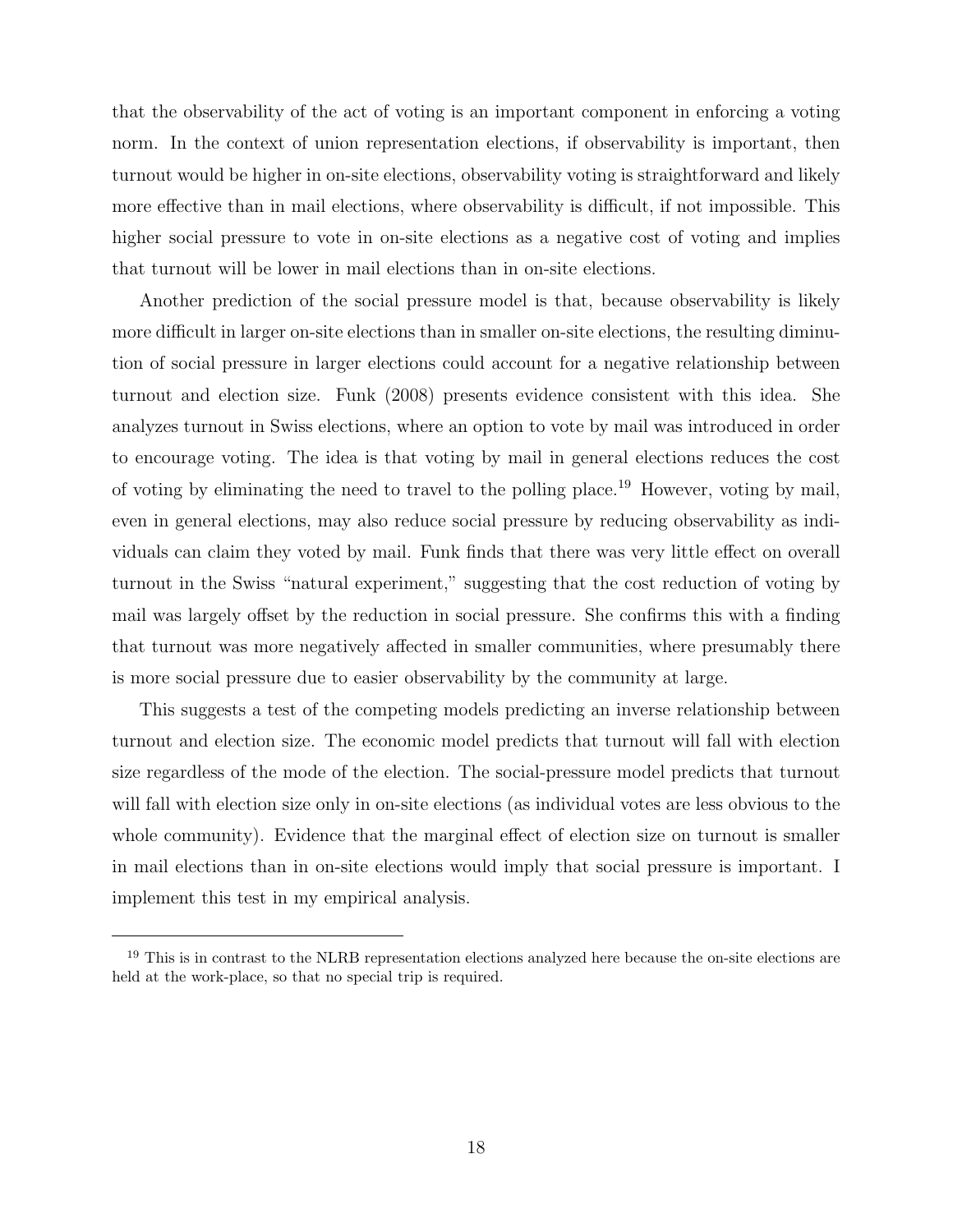## 4 A Statistical Description of Turnout Rates

The simplest statistical model of the turnout rate is a binomial model that is derived from the multinomial model of the pro-union, anti-union, abstain vote decision specified in equation 10. In this model the probability that a worker in election j votes is  $p_j$  and the probability that a worker in election j does not vote is  $1 - p_j$ . The number of votes cast in election j  $(V_j)$  with  $N_j$  eligible voters in this model has a binomial distribution such that

$$
Pr(V_j) = \frac{N_j!}{V_j!(N_j - V_j)!} p_j^{V_j} (1 - p_j)^{N - V_j}.
$$
\n(14)

Given that voting probabilities vary across elections and in order to restrict the probability to the unit interval, I specify  $p_j$  as a linear function of a vector of variables,  $X_j$  so that  $p_j = X_j \beta$ , and this is also the expected turnout rate.

While a model such as this may fit mean turnout rates quite well, it does not tell the whole story. If there is unmeasured heterogeneity across elections (heterogeneity that is not captured by the variables in  $X$ ), then this model will underpredict dispersion across elections in turnout rates. This is an example of the well-known problem of over-dispersion in count models.

Consider the following simple descriptive statistical model. Suppose that I model the vote probability in election  $j$  as an unconstrained function of the number of eligible voters. In this case the maximum likelihood estimate of  $p_j$  is the overall ratio across all elections of a given size of the number of votes cast to the total number of eligible voters. This is equivalent to specifying  $p_j$  to be a function of a complete set of fixed effects for the number of eligible voters. This model will fit average turnout in elections of a given size perfectly, but it has trouble with higher moments. For example, the probability of full turnout is

$$
Pr(T_j = 1) = p_j^j,\tag{15}
$$

and this is strongly underpredicted by the simple binomial model

A simple illustration that this is so is presented in Figure 6, which contains a plot of both the observed probability of full turnout in on-site elections and the predicted probability based on the average turnout rate in on-site elections of a particular size.<sup>20</sup> The predicted

 $20$  This illustration is restricted to on-site elections, which make up 97.4 percent of all elections, for clarity. I will revisit the issue of mail elections in a later section.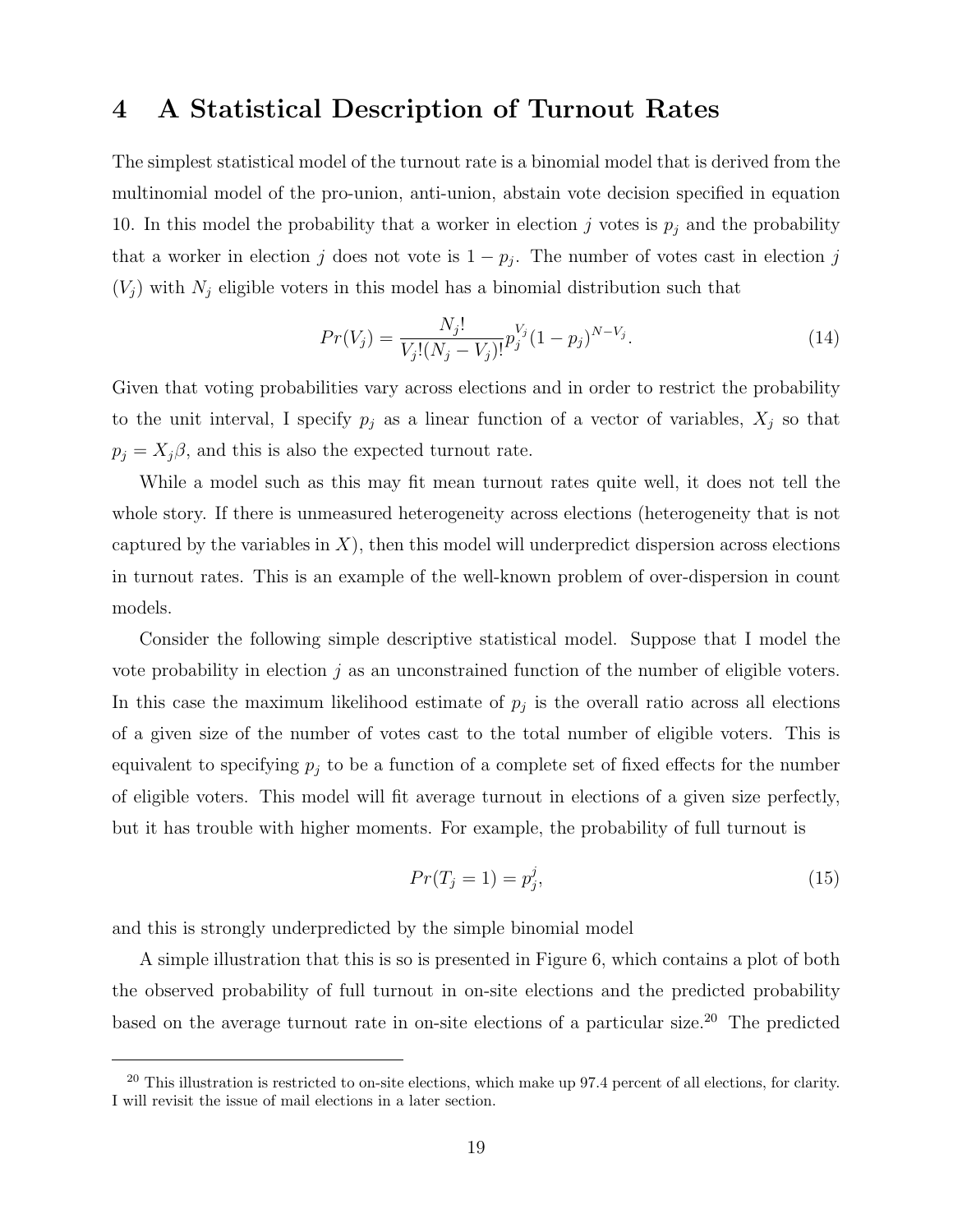

Figure 6: Probability of Full Turnout, by Total Number of Eligible Voters. The predicted fraction  $= \bar{p}_i^j$  $j$  and is based on the binomial distribution.

probability of full turnout in an election with j eligible voters is  $\bar{p}_i^j$  $j$ , where  $\bar{p}_j$  represents the observed turnout rate in on-site elections with j eligible voters.<sup>21</sup> It is clear that this simple model substantially underpredicts the likelihood of full turnout. Given observed average turnout rates, the predicted probability of full turnout is virtually zero in elections with 50 or more eligible voters. However, a substantial fraction of these elections (11.3 percent) have full turnout.

The underlying source of this over-dispersion is variation across elections of a given size in the probability of a worker voting. One approach to solving this problem is to assume a particular distribution for the probability of a worker voting in a particular election. A commonly-used distribution for this purpose is the beta distribution. This distribution has positive density only on the unit interval, and it has the additional advantage of yielding a

 $21$  Due to the relative scarcity of larger elections, the actual fraction of elections with full turnout presented as a moving average (-5,+5) for elections with 50 or more eligible voters.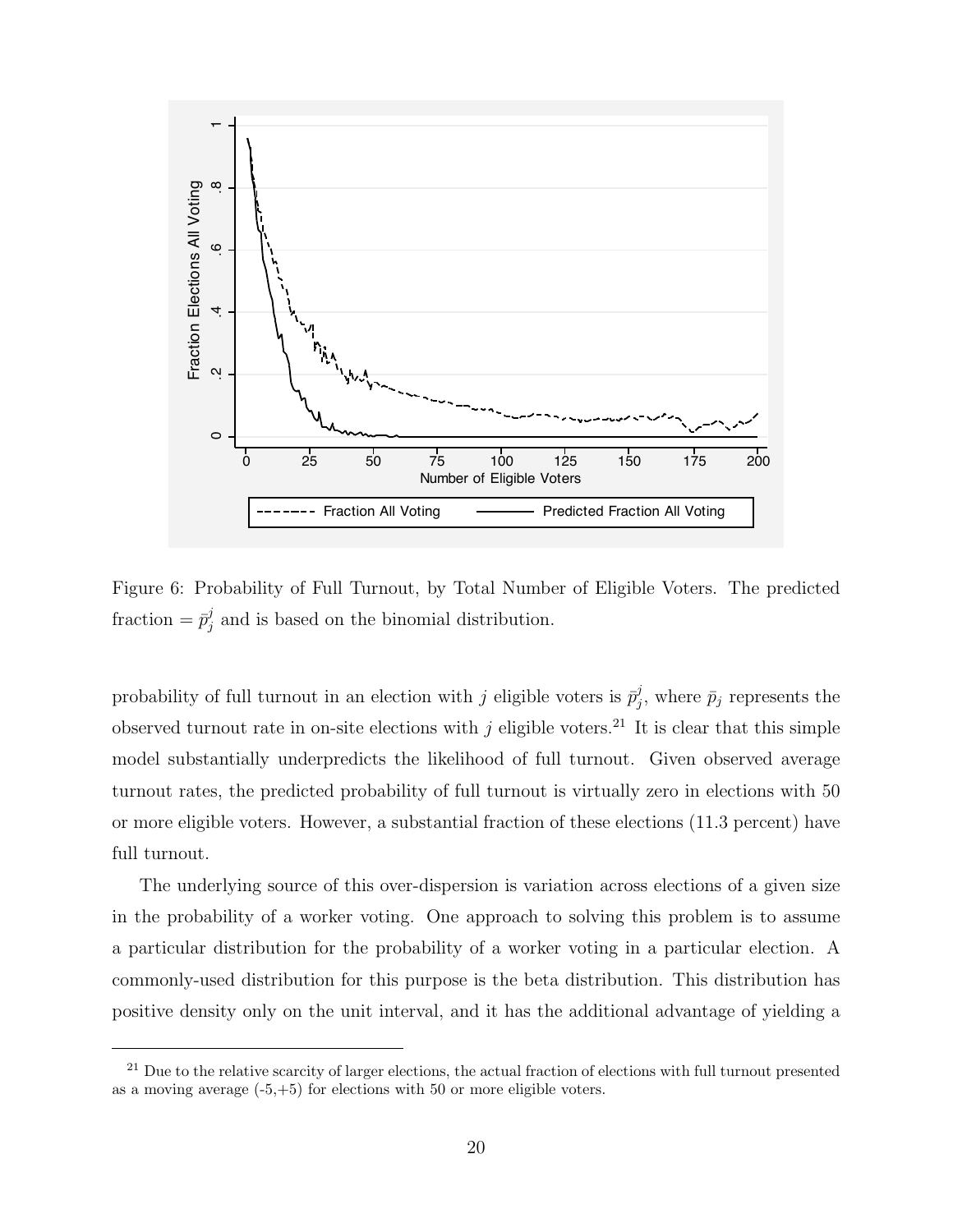tractable result when mixed with the binomial distribution. On this basis, I assume that  $p$ is distributed as beta such that

$$
f(p;a,b) = \frac{\Gamma(a+b)}{\Gamma(a)\Gamma(b)} p^{a-1} (1-p)^{b-1}
$$
 (16)

where a and b are positive parameters and  $\Gamma$  is the gamma function defined as

$$
\Gamma(x) = \int_0^\infty \exp(-z) z^{x-1} dz.
$$
\n(17)

By the Bayes theorem, the distribution of  $p$  conditional on observing  $v$  votes cast among N eligible voters is

$$
f(p|v) = \frac{h(v|p)g(p)}{f(v)}.
$$
\n(18)

Assuming a binomial distribution for votes in a given election, the probability of observing  $v$  votes cast among N eligible voters conditional on  $p$  is

$$
h(v|p) = \binom{N}{v} p^v (1-p)^{N-v}.
$$
\n(19)

Given that  $p$  has a beta distribution, the unconditional distribution of the number of votes cast is beta-binomial. This is

$$
f(v) = {N \choose v} \frac{\Gamma(a+b)\Gamma(a+v)\Gamma(b+N-v)}{\Gamma(a)\Gamma(b)\Gamma(N+a+b)}.
$$
 (20)

It is convenient to reparameterize the beta distribution in terms of  $m = \frac{a}{\sqrt{a+b}}$  $\frac{a}{(a+b)}$  and  $\alpha = a +$ b. The expected value of p is m, and the variance of p is  $\sigma^2 = \frac{m(1-m)}{(1+\alpha)}$  $\frac{n(1-m)}{(1+\alpha)}$ . This parameterization yields a density function for  $p$  of  $^{22}$ 

$$
g(p;m,\alpha) = \frac{\Gamma(\alpha)}{\Gamma(m\alpha)\Gamma((1-m)\alpha)} p^{m\alpha-1} (1-p)^{(1-m)\alpha-1}.
$$
 (21)

The expression for the unconditional distribution of number of votes cast is

$$
f(v) = {N \choose v} \frac{\Gamma(\alpha)\Gamma(m\alpha + v)\Gamma((1 - m)\alpha + N - v)}{\Gamma(m\alpha)\Gamma((1 - m)\alpha)\Gamma(N + \alpha)}.
$$
 (22)

Overdispersion is captured by the parameter  $\alpha$ . As  $\alpha \to \infty$ , the variance of p goes to zero.. Smaller values of  $\alpha$  imply positive variance in the expected fraction voting across elections.

<sup>&</sup>lt;sup>22</sup> The beta distribution has a flexible functional form. The distribution is unimodal (inverse U-shaped) if  $m\alpha > 1$  and  $(1 - m)\alpha > 1$ . Otherwise, the distribution is bimodal (U- or J- shaped). A special case is that the distribution is uniform if  $\alpha = 2$  and  $m = 0.5$ .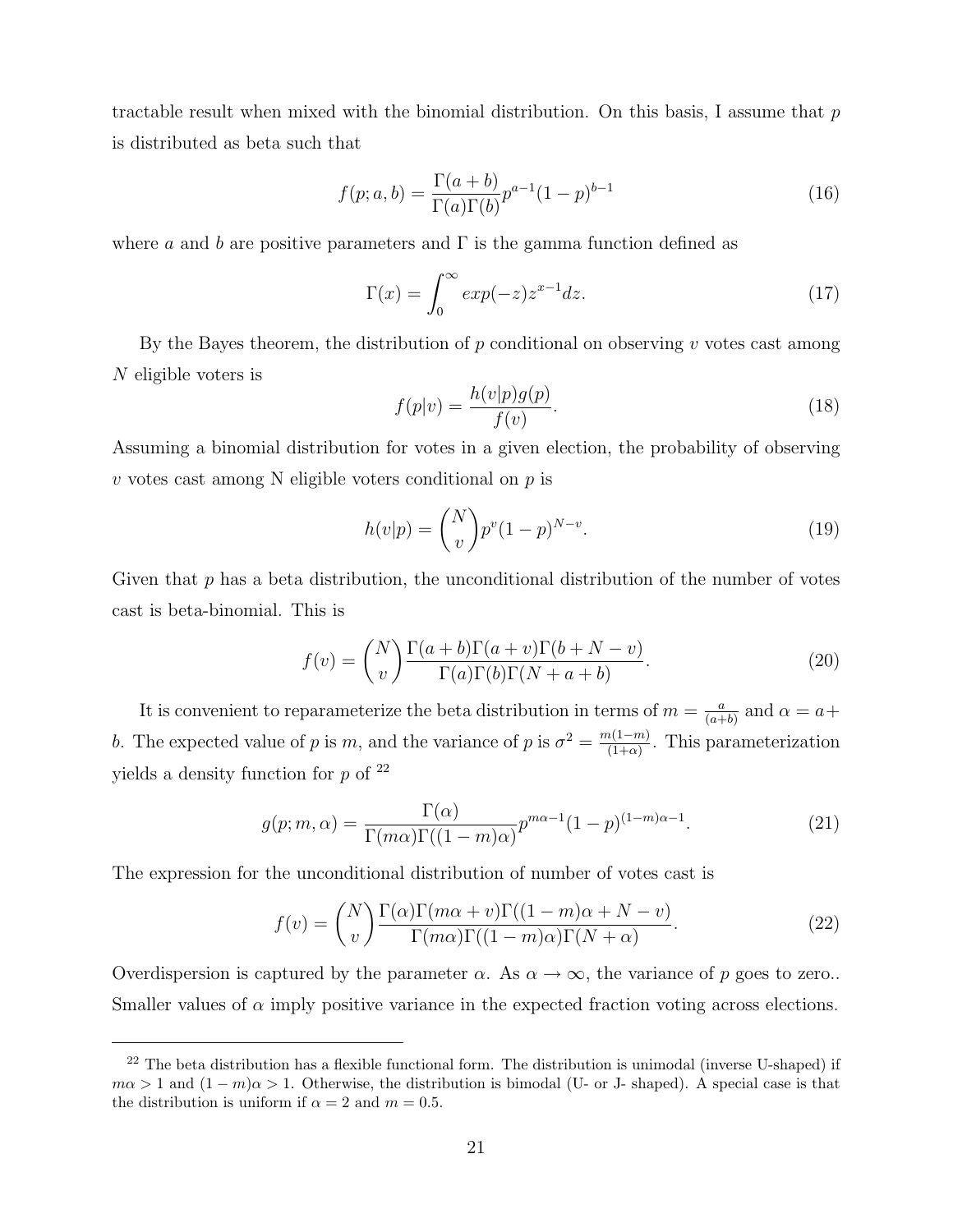| Variable            |             | Binomial Beta-Binomial |
|---------------------|-------------|------------------------|
| Determinants of $m$ | (1)         | (2)                    |
| Constant            | 0.8406      | 0.8620                 |
|                     | (0.0016)    | (0.0032)               |
| $1/\sqrt{N}$        | 0.1260      | 0.1458                 |
|                     | (0.0019)    | (0.0031)               |
| Year FE's           | Yes         | Yes                    |
| $\alpha$            |             | 6.756                  |
|                     |             | 0.064                  |
| Log L               | $-210379.7$ | $-126336.9$            |

Table 1: Binomial and Beta-Binomial Model Model of Voter Turnout

This model is estimated by maximum likelihood over the sample of 75,300 on-site elections (with a total of 2,014,616 elgibile voters) with no challenged ballots, between 2 and 200 eligible voters and at least 2 votes cast. The base fiscal year is 2000. Asymptotic standard errors are in parentheses.

In order to evaluate this model, I start by estimating a binomial model of the turnout rate at the election level where the probability of that an individual votes  $(p_i)$  is a linear function of the inverse square root of the number of eligible voters.<sup>23</sup> I estimate this model using the sample of 75,300 on-site elections with 2-200 eligible voters and at least two votes cast. The estimates of this model are contained in the first column of table 1, and they verify that, as expected, turnout falls with election size.

The second column of table 1 contains estimates of the beta-binomial model. This model adds a single parameter  $(\alpha)$  that controls the degree of dispersion in the vote probability. Note that there is virtually no difference in the estimates of the coefficients of the mean probability of voting function between the beta and beta-binomial models. However, the estimate of  $\alpha$  in the beta-binomial model as well as the substantial improvement in the loglikelihood function between the binomial and the beta-binomial models implies that there is significant variation in the voting probability across elections of a given size.

Figure 7 contains a plot of the estimated density function for  $p$  assuming a mean turnout rate of  $m = 0.9$  and  $\alpha = 6.756$  in fiscal year 2000, as estimated. The value for m of 0.9

<sup>&</sup>lt;sup>23</sup> The inverse square root function is a parsimonious specification that does a good job fitting the change in turnout with election size.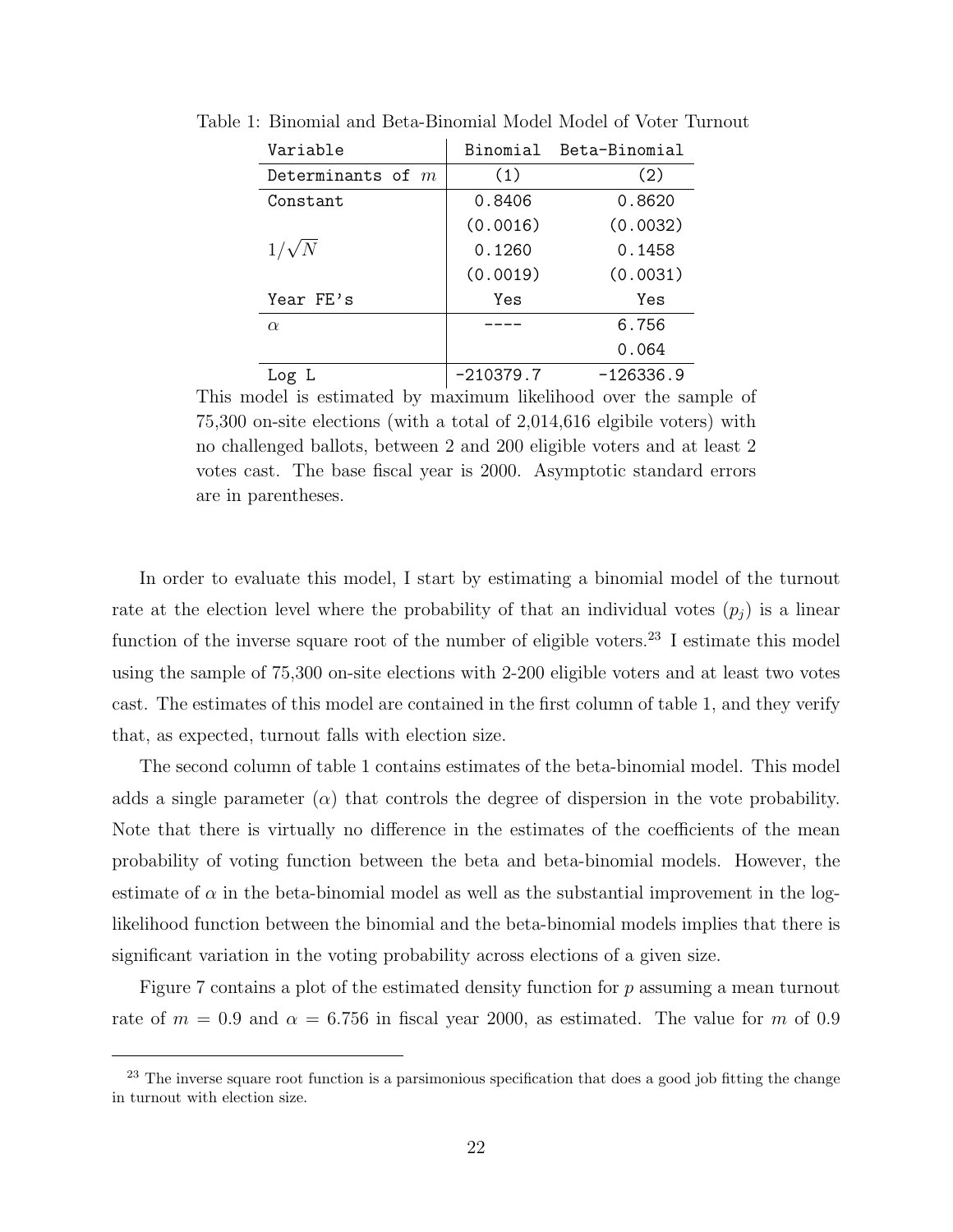

Figure 7: Beta Density Function of Vote Probability (Based on  $m = 0.9$ ,  $\alpha = 6.756$ ).

corresponds to an election with 15 eligible voters in fiscal year 2000 based on the betabinomial estimates, and implied median turnout rate is 0.934. The figure illustrates that there are many elections with very high expected vote probabilities. The standard deviation of this distribution is 0.108, and the 75th and 90th percentiles of this distribution are 0.978 and 0.993 respectively.

Can the variation across elections in the vote probability account for the high observed probability of full turnout relative to the binomial model? In order to investigate this question, I calculated the predicted full turnout probabilities from both the binomial and beta-binomial models described above. Figure 8 contains plots of the predicted full-turnout rates from the two models along with the observed full-turnout fractions by number of eligible voters. As shown in figure 6, the binomial model seriously under-predicts the likelihood of full turnout. The beta-binomial model, which allows for a distribution of vote probabilities across elections tracks the observed probability of full turnout much more closely. This is because, while both models estimate the mean turnout rate accurately, the mean turnout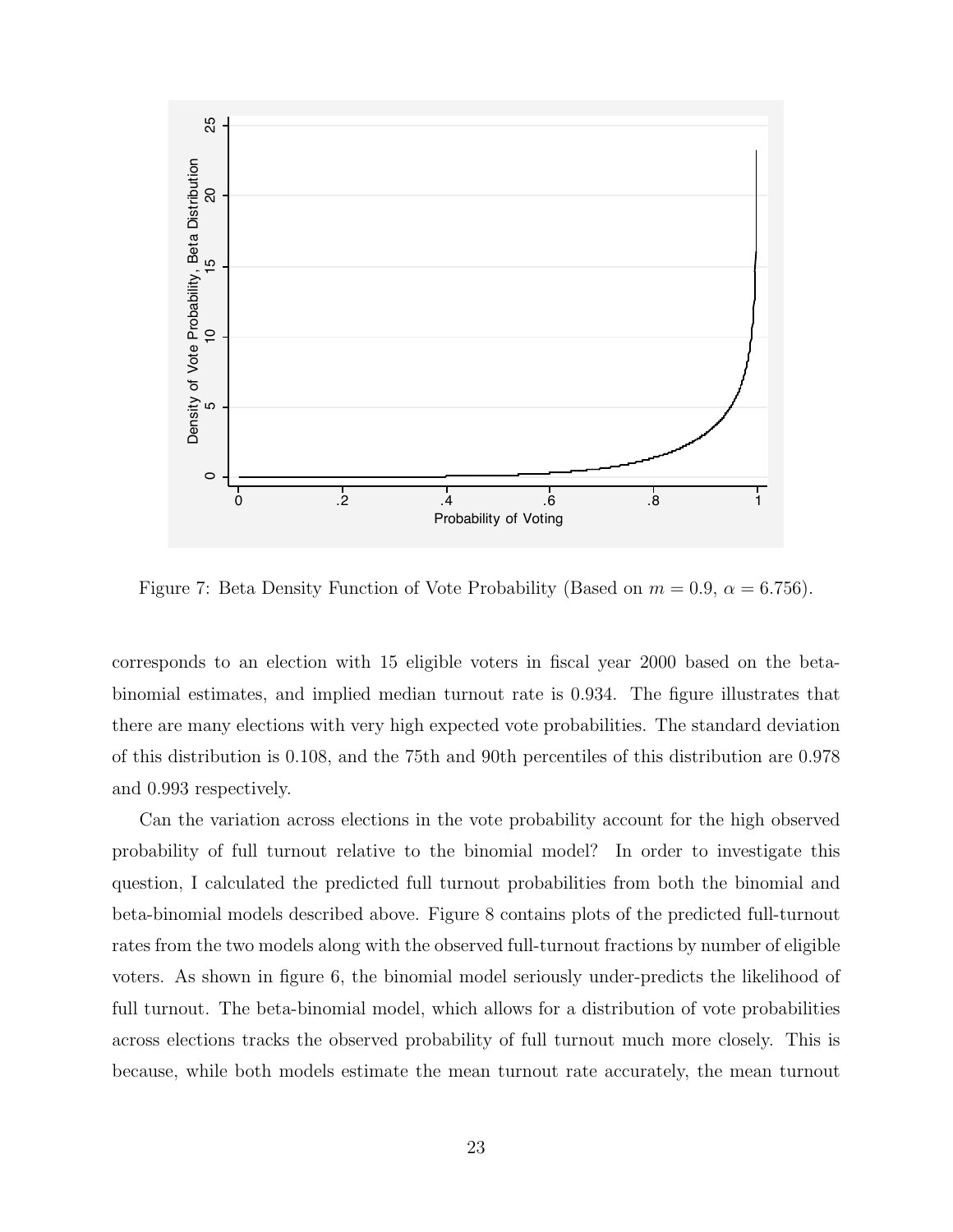

Figure 8: Probability Full Turnout, by Total Number of Eligible Voters. (Predicted fractions from binomial and beta-binomial mdoels in table 1.)

by number eligible is too low in elections with more than a few voters to generate enough elections with full turnout. The estimated beta distribution, as shown in figure 7, implies that there are substantial numbers of elections with very high turnout probablities (well above the estimated mean), and these are relatively likely to result in full turnout.

Based on these results, I continue my investigation of the determinants of voter turnout using the beta-binomial model.

### 5 Empirical Results

The model developed in the previous section has a number of clear predictions regarding turnout and election outcomes. I analyze these in turn:

- 1. The relationship of turnout with election size.
- 2. The relationship between turnout and whether the election has an odd or even number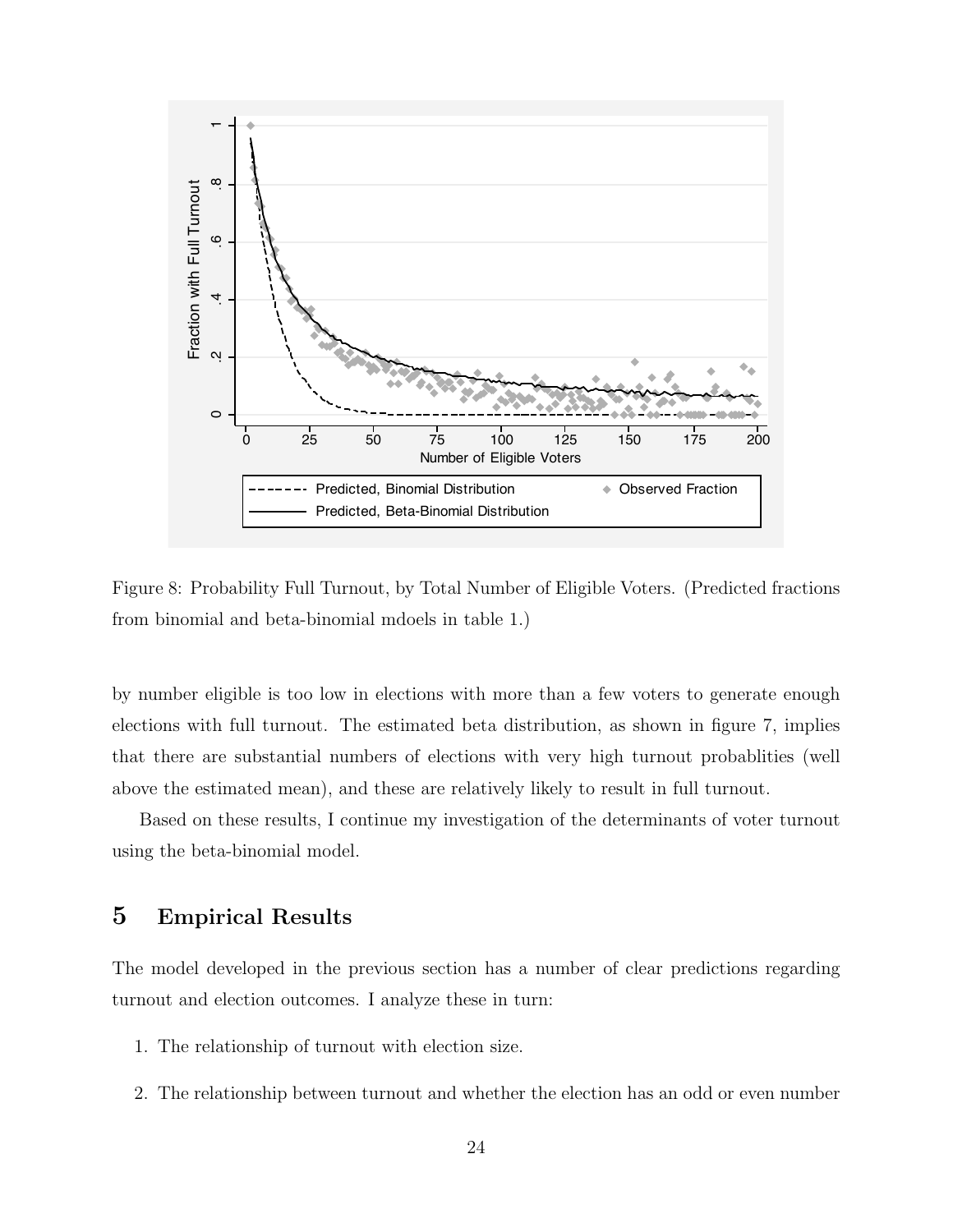

Figure 9: Turnout Rate by Number Eligible – 5-Voter Moving Average. (Predicted based on  $\hat{m}$ , Table 1.)

of eligible voters.

- 3. The relationship of turnout with the expected closeness of an election.
- 4. The second-order relationship of election size with the marginal effect of closeness on turnout.

## 5.1 Turnout and Election Size

The probability that a worker's vote will be pivotal is inversely related to the size of the election. The fitted values for the mean turnout rate in on-site elections based on the betabinomial model presented in the second column of Table 1 are plotted in figure 9 along with a five-voter moving average of the observed turnout rate in elections with more than 30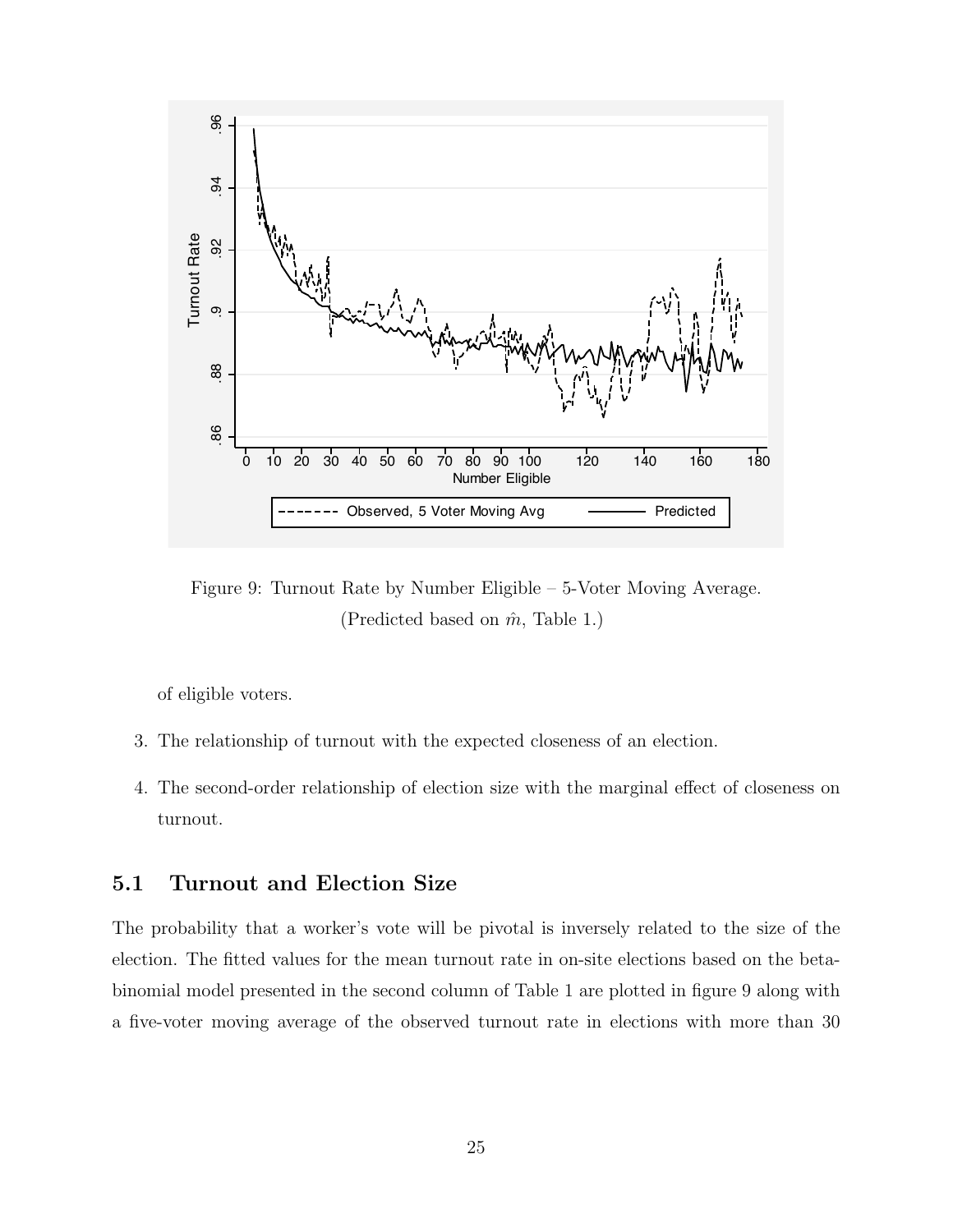eligible voters.<sup>24</sup> These plots show a decline in both observed and predicted turnout from about 95 percent in the smallest elections to less than 89 percent in elections with 100 voters or more.

The convexity of the relationship of the turnout rate with election size is clear from this plot. The predicted decline in the turnout rate from an increase in election size from 10 to 20 eligible voters is 1.0 percentage point. The predicted decline in the turnout rate from an increase in election size from 100 to 110 eligible voters is 0.05 percentage points (or about one-twentieth the size).

The clear result is that turnout falls with election size as workers are less likely to be pivotal. However, it is also clear that turnout remains very high even in relatively large elections. This suggests that, while there is a margin of voters who may be considering the likelihood that their vote will be pivotal, most voters appear to vote regardless of the likely instrumentality of their vote.

#### 5.2 Turnout and the Odd/Even Distinction

Given the fact that unions lose ties, the probability of being pivotal in small elections depends importantly on whether the number of eligible voters is odd or even and whether a particular voter is pro- or anti-union. A pro-union voter is pivotal when the election would be tied without his/her vote. In that case, they would cast the deciding vote in favor of union representation. Thus, pro-union voters are more likely to be pivotal in small elections with an odd number of eligible voters. Analogously, an anti-union voter is pivotal when the union would win by a single vote without his/her vote. Thus, anti-union voters are more likely to be pivotal in small elections with an even number of eligible voters.

While these differences offset for the most part in determining overall turnout, these considerations suggest that, other things equal, the fraction of eligible workers voting prounion will be higher in elections with an odd number eligible than in elections with an even number eligible. Similarly, the fraction of eligible workers voting anti-union will be higher in elections with an even number eligible than in elections with an odd number eligible.

 $24$  I use the moving average because the relatively small number of large elections with particular numbers of eligible voters leads to substantial variation in average turnout. The predicted turnout rate is not a smooth function of the number eligible because of the year fixed effects in the model and changes in the size distribution of elections over time.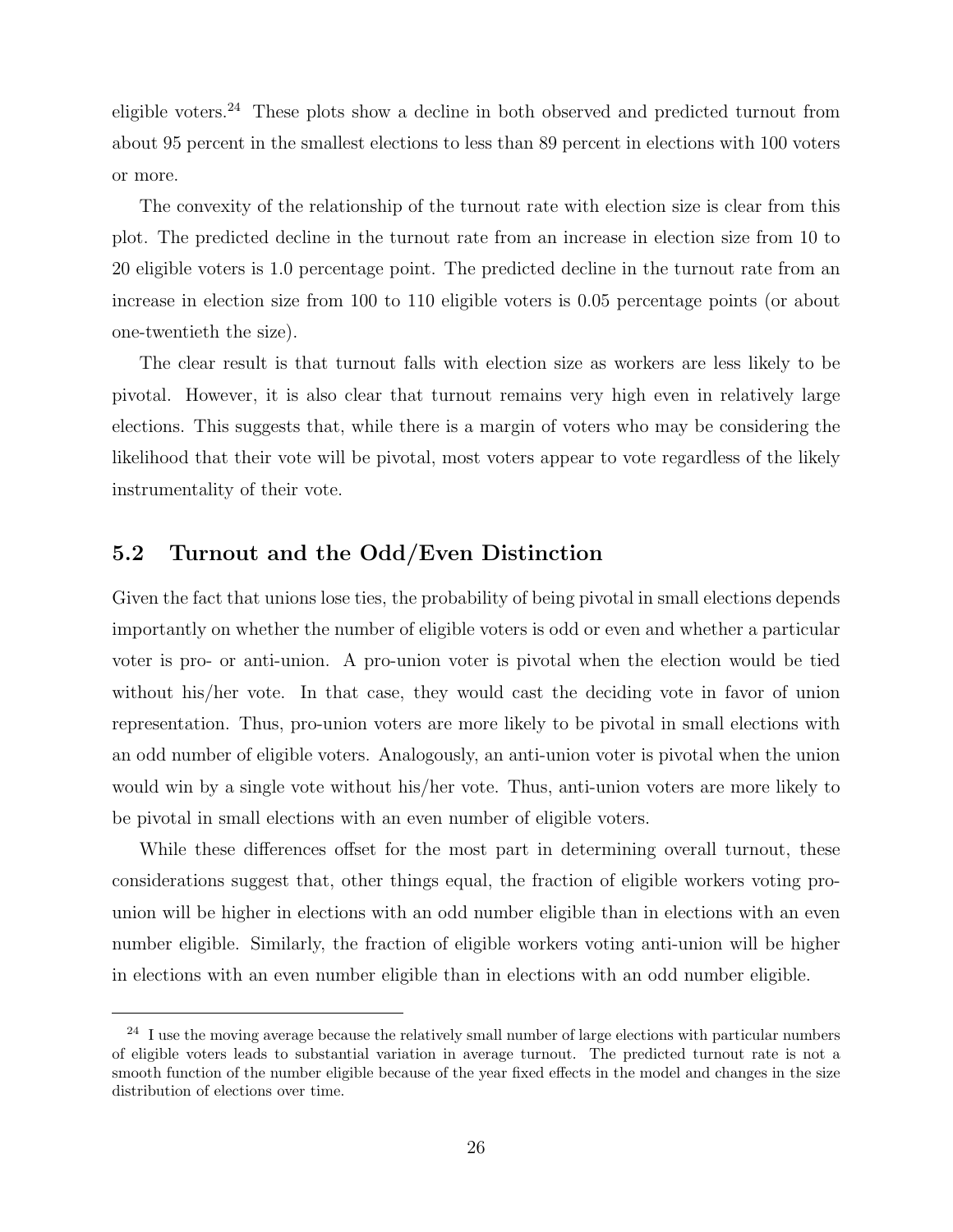

Figure 10: Fraction Voting Pro- and Anti-Union, by Number Eligible.

Empirically, this prediction of the model finds no support in the data. Figure 10 contains plots of the fraction of those eligible voting for and against union representation by the number eligible. There is no evidence of either lower pro-union vote fractions or higher anti-union vote fractions in elections with an even number of eligible workers.<sup>25</sup>

Figure 11 contains a plot of the union win rate and pro-union vote share in small elections by the number of eligible voters. There is clear evidence in elections with 10 or fewer voters that the union win rate is smaller in elections with an even number of eligible voters although there is not a systematic relationship of the "evenness" of the election with vote share. This suggests that unions do not completely offset the unions-lose-ties bias in the NLRA when selecting targets for organization. It may the case the union cannot predict precisely how many workers will be eligible to vote on the future election date given fluctuating employment

 $25$  Simple t-tests of the difference in average vote fractions between even and odd elections show no signficant difference for either the pro-union or anti-union fractions. The p-value is greater than 0.9 in both cases. Estimation of models of the prounion vote share that control for election size also show no relationship between the pro- and anti-union vote shares and the "evenness" of the election.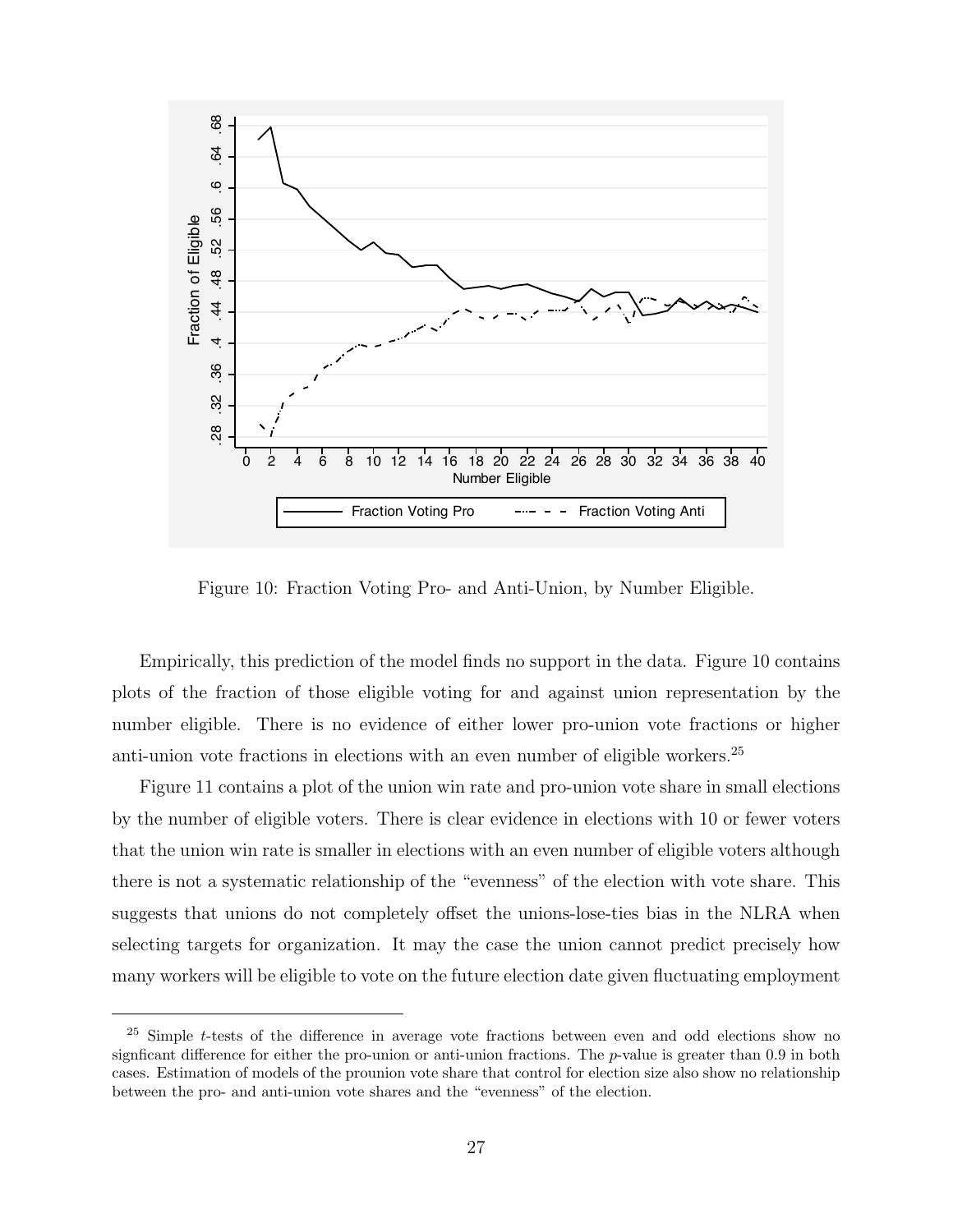

Figure 11: Union Vote Share and Win Rate, by Number of Eligible Voters

levels and uncertainty about eligibility. It may also be the case that workers do not know the odd-even distinction or do not know whether their election has an even or and odd number of eligible voters in making their voting decisions.

Based on these results, I proceed assuming, where necessary, that the expected turnout rate in given elections does not differ between pro- and anti-union workers.

A final observation is that the prounion vote fraction is decreasing and the anti-union vote fraction is increasing in election size. This is consistent with the model of the union's organizing decision developed in section 3.1. In this model, the union will attempt an election where the probability of a union victory  $(\theta)$  exceeds a critical value  $(\theta^*)$ . Let p represent the probability that a worker will vote in favor of union representation. It is the case that, for any  $p > 0.5$ , the probability of a union victory is increasing in election size. Thus, as election size increases, smaller p's satisfy the condition that  $\theta > \theta^*$ . The observed decline in pro-union vote share with election size is also consistent with the hypothesis that unions are more likely to contest larger elections where they have a smaller chance of winning  $(\theta^*)$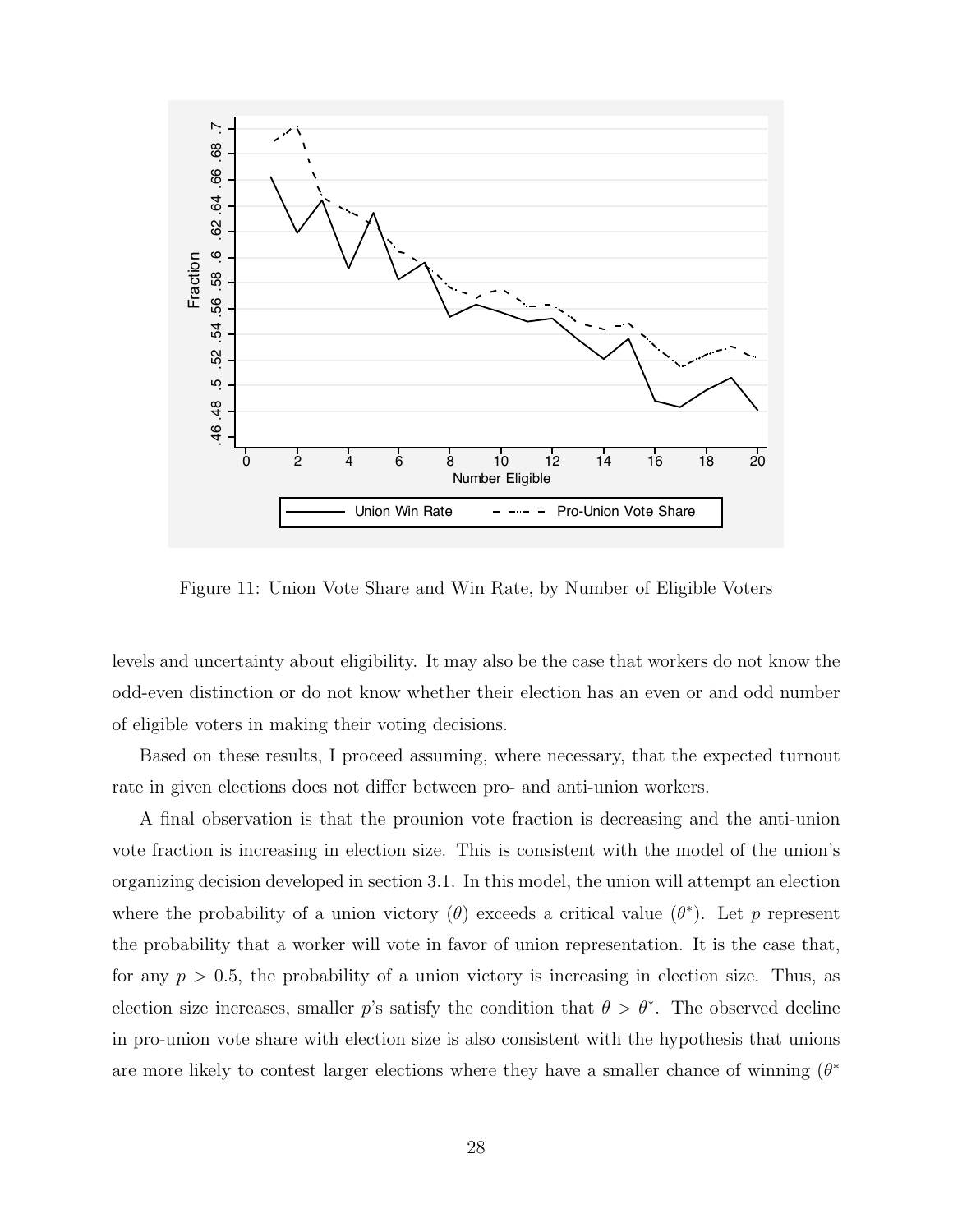is decreasing in election size).

#### 5.3 Turnout and Election Closeness

Ignoring the odd-even distinction that differentially affects pro- and anti-union workers, the model predicts that a worker's vote is more likely to be pivotal when preferences are close to evenly split between pro- and anti-union.<sup>26</sup> An even split of preferences is represented in the model developed in section 3.2 by  $\mu = 0.5$ . While  $\mu$  is not observed, I assume that elections differ in their underlying fraction pro-union and that there is a known prior distribution for  $\mu$ . I develop a useful proxy for  $\mu$  based on the posterior distribution of  $\mu$  given the observed pro-union vote share in that election. I calculate this distribution assuming that the expected turnout rate is the same among pro-union and anti-union workers.

As I noted earlier, a commonly-used distribution for probabilities is the beta distribution. On this basis, I assume that the prior distribution of  $\mu$  is Beta such that

$$
g(\mu; \rho, \nu) = \frac{\Gamma(\nu)}{\Gamma(\rho \nu)\Gamma((1-\rho)\nu)} \mu^{\rho \nu - 1} (1 - \mu)^{(1-\rho)\nu - 1}.
$$
 (23)

where the expected value of  $\mu$  is  $\rho$  and the variance of  $\mu$  is  $\sigma^2 = \frac{\rho(1-\rho)}{(\nu+1)}$ .

By the Bayes theorem, the distribution of  $\mu$  conditional on observing s pro-union votes among n votes cast is

$$
f(\mu|s) = \frac{h(s|\mu)g(\mu)}{f(s)}.\tag{24}
$$

Assuming a binomial distribution for votes in a given election, the probability of observing s pro-union votes among n votes cast is

$$
h(s|\mu) = \binom{n}{s} \mu^s (1-\mu)^{n-s}.
$$
\n(25)

Given that  $\mu$  has a beta distribution, the unconditional distribution of the number of prounion votes is beta-binomial. This is

$$
f(s) = {n \choose s} \frac{\Gamma(\nu)\Gamma(\rho\nu + s)\Gamma((1 - \rho)\nu + n - s)}{\Gamma(\rho\nu)\Gamma((1 - \rho)\nu)\Gamma(n + \nu)}.
$$
 (26)

<sup>&</sup>lt;sup>26</sup> I say "close to evenly split" rather than "evenly split" because pro-union voters are more likely to be pivotal when the expected vote is evenly split without their vote. In this case, the overall expected fraction pro-union is somewhat greater than 0.5, with the difference from 0.5 declining with election size.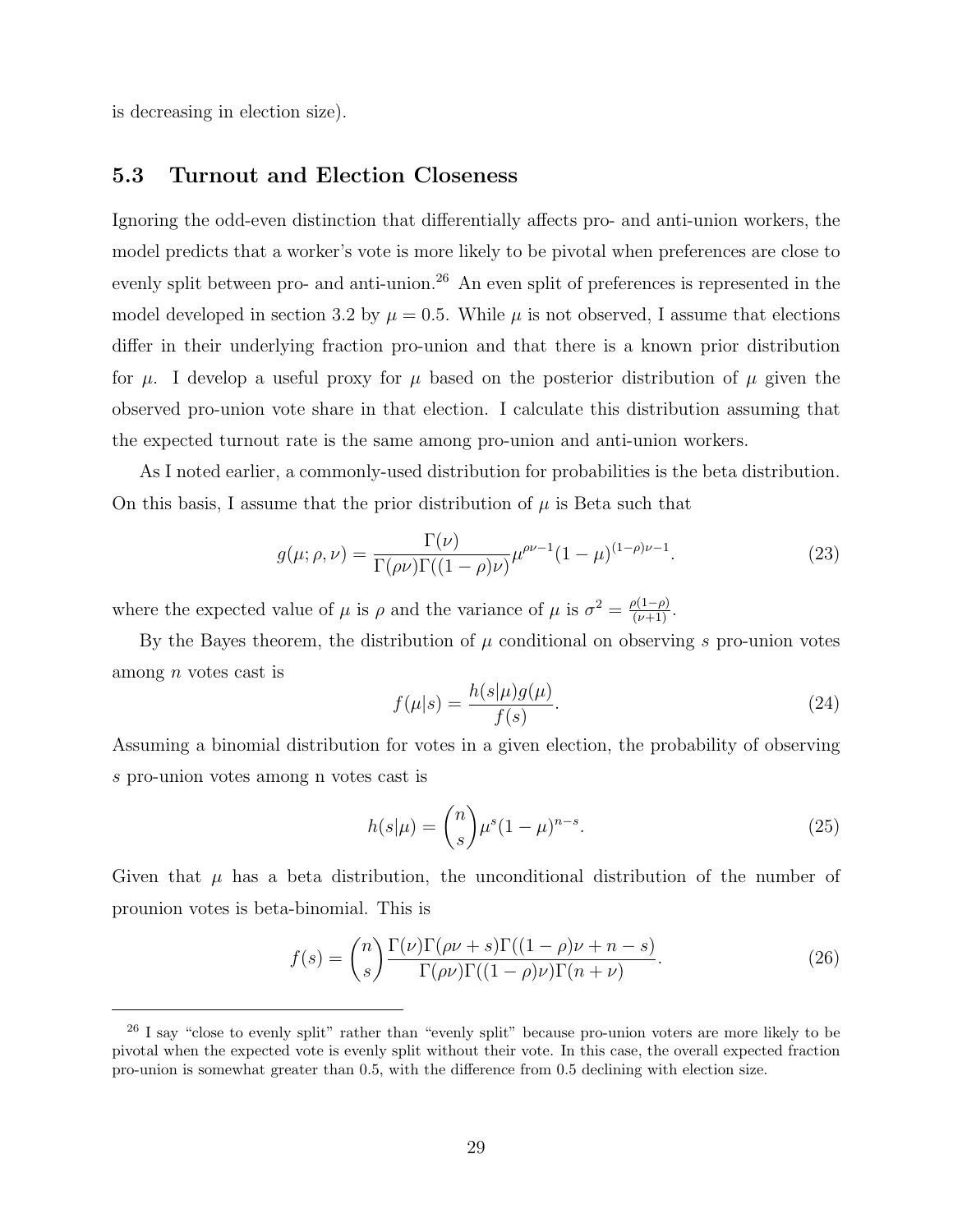Given these relationships and equation 24, the posterior distribution of  $\mu$  given s positive votes among  $n$  voters is

$$
f(\mu|s) = \frac{\Gamma(n+\nu)}{\Gamma(s^*)\Gamma(n+\nu-s^*)} \mu^{s^*-1} (1-\mu)^{n-s^*+\nu-1},\tag{27}
$$

where  $s^* = s + \rho \nu$ . The posterior mean of  $\mu$  given s is

$$
E(\mu|s) = \frac{\Gamma(n+\nu)}{\Gamma(s^*)\Gamma(n+\nu-s^*)} \int_0^1 \mu^{s^*} (1-\mu)^{n-s^*+\nu-1} d\mu.
$$
 (28)

Noting that  $\int_0^1 \mu^{s^*}(1-\mu)^{n-s^*+\nu-1}d\mu$  is the Beta function with parameters  $s^*+1$  and  $n+\nu-s^*$ , it is straightforward to show that

$$
E(\mu|s) = \left[\frac{n}{n+\nu}\right] \left(\frac{s}{n}\right) + \left[\frac{\nu}{n+\nu}\right] \rho.
$$
 (29)

Thus, the posterior mean of the pro-union share in the workplace given the pro-union share of votes in the election is a weighted average of the observed vote share and the prior mean.<sup>27</sup> The weight depends on the election size  $(n)$  and the parameter  $\nu$  that controls the variance of the Beta distribution for  $\mu$ . As the election size increases, the weight shifts from the prior mean ( $\rho$ ) to the observed pro-union vote share  $(s/n)$ . As the prior variance of  $\mu$  decreases  $(\nu \text{ increases})$ , the weight shifts to the prior mean.

The index I use to measure the (inverse) ex ante closeness of an election is the expectation of the squared difference between pro-union vote preference given the observed vote share and 0.5. After some algebra, this is

$$
E((\mu - 0.5)^2 | s) = 0.25 - \left[ \frac{n + \nu}{n + \nu + 1} \right] E(\mu | s) (1 - E(\mu | s)), \tag{30}
$$

where  $E(\mu|s)$  is defined in equation 29.

Calculation of the closeness index for each election requires data on the total number of votes cast and the number of prounion votes cast in each election along with estimates of the parameters ( $\rho$  and  $\nu$ ) of the Beta distribution of the fraction prounion ( $\mu$ ). The probability of s pro-union votes of n votes cast is defined in equation 25, and I use this probability statement to derive the likelihood function for the vote counts in the elections in my sample.

$$
B(a,b) = \int_0^1 \mu^{a-1} (1-\mu)^{b-1} d\mu = \frac{\Gamma(a)\Gamma(b)}{\Gamma(a+b)}
$$

and the property of Gamma functions that  $\Gamma(Z + 1) = Z\Gamma(Z)$ .

 $27$  Derivation of this relationship relies on the definition of the Beta function as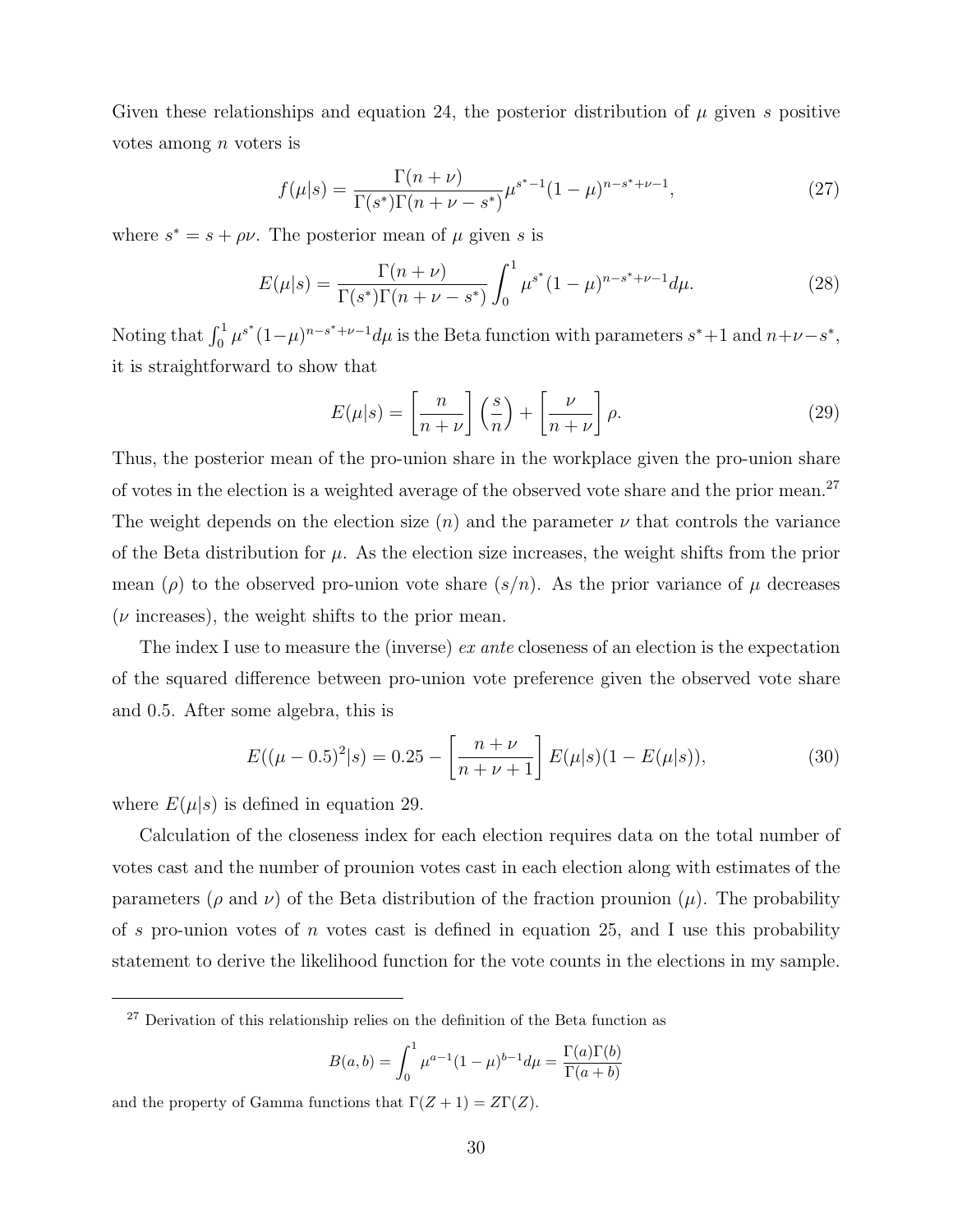

Figure 12: Year Effects on Estimated Mean Pro-Union Share

I specify the mean of the distribution of the prounion vote share to be a linear function of the inverse square root of the number eligible and a set of fiscal year fixed effects. The is

$$
\rho_{it} = \beta_0 + \beta_1 \cdot (1/\sqrt{N_{it}}) + \theta_t,\tag{31}
$$

for election i in year t. I expect that the fraction pro-union will be negatively related to election size due to the union selection process outlined above. I estimated this beta-binomial model using data on the 75,300 on-site elections with between 2 and 200 eligible voters, at least 2 votes cast, and no challenged ballots. The estimated year effects  $(\hat{\beta}_0 + \hat{\theta}_t)$  are plotted in figure 12, and these show a steady increase from 0.40 to about 0.55 since the mid-1980s. This mirrors the trend in the pro-union vote share in the raw data illustrated in figure 2

The estimate of  $\beta_1$  is 0.398 (s.e. = 0.008), implying that the fraction pro-union is, as expected, inversely related to election size. If the year effect in a given year is 0.5, then the model predicts an expected fraction pro-union of 0.7 in elections with 4 eligible voters. This falls substantially to 0.54 in elections with 100 eligible voters. The estimate of  $\nu$  is 3.07 (s.e.  $= 0.024$ , implying substantial heterogeneity across elections of a given size in the fraction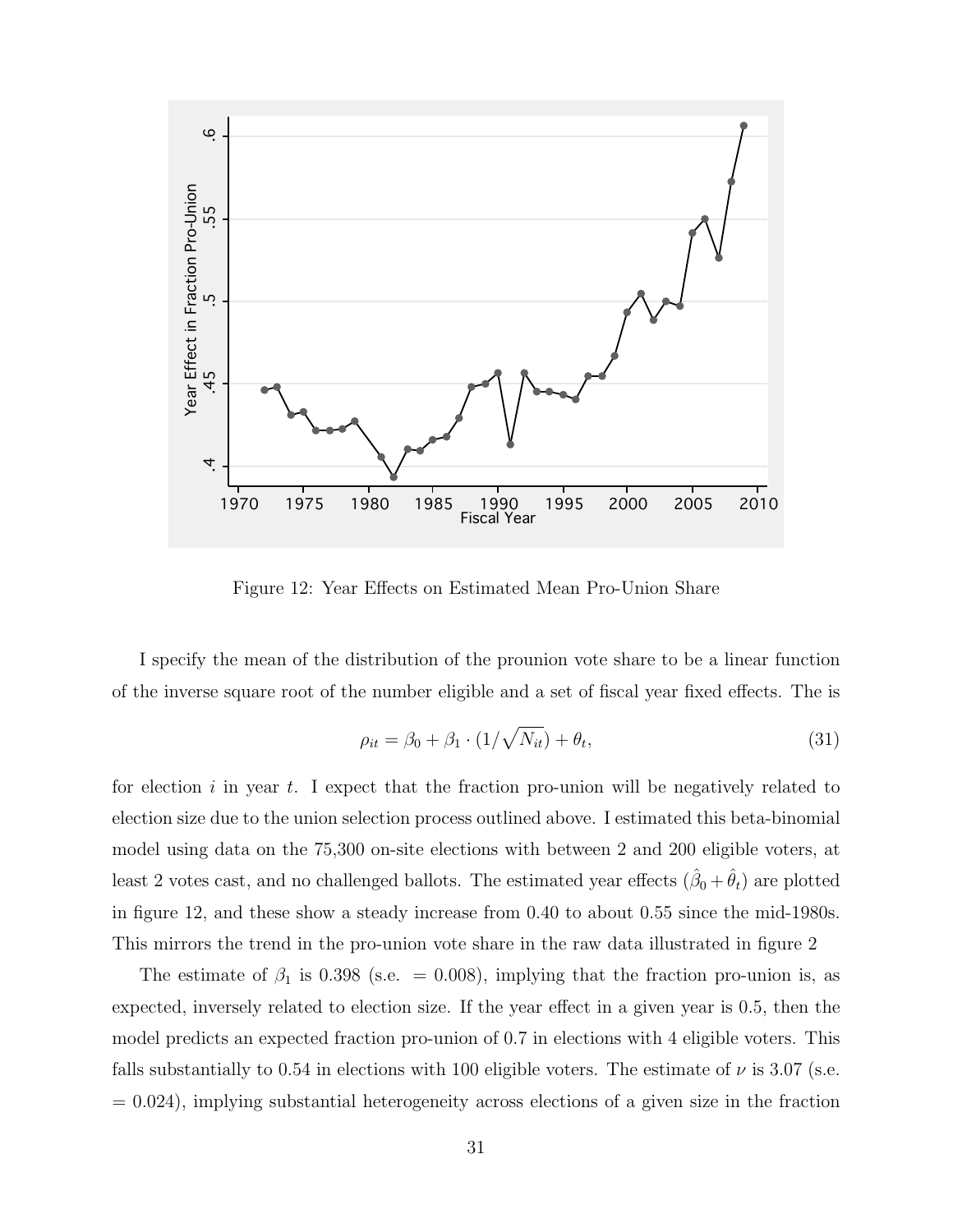

Figure 13: Beta Density Function of Pro-Union Share (Based on  $\rho = 0.59$ ,  $\alpha = 3.10$ , corresponding to an election with 20 eligible voters and  $\beta_0 + \theta_t = 0.5$ .

pro-union. The implied standard deviation of  $\mu$  is  $\sqrt{\frac{\rho(1-\rho)}{\nu+1}}$ . Evaluated at  $\rho = 0.59$  (the predicted value of  $\rho$  in an election with 20 eligible voters and  $\beta_0 + \theta_t = 0.5$ , the standard deviation of  $\mu$  is 0.244. As an illustration, figure 13 contains a plot of the estimated density function for  $\mu$  assuming  $\rho = 0.59$  and  $\nu = 3.07$ , as estimated. Clearly, there is substantial variation across elections in pro-union sentiment.

With these estimates in hand, I predict the expected value of  $\mu$  conditional on the observed pro-union vote share in each election in my sample based on equation 29. I then use this to calculated my inverse metric of the expected closeness of each election, the expected value of the squared deviation of  $\mu$  from 0.5 conditional on the observed pro-union vote share, as defined in equation 30.

Figure 14 contains a bar graph of the average turnout rate (weighted by the number eligible) for various levels of the square root of the expected squared deviation of the prounion vote share from 0.5. There is clear evidence that the turnout rate drops off substantially as this deviation exceeds 0.2. This is consistent with a worker's vote/no-vote decision being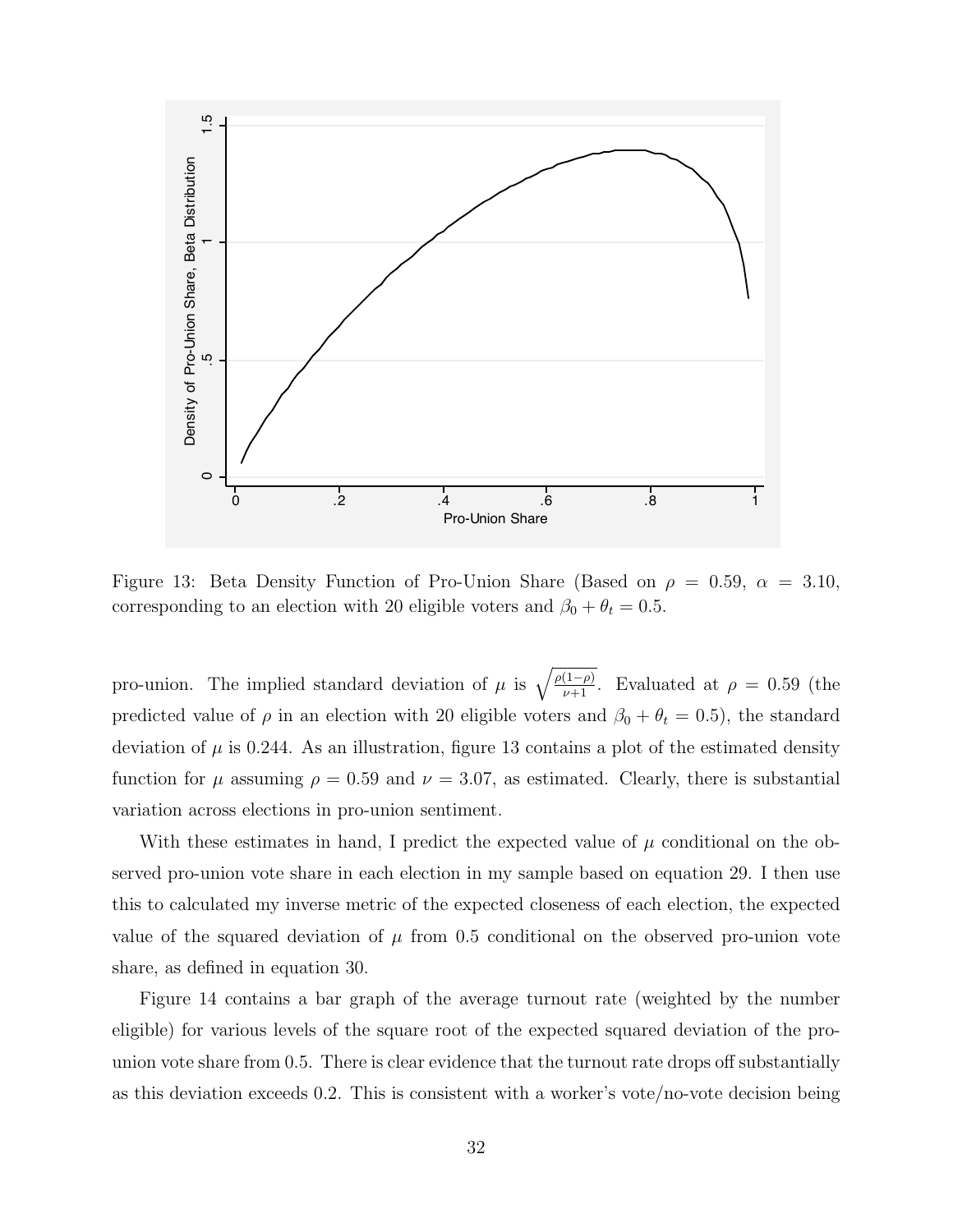

Figure 14: Turnout Rate, by Square Root of Expected Squared Deviation of Union Share from 0.5 (Equation 30).

positively related to the probability of being pivotal, reflecting a higher probability of being pivotal in close elections.

The first column of table 2 contains estimates of the beta-binomial model of election turnout that includes the measure of election closeness  $(E((\mu-0.5)^2|s))$  as well as the inverse square root of the number of eligible voters. The results show the strong inverse relationship between turnout and election size. They also show a strong positive relationship between turnout and expected election closeness. This is consistent with at least some workers making decisions regarding turnout based on perceptions of the likelihood of being pivotal.

In order to illustrate how the distribution of the turnout rate is affected by closeness, figure 15 contains plots of the cumulative distribution functions of the beta distributions of of the vote probability for three different values of  $\sqrt{E((\mu - 0.5)^2/s)}$  based on the estimates in the first column of table 2. The plots clearly show that where the election is expected to be close  $(DEF \times \sqrt{E((\mu - 0.5)^2 | s)} = 0)$ , the turnout distribution is lies to the right of the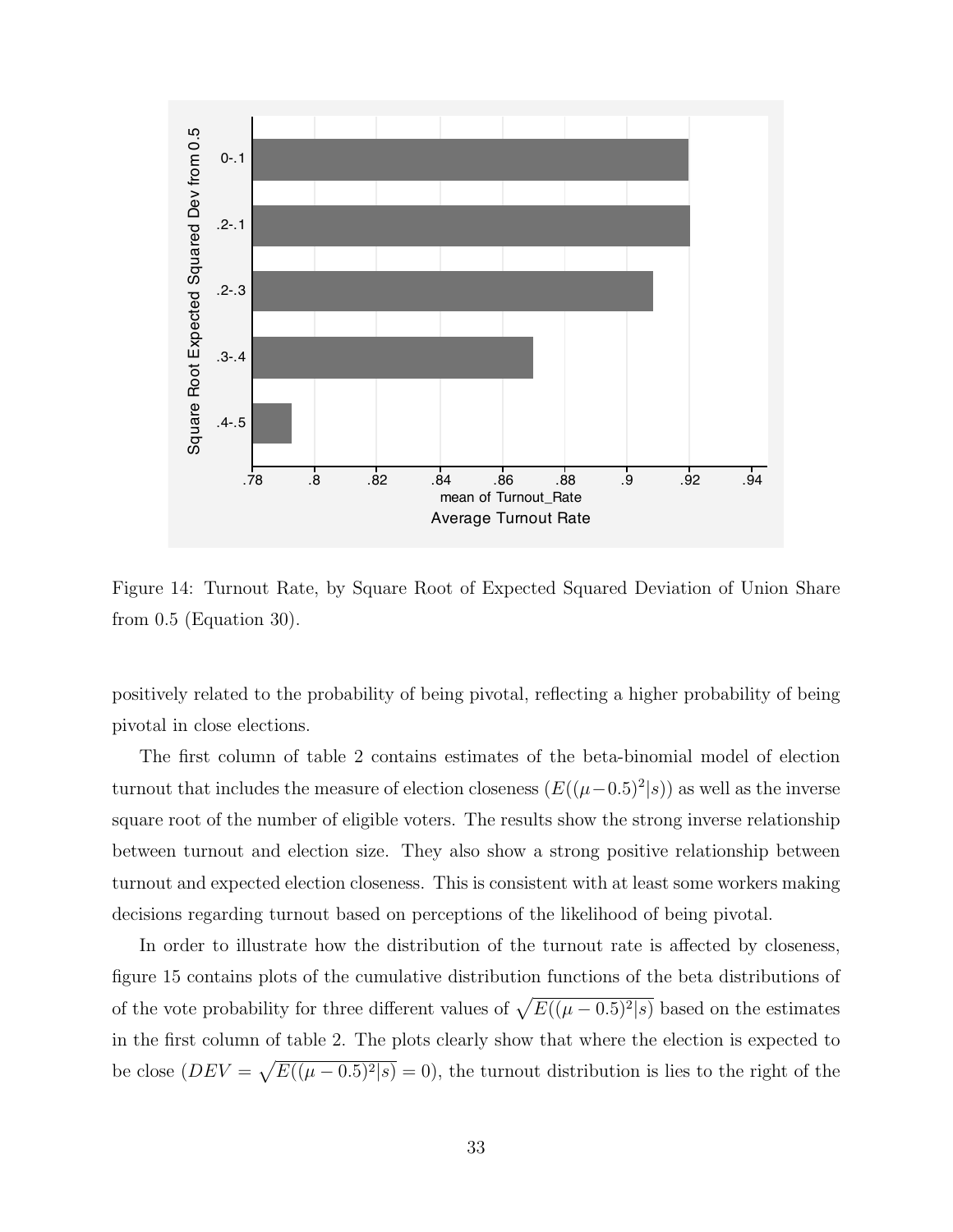| Determinants of $m$             | (1)         | (2)         |
|---------------------------------|-------------|-------------|
| Constant                        | 0.8802      | 0.8986      |
|                                 | (0.0031)    | (0.0032)    |
| $1/\sqrt{N}$                    | 0.1687      | 0.0829      |
|                                 | (0.0030)    | (0.0054)    |
| $E((\mu - 0.5)^2 s)$            | $-0.3257$   | $-0.6476$   |
|                                 | (0.0087)    | (0.0180)    |
| $E((\mu - 0.5)^2   s)/\sqrt{N}$ |             | 1.343       |
|                                 |             | (0.0646)    |
| Year FE's                       | Yes         | Yes         |
| $\alpha$                        | 7.100       | 7.167       |
|                                 | (0.0682)    | (0.0690)    |
| Log L                           | $-125580.8$ | $-125383.2$ |

Table 2: Beta-Binomial Model Model of Voter Turnout Variable

This model is estimated by maximum likelihood over the sample of 75,300 on-site elections (with a total of 2,014,616 eligible voters) with no challenged ballots, between 2 and 200 eligible voters and at least 2 votes cast. The base year is 2000. Asymptotic standard errors are in parentheses.



Figure 15: Cumulative Distribution Function of Vote Probability. The parameters of the Beta distribution are based on the estimates in column 1 of table 2 for  $m = (0.9 - 0.3257 \cdot E((\mu - 0.5)^2 | s)$  and  $\alpha = 7.100$ .  $DEV = \sqrt{E((\mu - 0.5)^2 | s)}$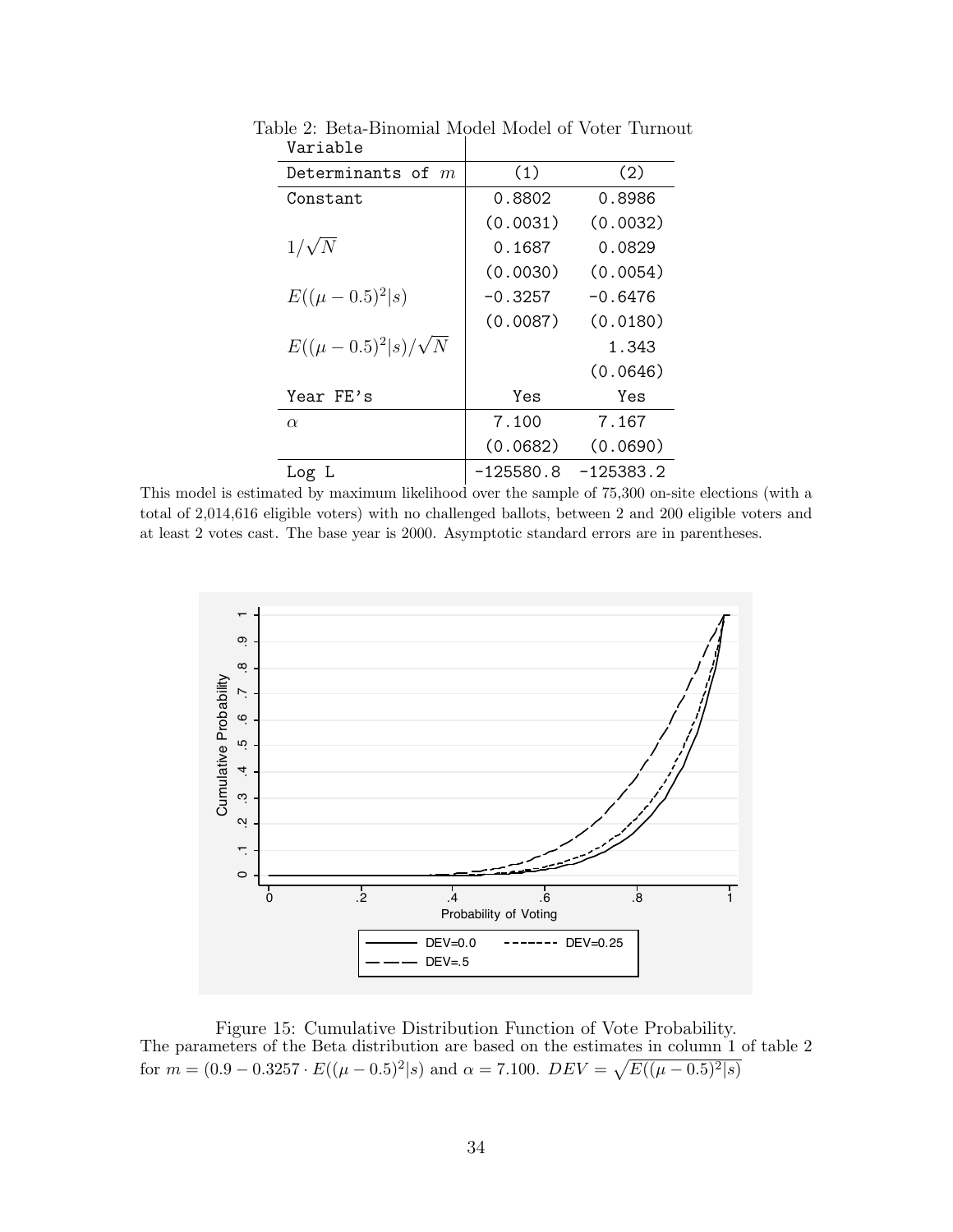case where the election is expected to be not at all close  $(DEV = \sqrt{E((\mu - 0.5)^2 | s)} = 0.5)$ .

# 5.4 Turnout and the Interaction of Election Size and Election Closeness

The usual statistical properties imply that there is more variation around the mean in small samples than in large samples. In the context of the likelihood of being pivotal, this implies that, for a given expected pro-union vote share, the likelihood that a voter will be pivotal falls with election size. On this basis, I expect that the marginal effect on turnout of the deviation of the expected pro-union vote share from 0.5 will fall in absolute value with election size.

In order to investigate this directly, I re-estimated the beta-binomial model of turnout including an additional term in the expected turnout that is the interaction of the inverse number of eligible voters and  $E((\mu - 0.5)^2 | s)$ . These estimates are contained in the second column of table 2, and they yield the opposite result. It appears that the marginal effect of closeness increases in absolute value (becomes more negative) as the number of eligible voters increases. This is not consistent with voters deciding on the margin to vote based on their probability of being pivotal.

# 6 Implications of the Model

The estimates of the beta-binomial model of turnout support the idea that consideration of the likelihood of being pivotal does affect the vote decision on the margin for at least some voters. The is based on the findings that 1) probability of voting is negatively related to the size of the election and 2) the probability of voting is positively related to the expected closeness of the vote. However, questions remain:

- 1. How important are the rational choice factors? Clearly (see figure 15), most elections have very high turnout, suggesting that most of those eligible vote regardless of the likelihood of being pivotal. I put some structure on this issue below using the estimates of the beta-binomial model.
- 2. Can the rational choice model account for the observed decline in turnout over time? To the extent the factors in the model related to the probability of being pivotal can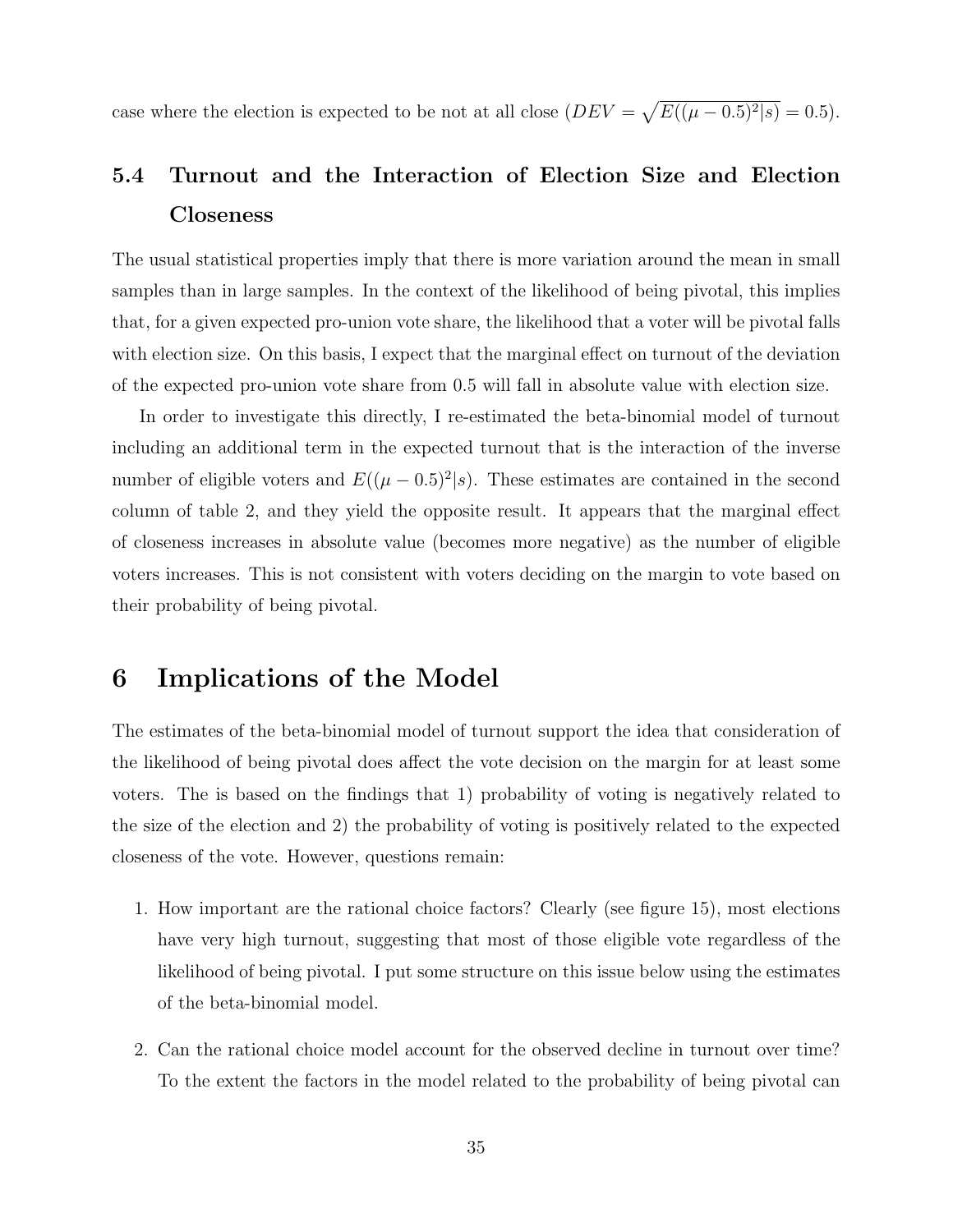account for the decline in voter turnout, the importance of rational choice analysis of the vote decision is reinforced. I examine this directly using the estimates of the model.

3. Is social pressure an important motivating factor in the vote decision? Social pressure is an alternative interpretation of the inverse relationship between turnout and election size. I examine this by estimating the relationship between turnout and election size in mail elections (where social pressure is likely much smaller).

# 6.1 A Structural Interpretation: How Many Voters Consider the Likelihood of Being Pivotal?

An interesting interpretation of the results presented here is based on the idea that there are two kinds of voters:

- Type I workers who vote regardless of the likelihood of being pivotal, and
- Type II workers who consider the likelihood of being pivotal in deciding whether or not to vote.

In the context of the model developed in section 3.2, Type I workers are those whose costs of voting, broadly defined, are zero or negative. Type II workers are those with positive voting costs. How many of each type exist in a given election is determined by the distribution of costs  $(G(\cdot))$ . Variation in this cost distribution is likely an important part of heterogeneity across elections in turnout.

One way to quantify the relative frequencies of the two types of voters is to consider the case where the probability of being pivotal is vanishingly small so that the observed distribution of turnout is the distribution of the share of Type I workers. The probability of being pivotal vanishes as the size of the election gets very large  $(N \to \infty)$  and the election is not close (approximated by  $E((\mu - 0.5)^2 | s) = 0.25)$ . Substituting these values into the formula for the mean of the beta binomial using the estimates in the first column of table 2 and assuming the year 2000 fixed effect estimate  $(= 0.008)$ , yields a predicted value for the mean of 0.791.<sup>28</sup> This suggests that, on average, about 80 percent of workers vote regardless

<sup>&</sup>lt;sup>28</sup> Using the estimates in the second column of table 2 yields a smaller estimate for the share of Type I workers of 0.729. I am less comfortable with this estimate given the fact that there are not many very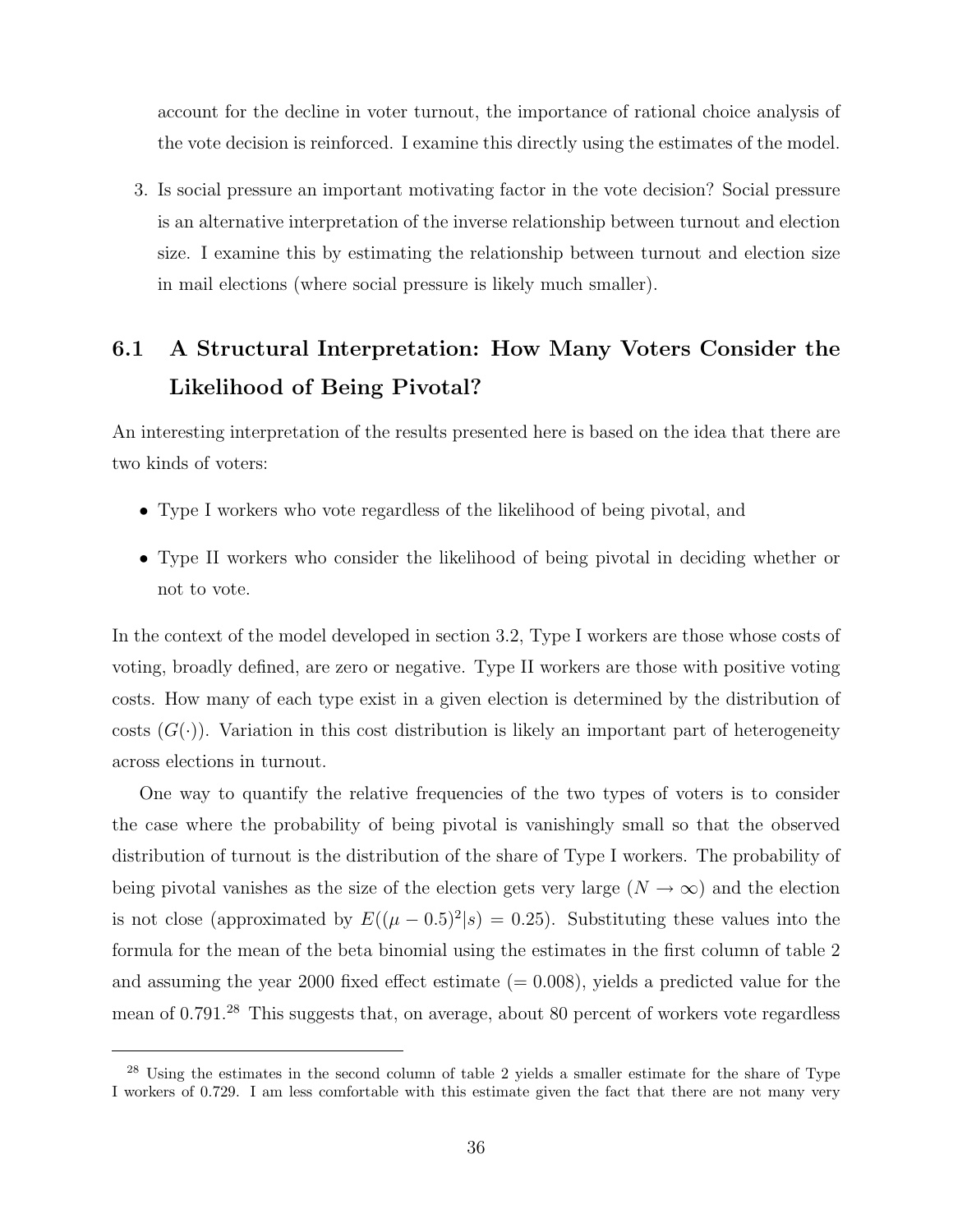

Figure 16: Cumulative Distribution Function of Share of Type I Voters. The parameters of the Beta distribution are based on the estimates in column 1 of table 2 for  $m = 0.791$  and  $\alpha = 7.1$ , corresponding to an election in fiscal year 2000 that is not close with a very large number of eligible voters.

of the likelihood of being pivotal and the remaining 20 percent, on average, consider whether or not their vote will be pivotal in deciding whether to vote. Given the average turnout rate in 2000 of about 0.9, this implies that, on average, about half of those voters who consider the likely instrumentality of their vote do, in fact, vote.

By these calculations, there is considerable heterogeneity across elections in the share of voters who are Type I. Figure 16 contains a plot of the cumulative distribution function of the Type I share across elections calculated as the distribution of turnout in an election that is not close  $(E((\mu - 0.5)^2 | s) = 0.25)$  with an infinite number of voters. The median of this distribution is 0.81, suggesting that half of all elections have at least 81 percent Type I workers. Additionally, almost 25 percent of elections have at least 90 percent Type I workers.

large elections and the estimated main effect on  $E((\mu - 0.5)^2 | s)$  is strongly affected by the presence of the interaction term estimated using a sample of predominantly smaller elections.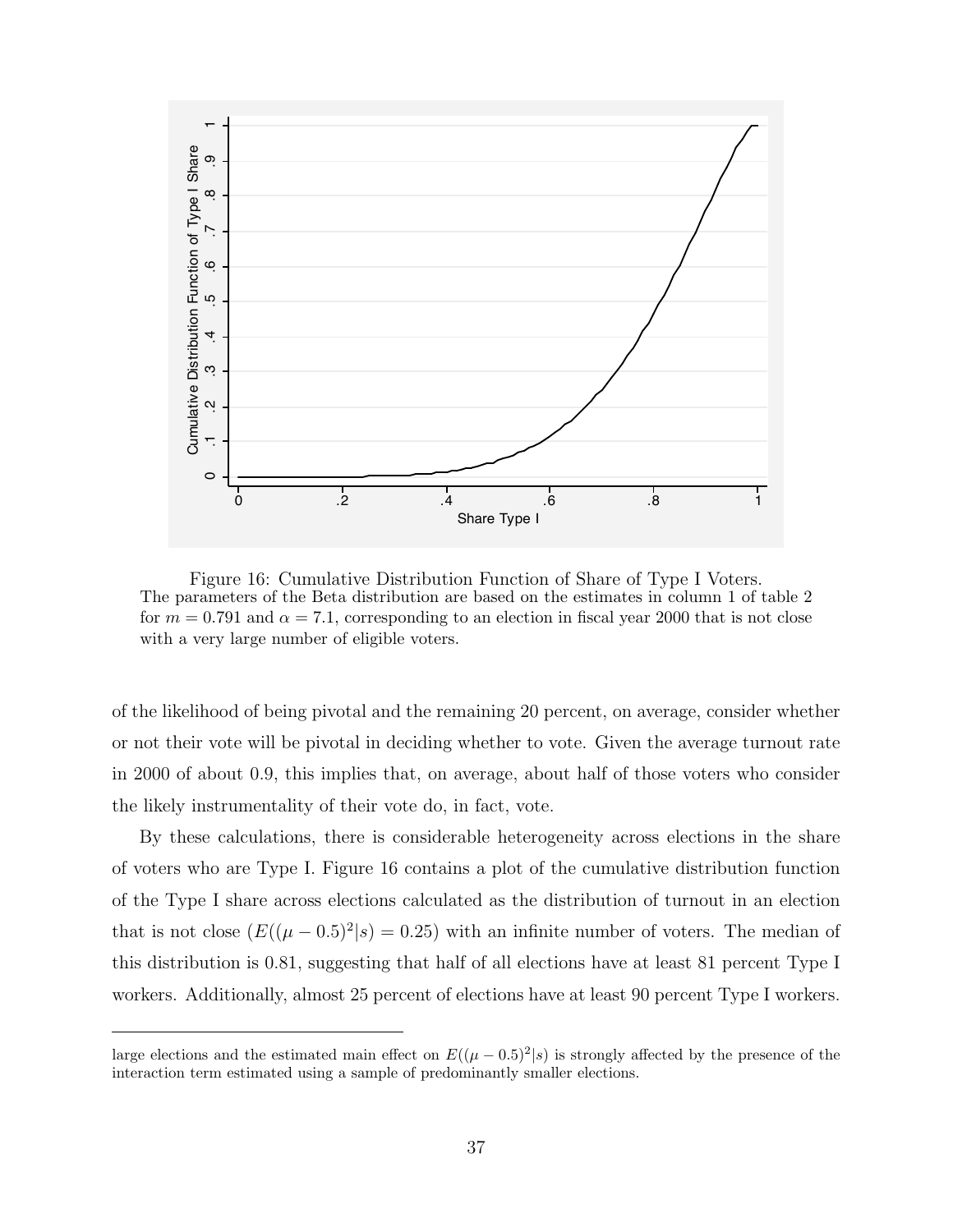

Figure 17: Adjusted and Unadjusted Mean Turnout Rates, on-site elections by year.

The conclusion is that most of those eligible vote without consideration of the likelihood that their vote will be pivotal. However, there is a substantial fraction, varying across elections, who do consider the effect of their vote on the outcome in deciding whether or not to turn out.

# 6.2 Can the Rational Choice Model Account for the Decline in Turnout?

As demonstrated in figure 4, average turnout in on-site elections fell from 92 percent to 84 percent between 1972 and 2008. I use the estimates of the year fixed effects from the beta-binomial model in column 1 of table 2 to examine the extent to which the turnout model can account for this decline. As a benchmark, I calculated the year fixed effects of a similar beta-binomial model that includes only the year fixed effects. This benchmark model includes neither the measure of the size of the election nor the measure of expected closeness. The results of this exercise are presented in figure 17. The plot of "year effects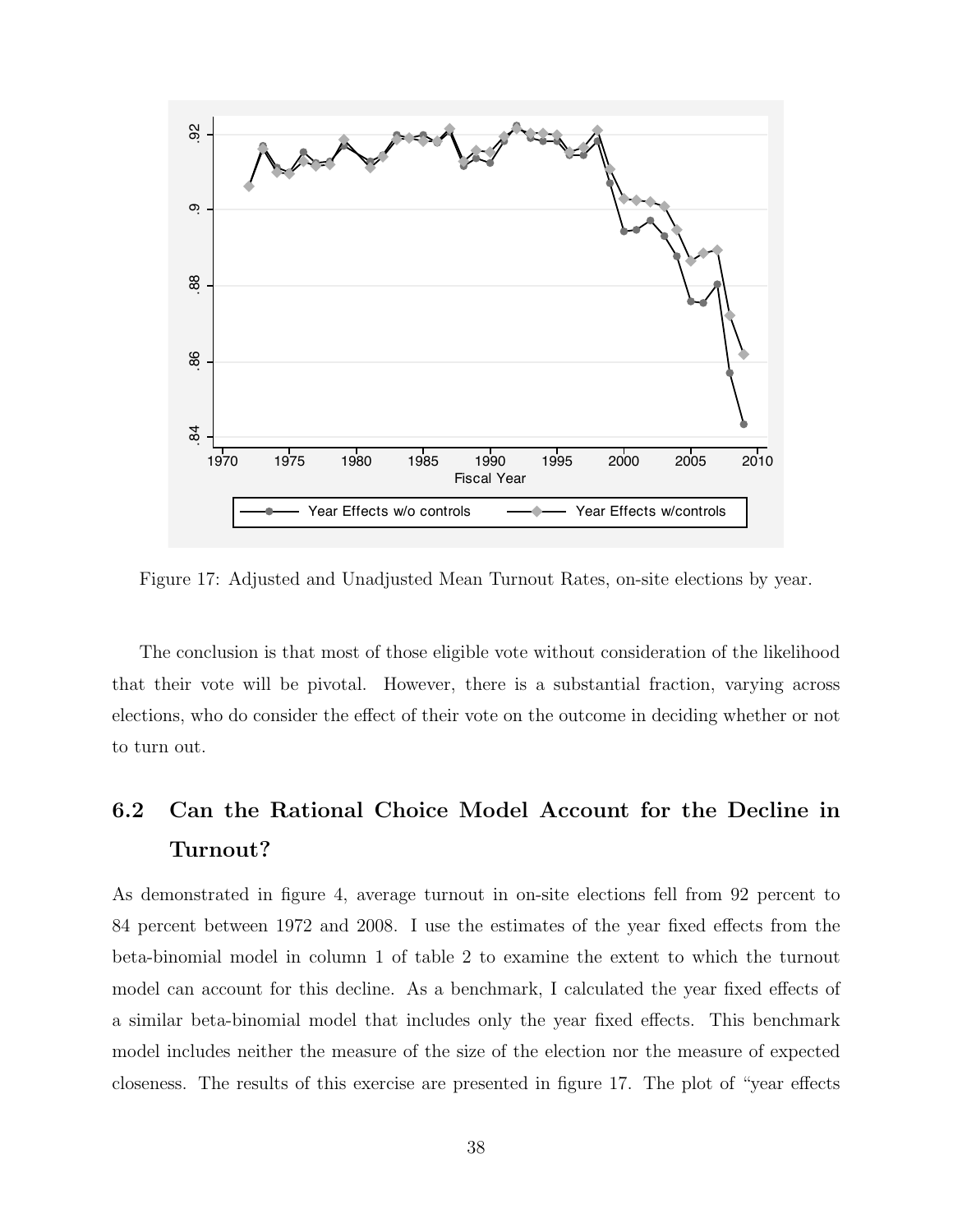w/o controls" presents simply the year fixed effects from the benchmark model, and these approximate average turnout. The plot of "year effects w/controls" are the year effects from the model in the first column of table 2 shifted to match the benchmark value in the first year (1972).

There is clearly scope for the factors in the model related to the likelihood of being pivotal to account for at least some of the decline in turnout. Elections both increased in size and were expected to be less close over this period. The average number of eligible voters increased from 24 to 30 between 1972 and 2008. The average expected squared deviation of the pro-union vote share from 0.5, the inverse measure of expected closeness, increased from 0.065 to 0.093 over the same period.

The results suggest that the rational choice model accounts for about 30 percent of the decline in average turnout. For example, the 2008 benchmark value of 0.857 represents a decline of 0.049 from the 1972 benchmark value. In contrast, the plotted 2008 year effect from the economic model is 0.872, implying an unexplained decline of 0.034. Thus, 0.015 (31 percent) of the 0.049 decline in the turnout rate between 1972 and 2008 can be accounted for by the economic model.

#### 6.3 Social Pressure or Instrumentality: On-Site vs. Mail Elections

As I discussed earlier, an important alternative to the model of voting based on consideration of the likelihood that a voter will be pivotal is the model based on social pressure. These two models have different predictions for the relationship between election size and turnout. While both models predict that the turnout will decline with election size in on-site elections, only the model based on instrumentality of the vote extends this prediction to mail elections (where social pressure will be largely absent).

The empirical analysis of mail elections is hampered by the fact that there are relatively few such elections. In the analysis sample used to estimate the beta-binomial model, there were 75,300 elections. There are only 1,845 mail elections that meet the same criteria.

The most obvious difference between mail and on-site elections is that turnout is much lower in mail elections. Figure 18 contains plots by year of turnout rates in on-site elections and mail elections.<sup>29</sup> While there is some drop-off in the average turnout rate in on-site

<sup>&</sup>lt;sup>29</sup> Due to the small number of mail elections in any year, I plot the 3-year moving average of the turnout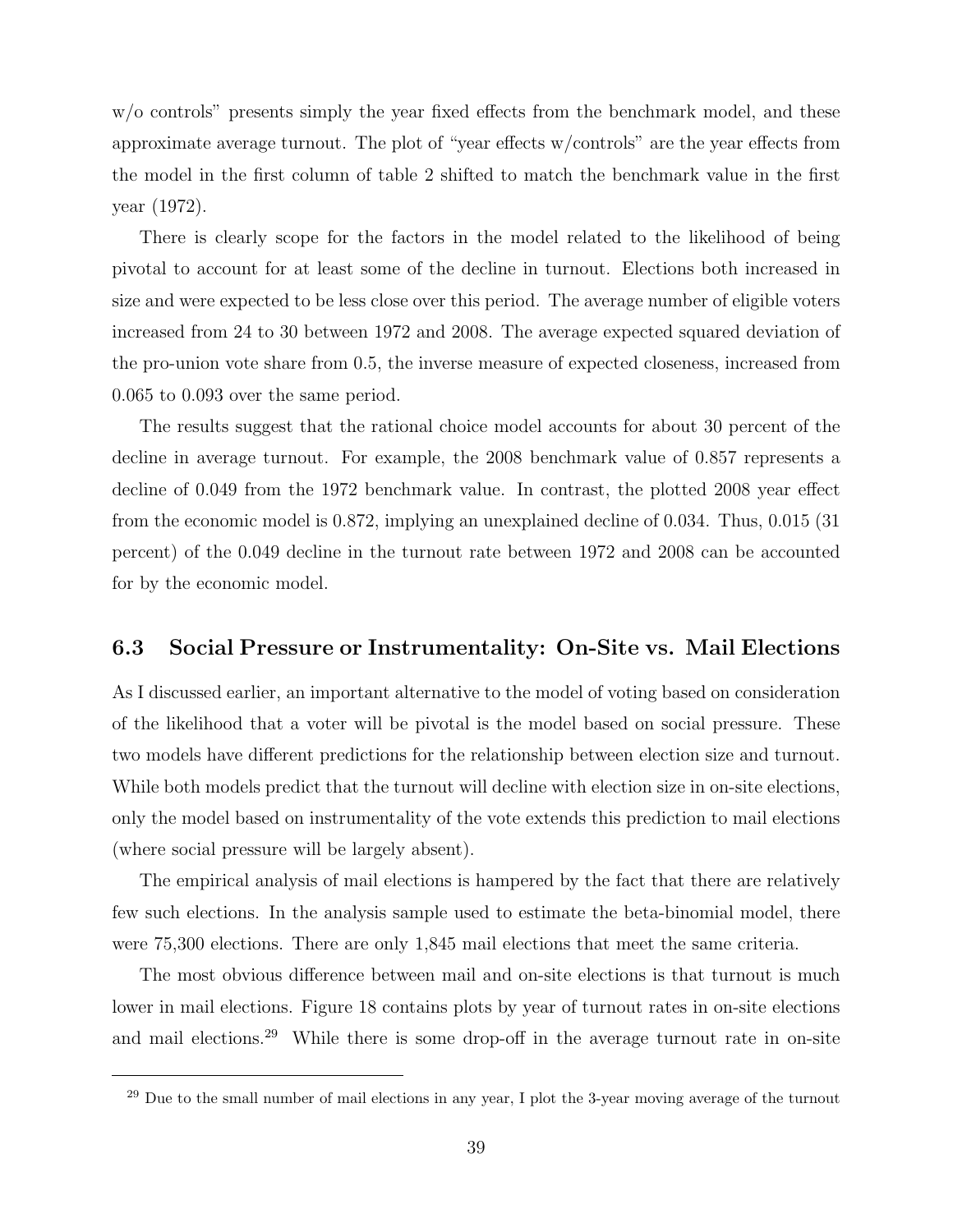

Figure 18: Turnout Rate, by Mode of Election  $-3$  yr. Moving Average for Mail Elections

elections, the turnout rate in on-site elections is substantially higher throughout than the turnout rate in mail elections. The turnout rate of elections with mail ballots declined sharply from about 85 percent in 1998 to about 60 percent in 2008. In contrast, over the same period, turnout rates in on-site elections fell from about 90 percent to about 84 percent.

Examining elections closed in fiscal 1984 or later, there is not a significant difference in the number eligible between on-site and mail elections. However, mail elections tended to be less close in outcome than on-site elections. Figure 19 contains plots of the average pro-union vote share over time by mode of election. The average pro-union vote share is greater in mail elections than in on-site elections, and it grows much more rapidly in mail elections after the late 1990s.

The data on pro-union vote shares in figure 19 suggests that there is scope for the economic model to account for the difference in turnout between mail and on-site elections. I already showed (figure 17) that changes in the factors affecting the likelihood of being

rate for mail elections.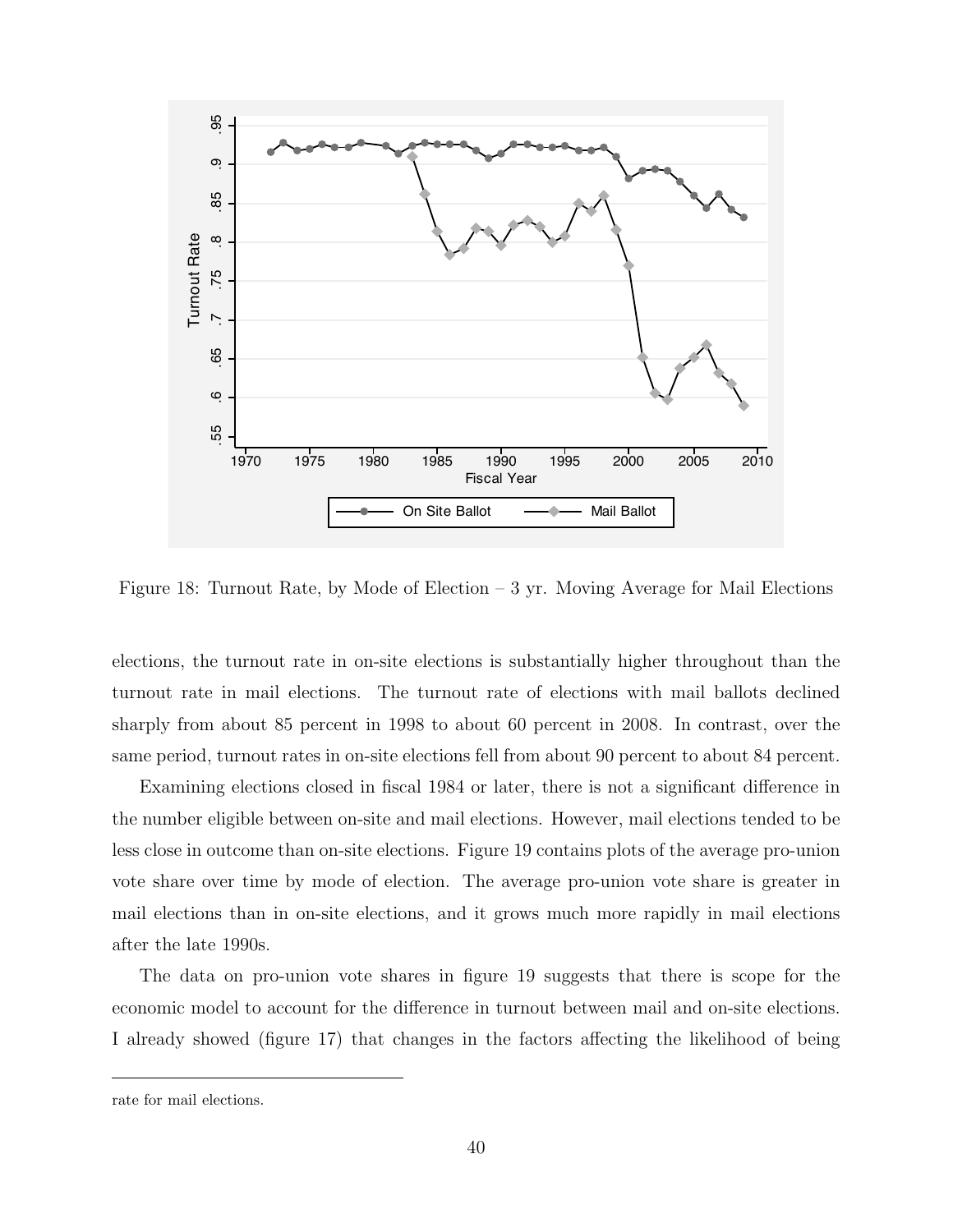

Figure 19: Pro-Union Vote Share, by Mode of Election – 3 yr. Moving Average for Mail Elections

pivotal, election size and expected closeness, can account for about 30 percent of the decline in turnout in on-site elections. Figure 19 suggests that, on average, mail elections are expected to be less close than on-site elections and that mail elections have become even less close over time. This could account for at least some of the sharp decline in turnout in mail elections shown in figure 18.

Table 3 contains estimates of the beta-binomial model of turnout separately for on-site and mail elections. Column 1 contains estimates for on-site elections (identical to column 1 of table 2) and column 2 contains estimates for mail elections. Comparison of the estimates for the two groups of elections provides a test of whether social pressure, potentially important in on-site elections but less important in mail elections, can account for the relationship between turnout and election size.

To the extent that social pressure is an important factor in the relationship between turnout and election size, we would expect to find a smaller coefficient on the size measure in determining mean turnout in mail elections than in on-site elections. The results are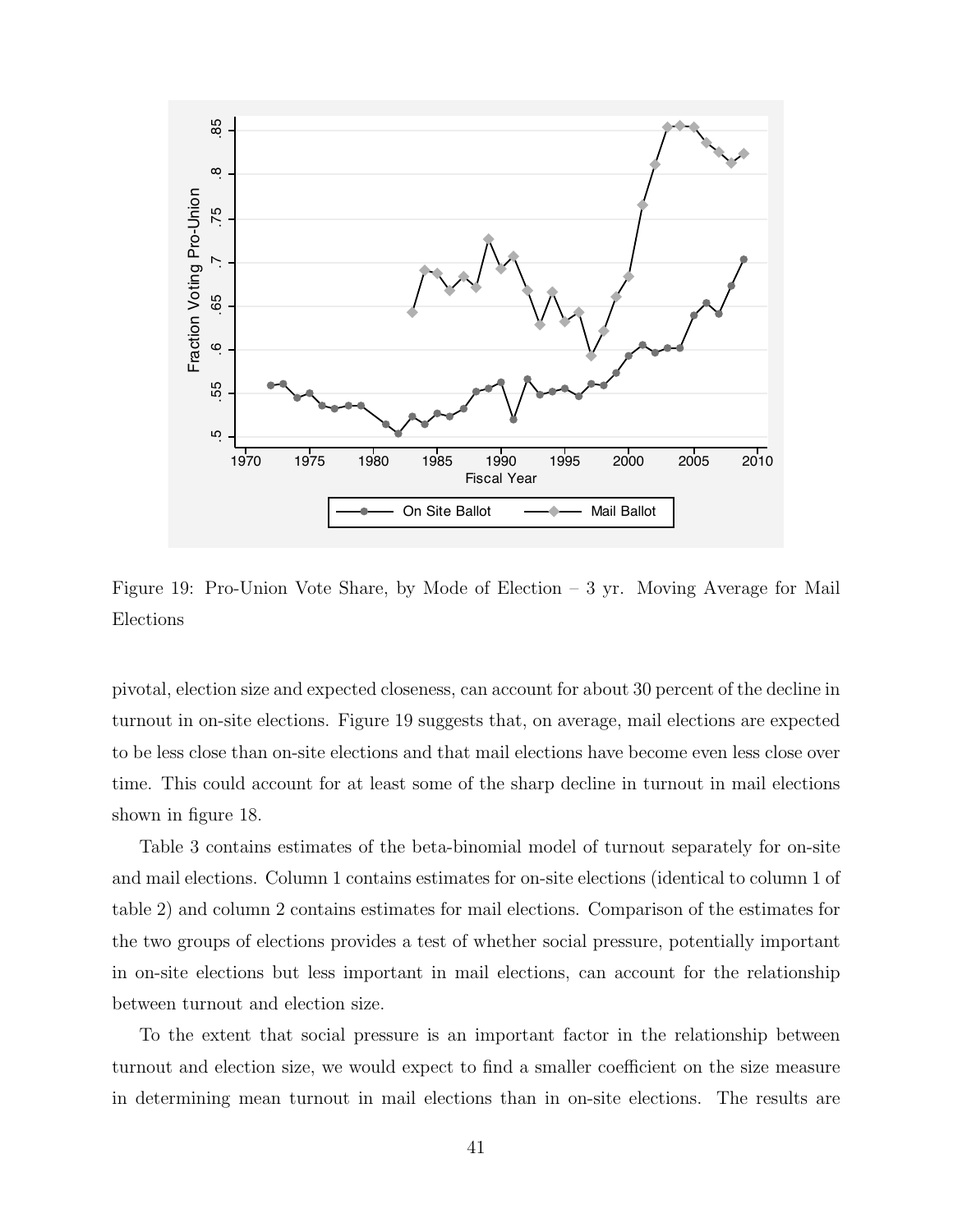|                     | On-Site   | Mail      |
|---------------------|-----------|-----------|
| Determinants of $m$ | (1)       | (2)       |
| Constant            | 0.8802    | 0.7333    |
|                     | (0.0031)  | (0.0221)  |
| $1/\sqrt{N}$        | 0.1687    | 0.2475    |
|                     | (0.0030)  | (0.0367)  |
| $E((\mu-0.5)^2 s)$  | $-0.3257$ | $-0.2338$ |
|                     | (0.0087)  | (0.0670)  |
| Year FE's           | Yes       | Yes       |
| $\alpha$            | 7.100     | 3.660     |
|                     | (0.0682)  | (0.1601)  |
| Log                 | -125580.8 | -4484.9   |

Table 3: Beta-Binomial Model Model of Voter Turnout Variable

This model is estimated by maximum likelihood over the samples of 75,300 on-site elections (with a total of 2,014,616 eligible voters) and 1845 mail elections (with a total of 52,820 eligible voters) with no challenged ballots, between 2 and 200 eligible voters and at least 2 votes cast. The base year is 2000. Asymptotic standard errors are in parentheses.

the opposite. The estimated coefficient on the size measure is significantly larger in mail elections (*p*-value of difference  $= 0.032$ ). This suggests that social pressure to vote is not an important factor in the turnout decision.

It is important to note that this test does not rule out the importance of a norm that encourages voting. Indeed, it may be the case that such a norm accounts for the high general turnout rates in these elections. The finding that most voters vote without regard to the likelihood that their vote would be pivotal ("type I" voters) is consistent with the existence of this norm. The test simply is evidence against the idea that observability of the act of voting is an important factor.

The point estimate of the marginal effect of the inverse measure of closeness ( $E((\mu (0.5)^2|s\rangle$ ) is significantly negative, as expected, in mail elections. This estimate for mail elections is smaller in magnitude than the corresponding estimate for on-site elections, though the difference is not statistically significant (*p*-value  $= 0.174$ ).

I noted above that the growing gap between the pro-union vote share and 0.5 in mail elections could account for at least part of the sharp decline in turnout in mail elections. In order to investigate this directly in a manner parallel to the analysis for on-site elections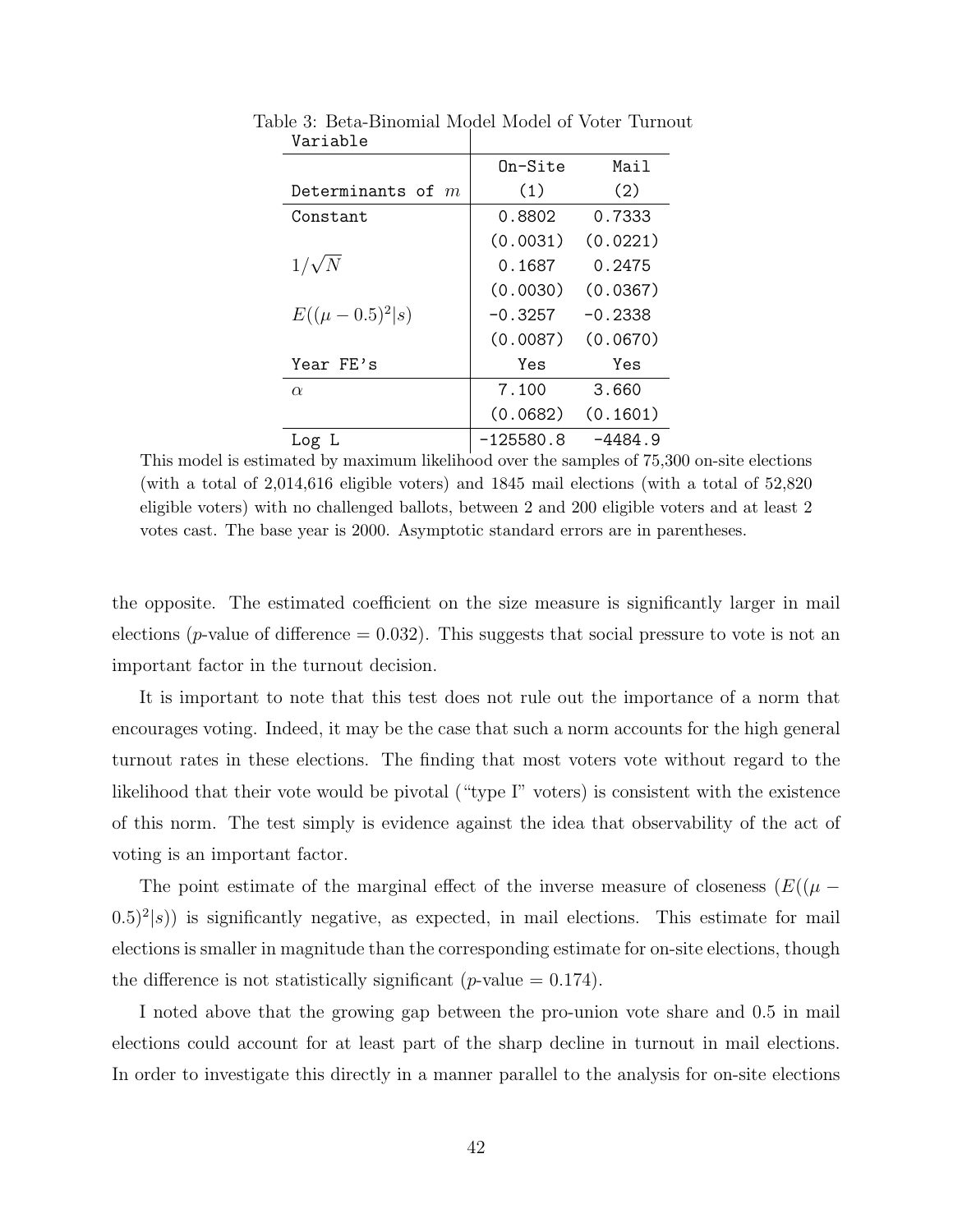

Figure 20: Adjusted and Unadjusted Mean Turnout Rates, mail elections by year.

in figure 17, I use the estimates of the year fixed effects from the beta-binomial model for mail elections in column 2 of table 3 to examine the extent to which the turnout model can account for this decline. As a benchmark, I calculated the year fixed effects of a similar model for mail elections that includes only the year fixed effects. The results of this exercise are presented in figure 20. The plot of "year effect  $w/o$  controls" approximates average turnout, and the plot of "year effect w/controls" based on the estimates in the first column of table 3 shifted to match the benchmark value in the first year (1984). The results suggest that, despite decreasing closeness of the mail elections over time and the implied reduction in turnout, the economic factors appear to explain little of the decline in turnout in mail elections.

A final exercise is to examine the extent to which the economic factors in the model can account for the difference between mail and on-site elections. To this end, figure 21 contains plots of the difference in estimated year effects between mail and on-site elections for two specifications. The first does not include controls for election size or expected closeness and approximates the observed difference in average turnout rates between mail and on-site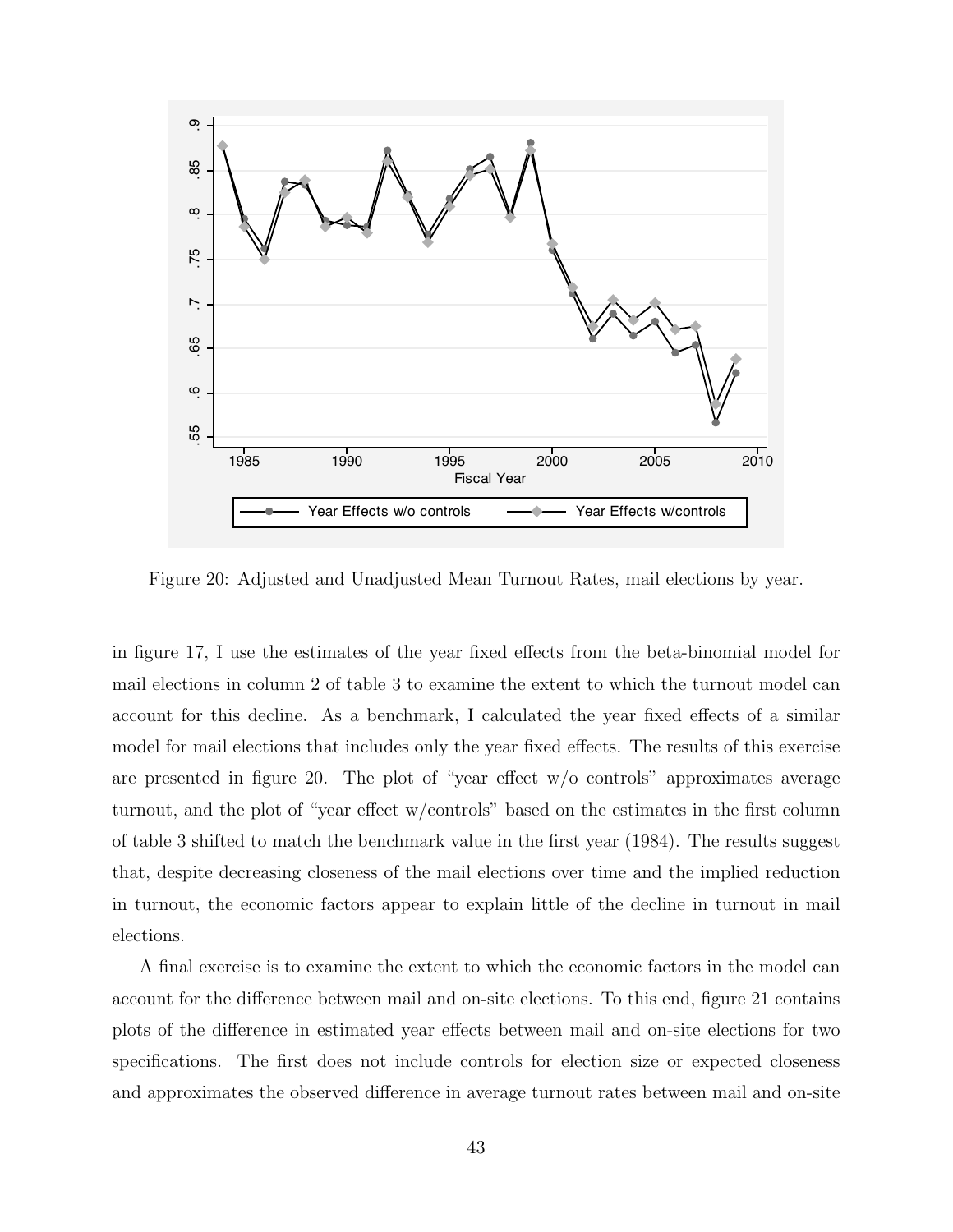

- Difference w/o controls: The difference in the estimated year effects in the model without controls for election size or closeness between mail and on-site elections.
- Difference w/controls: The difference in the estimated year effects in the model with controls for election size or closeness between mail and on-site elections.

Figure 21: Difference in Year Effects between Mail and On-Site Elections, by presence of economic controls and year.

elections. The second includes these controls. The results clearly indicate that the variables measuring size and closeness, do not account for any of the difference in turnout between mail and on-site elections.

In the end, the mail elections, which constitute only a small fraction of all elections, appear to have substantially lower turnout than on-site elections for reasons that are not related to the likelihood that a voter will be pivotal. It may be that mail elections are costlier (in terms of time, effort, memory, etc.) than are on-site elections held in the workplace. However, this would not explain the sharp decline over time in turnout in mail elections. However, it does appear to be the case that, within mail elections, turnout is strongly negatively related to both election size and expected closeness.

I conclude that social pressure is not an important factor in explaining the inverse rela-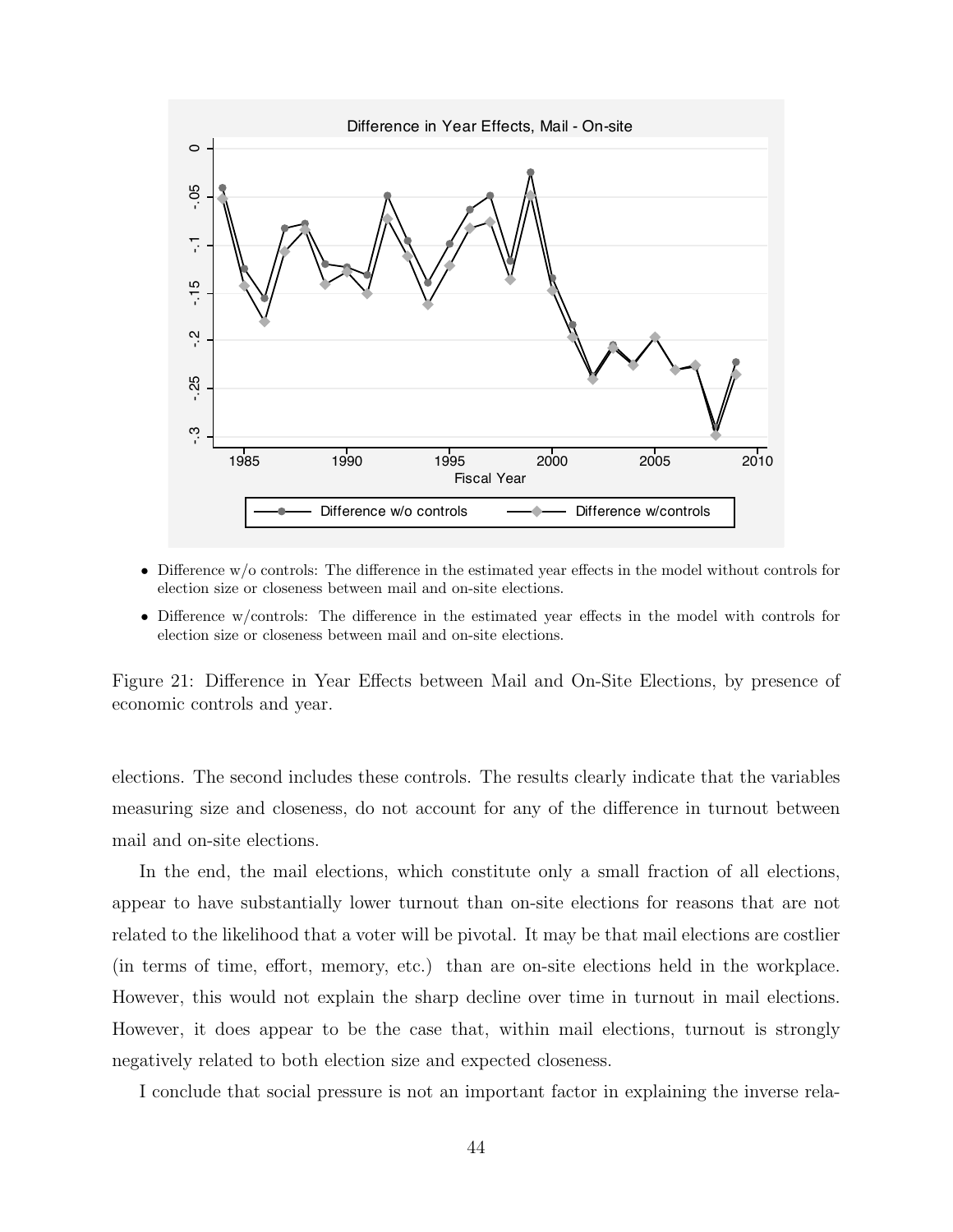tionship found in on-site elections between election size and turnout.

# 7 Final Comments

It is clear from the analysis that most workers vote without consideration of the likelihood that they will be pivotal. But it is also clear that at least some workers, albeit a minority in most cases, understand in general terms how likely it is that they will be pivotal in deciding whether or not to vote. This is reflected both in lower turnout rates in larger elections and in higher turnout rates in elections where preferences are relatively evenly split. However, the results suggest that workers do not take into account the precise calculus defined in section 3.2 when deciding whether or not to vote. They do not appear to consider the secondorder interaction between election size and closeness. Neither do they appear to consider the specific rules that lead to the asymmetry between even and odd elections. This might reflect a lack of understanding of the election rules regarding ties or a lack of information about whether the number eligible is odd or even.

It is worth considering whether there are alternative interpretations for the support that is found for the rational choice model of voting. One possibility that I explored is that social pressure in the workplace, where the workplace is also the election site, might be important in getting people to vote. The reasonable assumption that social pressure is likely stronger in smaller elections than larger elections, one would expect to find a weaker relationship between turnout and election size in mail elections. However, I find the opposite. This implies that direct social pressure, enforced through observability of the act of voting, is not an important factor.

An alternative view of social pressure is that it is simply is the mechanism through with workers are made aware that an election will be close or that their vote is more likely to matter. In this case, social pressure is part of a rational choice decision process. More generally, there may be variation in social pressure or a general norm to vote that is an important driver of the heterogeneity in turnout rates (or Type I share) across elections.

The factors in my model related to the likelihood that a vote will be pivotal can account for about 30 percent of the decline in voter turnout in on-site NLRB representation elections in recent years. It is not clear what accounts for the remainder of the decline.

There are limits to how far the lessons learned by studying turnout in NLRB represen-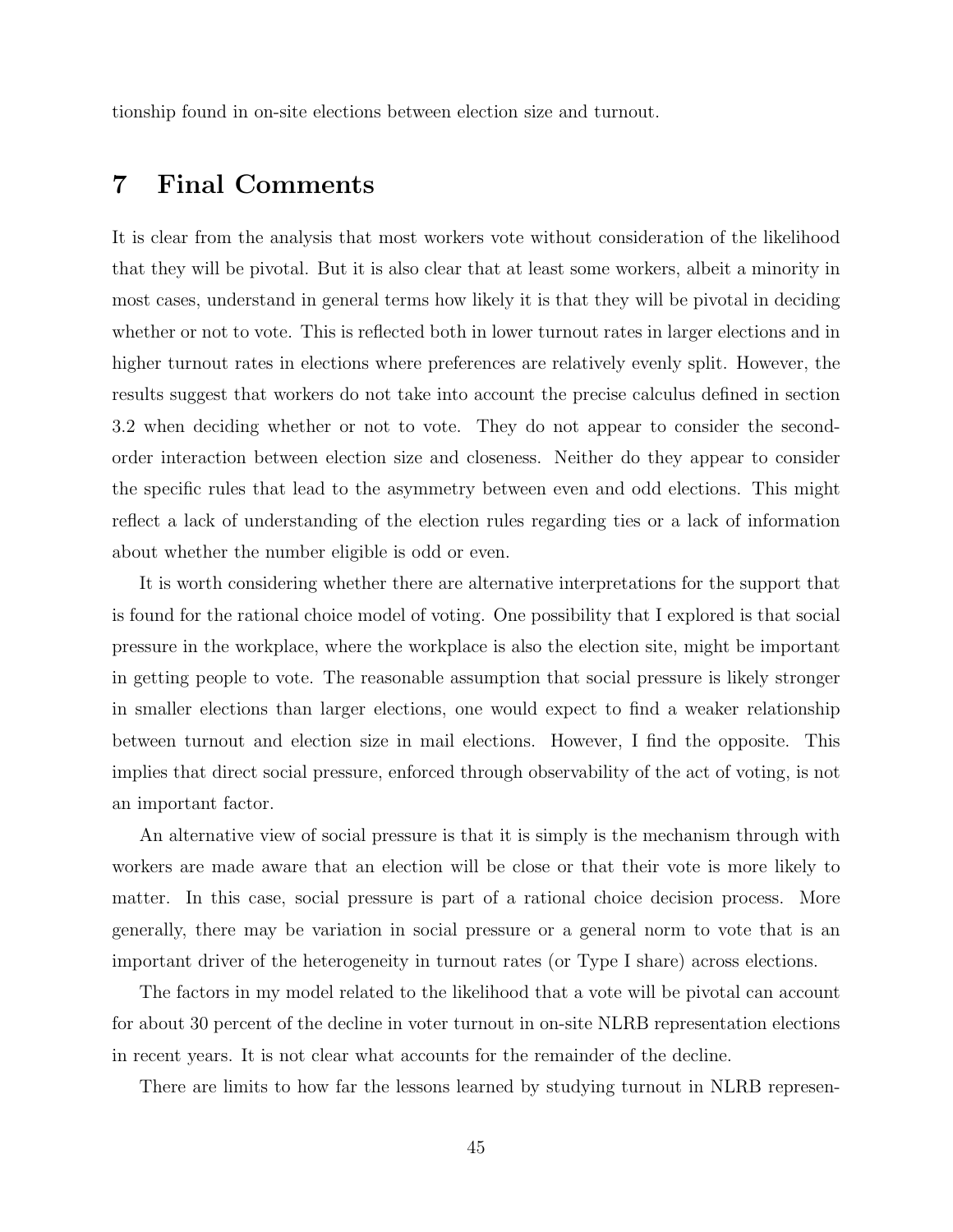tation elections can be generalized to larger political elections. This is for several reasons. First, even relatively small local elections are much larger than most elections studied here. Second, the physical cost of voting in political elections is higher since the elections are generally held at a location to which the voter must travel while the NLRB representation elections are held in the work place. Finally, the stakes in a political election for an individual are generally lower than in an election which can fundamentally alter the employment situation. All of these factors likely contribute to the higher turnout observed in NLRB representation elections.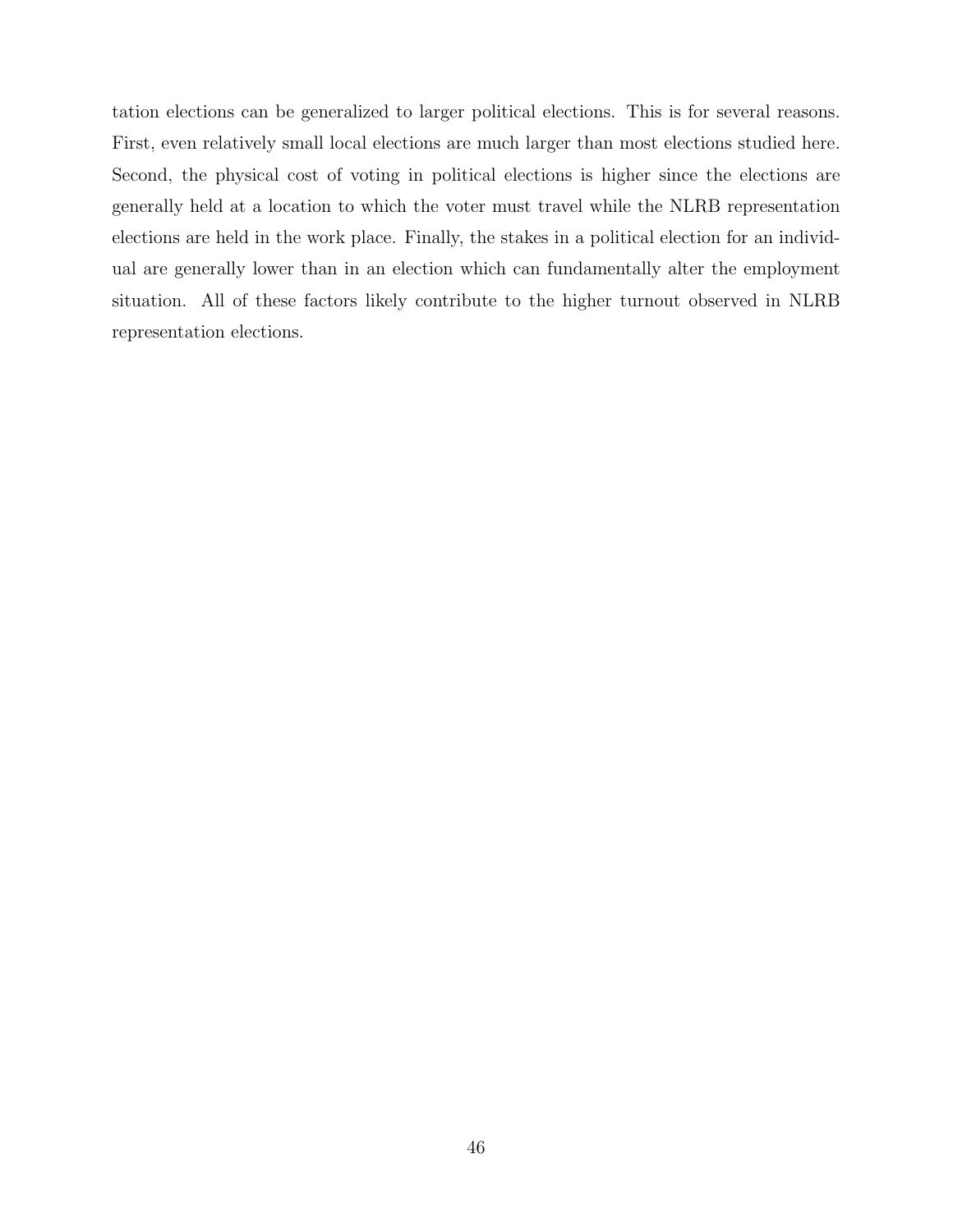# References

- Beck, Nathanial. "The Paradox of Minimax Regret," American Political Science Review 69 September 1975: 918.
- Coate, Stephen, Michael Conlin, and Andrea Moro. "The Performance of the Pivotal-Voter Model in Small Scale Elections: Evidence from Texas Liquor Referenda." Journal of Public Economics 92, 2008: 582-596.
- Cooke, William N. "The Failure to Negotiate First Contracts: Determinants and Policy Implications." Industrial and Labor Relations Review 38(2) 1985: 163–178.
- Downs, Anthony. An Economic Theory of Democracy, New York, Harper & Brothers, 1957.
- Farber, Henry S. "Union Success in Representation Elections: Why Does Unit Size Matter?" Industrial and Labor Relations Review, January 2001. pp. 329.348.
- Farber, Henry S. and Bruce Western. "Accounting for the Decline of Unions in the Private Sector, 1973-1998," Journal of Labor Research, Summer 2001. pp. 459-485.
- Farber, Henry S. and Bruce Western. "Ronald Reagan and the Politics of Declining Union Organization," British Journal of Industrial Relations, September 2002. pp. 385-401.
- Freeman, Richard B. "Why are Unions Faring so Poorly in NLRB Representation Elections?" in T. A. Kochan, ed. Challenges and Choices Facing American Labor, Cambridge MA, MIT Press, 1985.
- Frerejohn, John A. and Morris P. Fiorina. "The Paradox of Not Voting: A Decision Theoretic Analysis," American Political Science Review 68 June 1974: 525–36.
- Frerejohn, John A. and Morris P. Fiorina. "Closeness Only Counts in Horseshoes and Dancing,' ' American Political Science Review 69 September 1975: 920-925.
- Funk, Patricia. "Social Incentives and Voter Turnout: Evidence from the Swiss Mail Ballot System," Mimeo, Universitat Pompeu Fabra, November 2008.
- Gould, William B. IV. Agenda for Reform: The Future of Employment Relationships and the Law, Cambridge, Massachusetts. MIT Press, 1993.
- Johnson, Susan. "Card Check or Mandatory Representation Vote? How the Type of Union Recognition Procedure Affects Union Certification Success," Economic Journal 112 April 2002: 344-361.